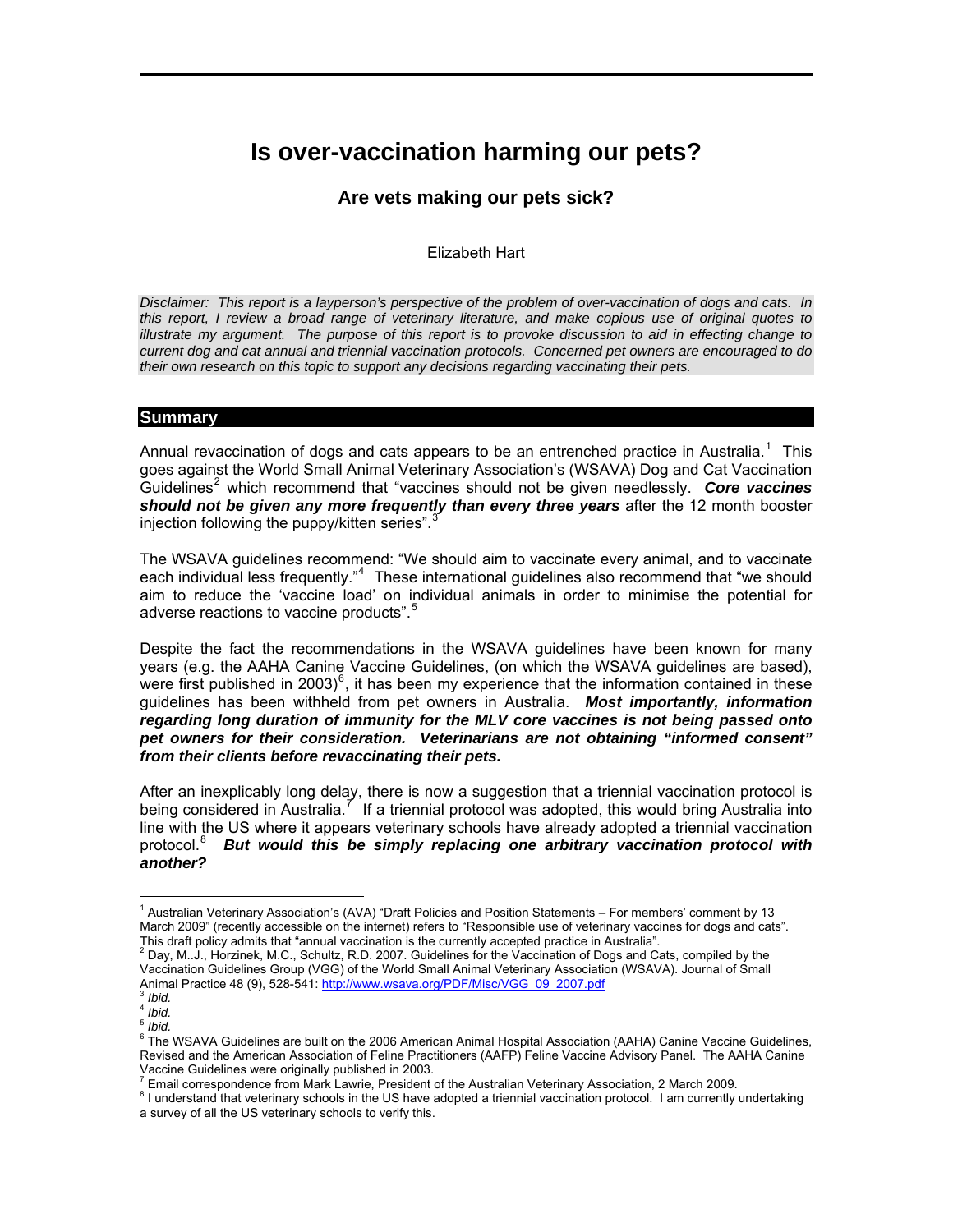This report examines the history of canine vaccination and challenges the scientific credibility and ethical legitimacy of both annual and triennial revaccination with MLV core vaccines for canine parvorvirus (CPV), canine distemper virus (CDV) and canine adenovirus (CAV). It argues that pet owners must be given the latest scientific evidence about vaccination so they can make an informed decision about vaccinating their pets.

\_\_\_\_\_\_\_\_\_\_\_\_\_\_\_\_\_\_\_\_\_\_\_\_\_\_\_\_\_\_\_\_\_\_\_\_\_\_\_\_\_\_\_\_\_\_\_\_\_\_\_\_\_\_\_\_\_\_\_\_\_\_\_\_\_\_\_\_\_\_\_\_

To ensure that pets do not continue to be put needlessly at risk of suffering an adverse reaction to unnecessary revaccination, the veterinary profession, academia, government regulators and industry must cooperate and *take immediate action* to ensure that pet owners are informed of the long duration of immunity, probably lifelong for dogs, of MLV core vaccines.

*In response to my concerns about the over-vaccination of pets in Australia (see copy of correspondence attached at Appendix 1), the Australian Pesticides and Veterinary Medicines Authority is convening a special meeting of senior scientific staff on Wednesday 15 April 2009. I await the outcome of this meeting with interest.* 

## **Background to my concerns**

My interest in the problem of over-vaccination of pets was initiated after my own dog, Sasha, an eight year old female Maltese x Silky terrier, became very ill after her last booster revaccination in September 2008. Research undertaken after her death leads me to suspect her illness and subsequent death was influenced or caused by her recent revaccination.

I have spent the past six months researching this topic to support my contention that my dog could have suffered a delayed adverse reaction to revaccination. During my research I have become increasingly concerned that this could be a widespread and hidden problem, affecting many pets whose owners may not be aware that ongoing over-vaccination could be harming their pets' health.

There is enormous resistance to acknowledging and acting on this problem in Australia. It is shocking that laypeople like myself are in the difficult position of trying to bring the veterinary profession to account. I am particularly aware of the possibility that if the problem of overvaccination had been acknowledged and addressed years ago, my dog Sasha might still be alive. Who knows how many other people's pets may have been adversely affected over the years of inaction? As I have discovered, the system is heavily weighted against recognising, acknowledging and reporting possible delayed reactions to vaccination.

I am extremely alarmed about the lack of regulation, transparency and accountability in the veterinary profession that I have discovered during my investigations into the problem of overvaccination of pets over the past six months. I have hit many "brick walls" with people ignoring my requests for information, and even demanding that I stop sending them emails which outline my legitimate concerns about the health and safety of pets in Australia. It is certainly frightening that people in positions of authority are refusing to listen or act upon pet owners' concerns.

I believe there are serious conflict of interest and ethical issues that must be acknowledged and addressed by the veterinary profession *immediately*. Action has been delayed for far too long.

*Who knows how many other people's pets might be needlessly adversely affected right now, while the practice of unnecessary annual (and triennial) revaccination with MLV core vaccines is allowed to continue?*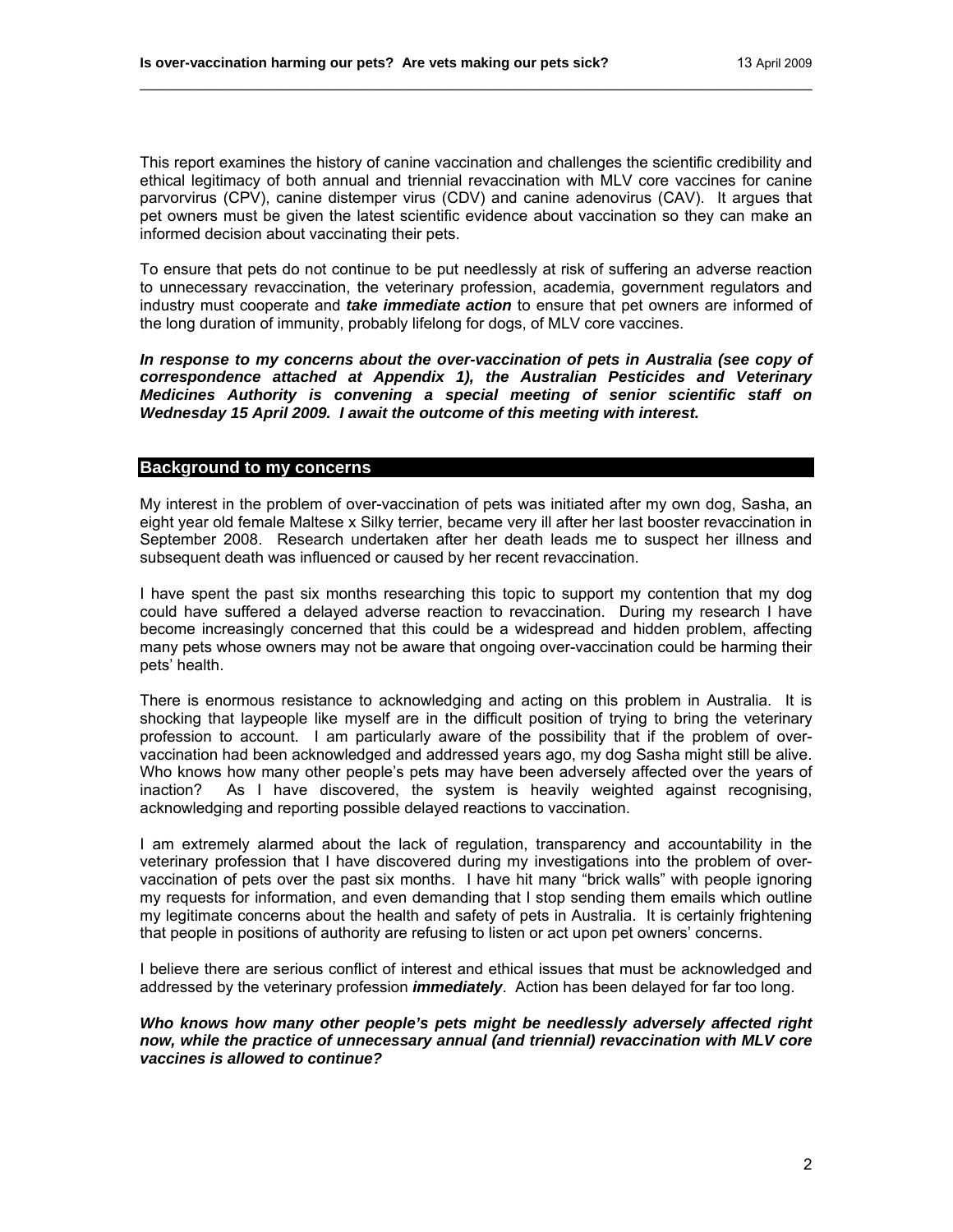## **What are the latest international dog vaccination guidelines?**

The most recent guidelines for the vaccination of dogs (and cats) were compiled by the Vaccination Guidelines Group of the World Small Animal Veterinary Association (WSAVA) and published in 2007.<sup>[9](#page-2-0)</sup>

\_\_\_\_\_\_\_\_\_\_\_\_\_\_\_\_\_\_\_\_\_\_\_\_\_\_\_\_\_\_\_\_\_\_\_\_\_\_\_\_\_\_\_\_\_\_\_\_\_\_\_\_\_\_\_\_\_\_\_\_\_\_\_\_\_\_\_\_\_\_\_\_

These guidelines are built on those developed by the American Animal Hospital Association (AAHA) Canine Vaccine Task Force and the American Association of Feline Practitioners (AAFP) Feline Vaccine Advisory Panel.

The WSAVA guidelines were developed for *global* application.

These guidelines "have been drafted with the objective of educating and informing the profession and to recommend rational vaccine use for individual pets and dog/cat populations". The guidelines are "based upon a consensus among experts" and "reflect a combination of opinion, experience, and scientific data, published and unpublished".<sup>[10](#page-2-1)</sup> The guidelines note that it is "necessary to continually re-evaluate vaccination practice."[11](#page-2-2)

The WSAVA guidelines strongly recommend "that wherever possible ALL dogs and cats receive the benefit of vaccination. This not only protects the individual animal, but provides optimum 'herd immunity' that minimises the likelihood of outbreak of infectious diseases."<sup>[12](#page-2-3)</sup> Even in developed countries it is estimated that only 30-50% of the pet animal population is vaccinated, and probably much less in developing countries. $^{13}$  $^{13}$  $^{13}$ 

While the WSAVA guidelines aim for herd immunity they also stress the need to:

reduce the 'vaccine load' on individual animals in order to minimise the potential for adverse reactions to vaccine products. For that reason we have seen the development of vaccination guidelines based on a rational analysis of the vaccine requirements for each pet, and the proposal that vaccines be considered 'core' and 'non-core' in nature.<sup>[14](#page-2-5)</sup>

The message that the WSAVA guidelines are most keen to impress is:

#### *We should aim to vaccinate every animal and to vaccinate each individual less frequently.[15](#page-2-6)*

The WSAVA guidelines define **core** vaccines which ALL dogs and cats, regardless of circumstances, should receive.

Core vaccines for dogs are those that protect from **canine distemper virus (CDV), canine**  adenovirus (CAV) and canine parvovirus (CPV).<sup>[16](#page-2-7)</sup> (Note: Rabies is also defined as a core vaccine where required by statute or in areas where the disease is endemic. Rabies vaccination is not required in Australia.)

The WSAVA guidelines recommend initial MLV core vaccination of puppies at 8 to 9 weeks of age followed by a second vaccination 3 to 4 weeks later, and a third vaccination given between 14 to 16 weeks of age. The WSAVA guidelines also recommend that all dogs should receive a

<span id="page-2-0"></span><sup>&</sup>lt;sup>9</sup> Day, M.J., Horzinek, M.C., Schultz, R.D. 2007.<br><sup>10</sup> *Ibid.*<br><sup>11</sup> *Ibid.*<br><sup>12</sup> *Ibid.* 13 *Ibid.* 14 *Ibid.* 15 *Ibid.* 15 *Ibid.* 16 *Ibid.* 

<span id="page-2-1"></span>

<span id="page-2-2"></span>

<span id="page-2-6"></span><span id="page-2-5"></span><span id="page-2-4"></span><span id="page-2-3"></span>

<span id="page-2-7"></span>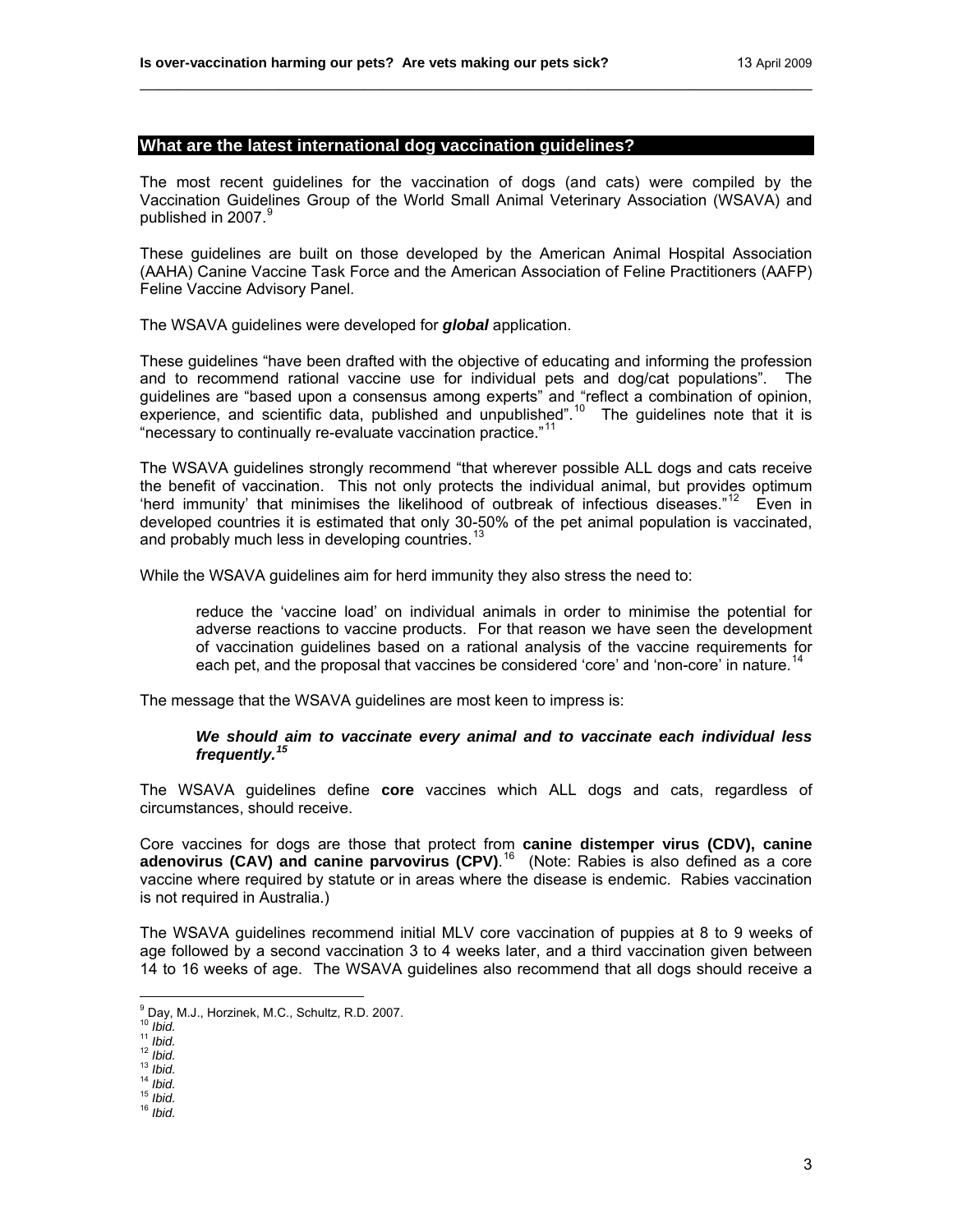booster 12 months after completion of the primary vaccination course. The 12 month booster will ensure immunity for dogs that may not have adequately responded to the puppy vaccination course.<sup>[17](#page-3-0)</sup> The WSAVA guidelines note that "...in cultural or financial situations where a pet animal may only be permitted the benefit of a single vaccination, that vaccination should be with core vaccines at 16 weeks of age or above."<sup>[18](#page-3-1)</sup>

\_\_\_\_\_\_\_\_\_\_\_\_\_\_\_\_\_\_\_\_\_\_\_\_\_\_\_\_\_\_\_\_\_\_\_\_\_\_\_\_\_\_\_\_\_\_\_\_\_\_\_\_\_\_\_\_\_\_\_\_\_\_\_\_\_\_\_\_\_\_\_\_

The WSAVA guidelines advise that dogs properly vaccinated with MLV core CDV, CPV-2 and CAV-2 vaccines "would have ≥98% protection from disease. Similarly we would expect a very high protection from infection".<sup>[19](#page-3-2)</sup>

The WSAVA guidelines also define **non-core** vaccines, which are "those that are required by only those animals whose geographical location, local environment or lifestyle places them at risk of contracting specific infections.<sup>[20](#page-3-3)</sup> For example, dogs boarded at kennels may need additional vaccination for 'kennel cough'. However, given the possibility of adverse reaction to vaccination, pet owners should consult with their veterinarian to assess risk-benefit ratios, and consider very carefully if their pet actually needs any non-core vaccines. $21$ 

To allow veterinarians and pet owners to make risk/benefit assessments in the interests of individual animals it has been noted that access to single component vaccine products will be necessary.<sup>[22](#page-3-5)</sup>

#### *Refer to the WSAVA guidelines for further information and recommendations about core and non-core vaccines.*

It is interesting to note that the WSAVA guidelines recommend that boosters for MLV core vaccines for dogs *should not be given more often than every three years*. This is actually quite an ambiguous statement and is notably different from the recommendations of earlier guidelines.

For example, the 2003 AAHA Canine Vaccine Guidelines recommend that, "after a booster at 1 yr, revaccination *every 3 yrs* is considered protective" with CDV, CPV-2 and CAV-2 vaccines".<sup>[23](#page-3-6)</sup> (My emphasis).

In the 2006 AAHA Canine Vaccine Guidelines, Revised, this recommendation changes slightly to "…revaccination is recommended at intervals of every 3 years *or longer*."[24](#page-3-7) (My emphasis.)

The recommendations of the more recent 2006 AAHA and WSAVA guidelines do *not* actually recommend revaccination with MLV core vaccines *every* three years.

The WSAVA guidelines note that:

<span id="page-3-6"></span><span id="page-3-5"></span>

<span id="page-3-7"></span>Thacker, E., Welborn, L. 2006 AAHA Canine Vaccine Guidelines, Revised:

[http://www.ufsheltermedicine.com/news/2006\\_AAHA\\_Canine\\_Vax\\_GL.pdf](http://www.ufsheltermedicine.com/news/2006_AAHA_Canine_Vax_GL.pdf)

<span id="page-3-0"></span> $17$  Ibid.

<span id="page-3-3"></span><span id="page-3-2"></span>

<span id="page-3-1"></span><sup>18</sup> *Ibid.*<br><sup>19</sup> *Ibid.*<br><sup>20</sup> *Ibid.* (see Frequently Asked Questions: No. 35).<br><sup>21</sup> For more information about non-core vaccines refer to: Schultz, R.D. 2007. What everyone needs to know about canine vaccines and vaccination programs. 2007 National Parent Club Canine Health Conference:

<span id="page-3-4"></span><http://www.spinoneus.org/forum/uploaded/Admin/Vaccinations2007.pdf><br>[22](http://www.spinoneus.org/forum/uploaded/Admin/Vaccinations2007.pdf) Day, M.J. 2006. Vaccine side effects: Fact and fiction. Veterinary Microbiology. 117, 51-58.<br><sup>23</sup> Paul. M.A., Appel, M.J., Barrett, R., Carmichael, L.E. M., Schultz, R.D., Thacker, E., Trumpeter, E., Welborn, L. 2003. Report of the American Animal Hospital Association (AAHA) Canine Vaccine Task Force: 2003 Canine Vaccine Guidelines, Recommendations, and Supporting Literature: [http://www.britfeld.com/health/canine\\_vaccine\\_guidelines.pdf](http://www.britfeld.com/health/canine_vaccine_guidelines.pdf)<br><sup>24</sup> Paul, M.A., Carmichael, L.E., Childers, H., Cotter, S., Davidson, A., Ford, R., Hurley, K.F., Roth, J.A., Schultz, R.D.,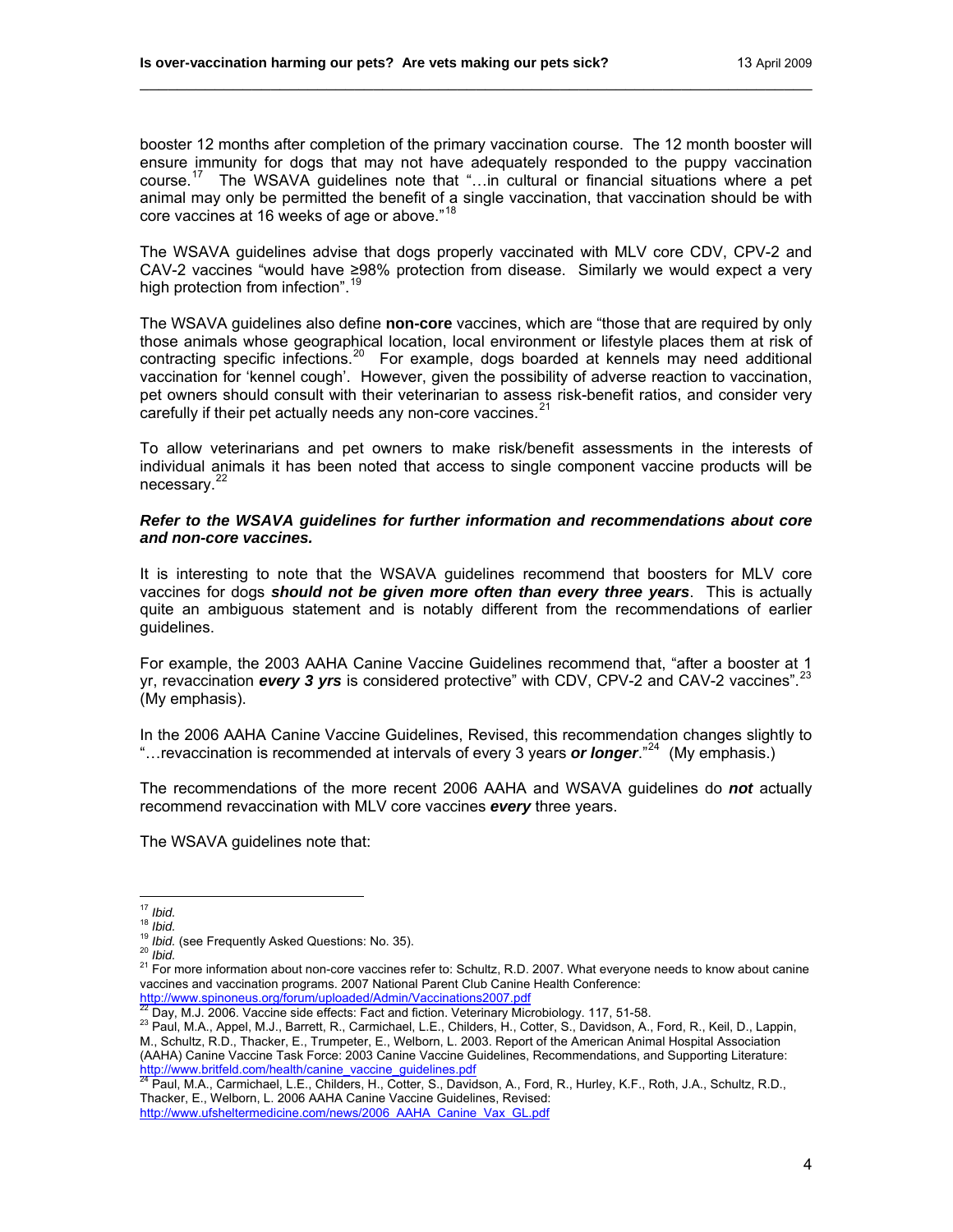Dogs that have responded to vaccination with MLV core vaccines maintain a solid immunity (immunological memory) for many years in the absence of repeat vaccination. $25$ 

*So why do the WSAVA guidelines include any mention of "three years" in their revaccination recommendations?* 

\_\_\_\_\_\_\_\_\_\_\_\_\_\_\_\_\_\_\_\_\_\_\_\_\_\_\_\_\_\_\_\_\_\_\_\_\_\_\_\_\_\_\_\_\_\_\_\_\_\_\_\_\_\_\_\_\_\_\_\_\_\_\_\_\_\_\_\_\_\_\_\_

This report will challenge the need for either annual *or triennial* revaccination with MLV core vaccines

#### **What is the duration of immunity for MLV core vaccines?**

It appears ongoing revaccination of adult dogs with MLV core vaccines is *unnecessary* because these products have long duration of immunity.

According to my close reading of the 2003 and 2006 AAHA and WSAVA guidelines, *neither annual nor triennial revaccination is actually necessary.* 

According to the Fact Sheets of the WSAVA Dog and Cat Vaccination Guidelines (which are built on the AAHA canine guidelines and the AAFP feline guidelines), duration of immunity after vaccination with MLV core vaccines is *7 years or longer*, based on challenge and serological studies, for Canine Parvovirus Type 2 (CPV-2), Canine Adenovirus (CAV-2) and Canine Distemper Virus (CDV) vaccines.<sup>[26](#page-4-1)</sup>

The WSAVA guidelines also note:

Most vaccinated dogs will have a persistence of serum antibody (against core vaccine antigens) for many years. Immunologically, this antibody reflects the function of a distinct population of long-lived plasma cells (memory effector B cells). Induction of immunological memory is the primary objective of vaccination. For core vaccines there is excellent correlation between the presence of antibody and protective immunity and *there is long DOI for these products*. [27](#page-4-2) (My emphasis).

The 2003 AAHA guidelines explain further:

#### *The Immune Response to Vaccination or Infection*

When an animal is vaccinated or infected, the immune response includes differentiation and expansion of clones of antigen-specific T and B cells that serve as effector cells for immediate protection and memory cells that provide long-term immunity. The effector cells themselves are usually short lived, dying in days or weeks after stimulation. Memory cells, on the other hand, survive for years, *often for the life of an animal* for some vaccines and infections. Memory T and B cells and the antibodies produced by long-lived memory effector B cells cooperate to provide protection from challenge at a later time in life for the vaccinated animals that come in contact with the pathogen. Available information suggests that vaccinal protection from infection and/or disease in the dog is regulated primarily by humoral immunity and secondarily by cell-mediated immunity. *This finding is particularly true when vaccination is known to prevent reinfection (sterilizing immunity). This is the ultimate form of immunity because disease cannot develop when infection is blocked or infection is significantly limited. Sterilizing immunity occurs after effective vaccination (protection) against* 

<span id="page-4-0"></span> $\overline{a}$ <sup>25</sup> Day, M.J., Horzinek, M.C., Schultz, R.D. 2007.<br><sup>26</sup> *Ibid.*<br><sup>27</sup> *Ibid.*.

<span id="page-4-2"></span><span id="page-4-1"></span>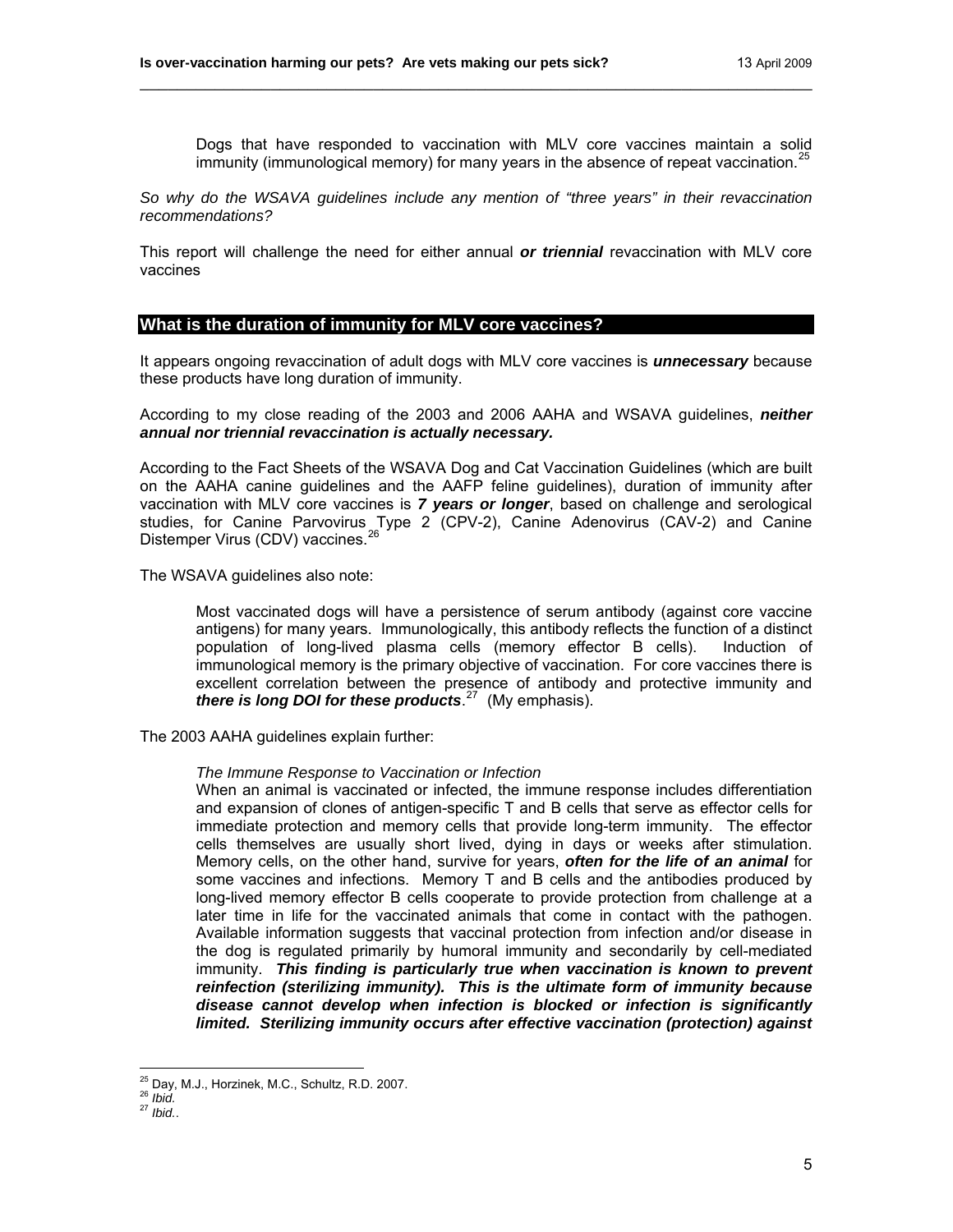*certain pathogens such as CDV, infectious canine hepatitis, and CPV.[28](#page-5-0)* (My emphasis).

\_\_\_\_\_\_\_\_\_\_\_\_\_\_\_\_\_\_\_\_\_\_\_\_\_\_\_\_\_\_\_\_\_\_\_\_\_\_\_\_\_\_\_\_\_\_\_\_\_\_\_\_\_\_\_\_\_\_\_\_\_\_\_\_\_\_\_\_\_\_\_\_

The 2003 AAHA guidelines confirm:

When MLV vaccines are used to immunize a dog, *memory cells develop and likely persist for the life of the animal*. Resident memory cells respond rapidly providing an anamnestic immune response at the time of challenge (infection) with the pathogen.<sup>[29](#page-5-1)</sup>

In a more recent paper, Marian Horzinek, a member of the WSAVA Vaccination Guidelines Group, provides more explanation:

The scientific arguments in favour of less frequent revaccinations are traditionally based on antibody titers. Protection against most viral diseases is indeed antibody-mediated, and antibodies are easily measured. In dogs these have been found to persist for more than 7 years, the study did not look later. The high prevalence of adequate antibody response (CPV, 95.1%; CDV, 97.6%) in a large population (>1500 animals) "suggests that annual revaccinations against CPV and CDV may not be necessary" was the authors' conclusion (Twark and Dodds, 2000)<sup>[30](#page-5-2)</sup>... The question whether the titers *found are protective or not against a field virus challenge is irrelevant for this discussion. It is not the residual serum antibody that determines survival to challenge but the population of memory cells that can quickly expand.* The question about the longevity of memory cells has now been answered experimentally; the question was not, if lifelong immunity exists (which is common knowledge), but whether its mechanism relies on a lifelong presence of the antigen in the animal's organism or of the cells' longevity. The latter was not found to be the case. "Memory B-cell persistence is independent of persisting immunising antigen"; (Maruyama et al.,  $2000$ <sup>[31](#page-5-3)</sup> However, it is not an individual memory B-cell, rather a population of slowly dividing clones that persists during the life of the organism. Like in neurobiology, a paradigm has been shattered: neurons and memory cells can indeed divide. $32$  (My emphasis.)

The 2003 AAHA guidelines go on to ask a very pertinent question, with a stunning answer:

So why revaccinate animals with these products annually when the minimum DOI (memory cells and antibody) is many years, if not a lifetime, for some of the vaccines?

*Ironically, there is no scientific basis for the recommendation to revaccinate dogs annually with many of the current vaccines that provide years of immunity (e.g. CDV, CPV-2, rabies)…*[33](#page-5-5)(My emphasis.)

Indeed, I would argue not only is there no scientific basis to revaccinate dogs annually with MLV core vaccines, *there is also no scientific basis to revaccinate dogs triennially…*

However, there are many in the veterinary profession who are unwilling to accept that ongoing revaccination is unnecessary. The 2003 AAHA guidelines note:

<span id="page-5-0"></span> $^{28}$  Paul, M.A., Appel, M.J. 2003.

<span id="page-5-2"></span><span id="page-5-1"></span><sup>29</sup> *Ibid.*<br><sup>29</sup> *Ibid.*<br><sup>30</sup> Twark, L., Dodds, W.J., 2000. Clinical use of serum parvovirus and distemper virus antibody titers for determining revaccination strategies in healthy dogs. J. Am. Vet. Med. Assoc, 217, 1021-1024.

<span id="page-5-3"></span><sup>&</sup>lt;sup>1</sup> Maruyama, M., Lam, K.P., Rajewsky, K., 2000. Memory B-cell persistence is independent of persisting immunising antigen. Nature 407, 636-642.<br><sup>32</sup> Horzinek, M.C. 2006(a). Vaccine use and disease prevalence in dogs and cats. Veterinary Microbiology. 117, 2-8.<br><sup>33</sup> Paul, M.A., Appel, M.J. 2003.

<span id="page-5-5"></span><span id="page-5-4"></span>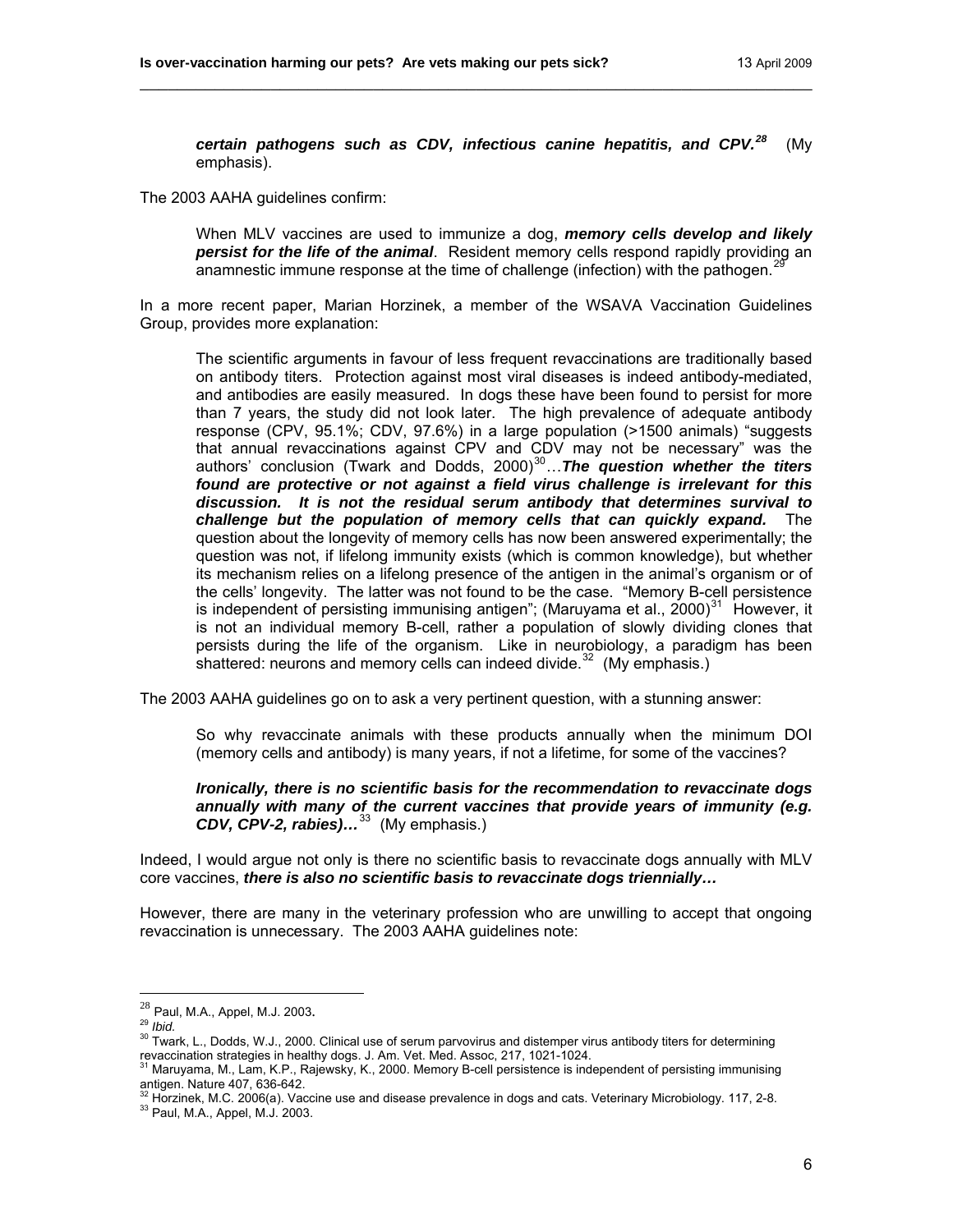Some researchers suggest that the only true way to determine DOI is by way of a prospective study that would be comprised of two (one group vaccinated; one group nonvaccinated) relatively large groups of dogs (representing common breeds) housed within a pathogen-free environment; therefore, at the end of the study, the nonvaccinated group would then be challenged with virulent isolates of each of the pathogens for which the vaccines were designed to provide protective immunity. Few minimum DOI studies using this study design have been done, and few, or none, will be done due to the high cost and difficulty of maintaining control (i.e. negative) animals. *More important, based on current knowledge of immunity resulting from*  vaccination, studies of this type need not be done.<sup>[34](#page-6-0)</sup> (My emphasis.)

Ronald Schultz, an expert in immunology and a member of the AAHA Canine Vaccine Task Force and WSAVA Vaccination Guidelines Group, has been arguing since the late 1970s that annual revaccination is unnecessary.<sup>[35](#page-6-1)</sup> [36](#page-6-2)

\_\_\_\_\_\_\_\_\_\_\_\_\_\_\_\_\_\_\_\_\_\_\_\_\_\_\_\_\_\_\_\_\_\_\_\_\_\_\_\_\_\_\_\_\_\_\_\_\_\_\_\_\_\_\_\_\_\_\_\_\_\_\_\_\_\_\_\_\_\_\_\_

In a paper published over 10 years ago, Schultz provided the following analogy:

An important question to ask yourself is: "What do we do to ensure that children who are vaccinated at an early age, usually less than 6 years of age, still have immunity at 20, 40, 60, or 90 years of age?" Nothing! We don't measure titers in people, and we don't routinely vaccinate adults. We rely on the memory cells of the immune system. Since vaccines for people are similar in many ways to canine or feline vaccines, since the immune system of a person is similar to that of an animal, and since immunity persists for the life of a person (average 70+ years), then why wouldn't immunity from canine or feline vaccines persist for 10 to 15 years? *The answer is that many canine and feline*  vaccines do provide the same lifelong immunity.<sup>[37](#page-6-3)</sup> (My emphasis.)

Schultz believes:

that dogs and cats vaccinated as puppies and kittens should be revaccinated at 1 year of age with the vaccines used earlier. *After that I do not believe there is an immunologic need to revaccinate annually with CDV, CPV-2, CAV-2... My own pets* are vaccinated once or twice as pups and kittens, then never again except for rabies… I have used this program since 1974 without incident of an infectious disease in my pets or the pets of my children and grandchildren. $38$  (My emphasis.)

In his presentations to dog clubs, Schultz states that: "If a puppy is immunized with the three MLV vaccines used to prevent these diseases, there is every reason to believe the vaccinated animal will have up to life-long immunity!"<sup>[39](#page-6-5)</sup>

I believe the argument that ongoing revaccination of dogs with MLV core vaccines is unnecessary is very persuasive and conclusive. So why does the majority of the veterinary profession persist in pushing annual or triennial revaccination? Why do they keep making unrealistic demands for challenge studies to prove annual or triennial revaccination is unnecessary? Challenge based duration of immunity studies are out of the question for the human population, so how can they be justified for the pet population? Humans aren't revaccinated every year. How can the ongoing revaccination of dogs with MLV core vaccines be justified?

 $34$  Ibid.

<span id="page-6-1"></span><span id="page-6-0"></span><sup>&</sup>lt;sup>35</sup> Schultz, R.D. 1998. Current and future canine and feline vaccination programs. Veterinary Medicine. March 1998, 233-254.<br><sup>36</sup> Schultz, R.D. 2006. Duration of immunity for canine and feline vaccines: A review. 2006. Veterinary Microbiology. 117,

<span id="page-6-2"></span><sup>75-79.&</sup>lt;br><sup>37</sup> Schultz, R.D. 1998.

<span id="page-6-5"></span><span id="page-6-4"></span><span id="page-6-3"></span><sup>37</sup> Schultz, R.D. 1998. 38 *Ibid.* 39 Schultz, R.D. 2007.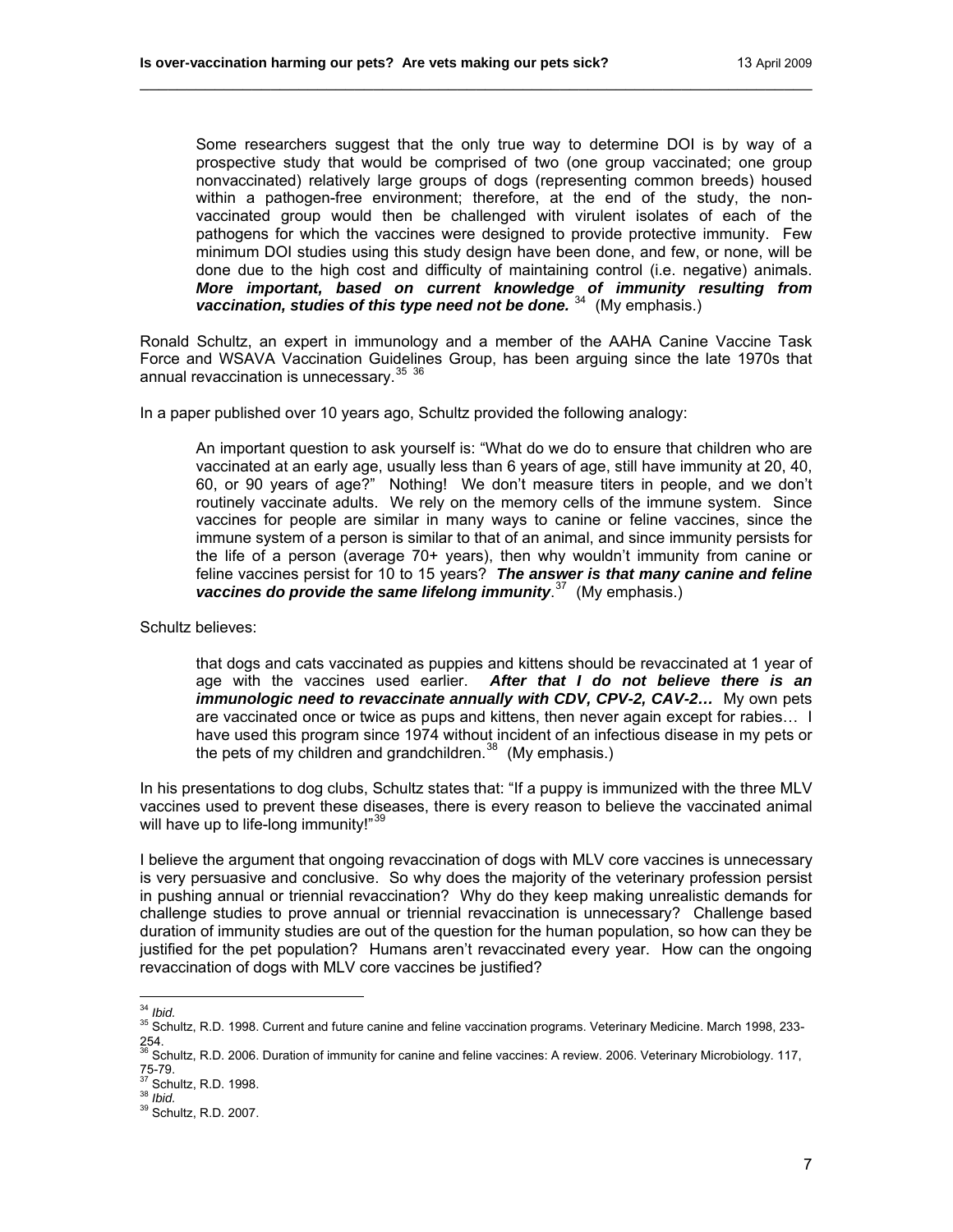The latest scientific research by immunology experts has demonstrated the principle that animals vaccinated with MLV core vaccines are likely to have "life-long immunity".

\_\_\_\_\_\_\_\_\_\_\_\_\_\_\_\_\_\_\_\_\_\_\_\_\_\_\_\_\_\_\_\_\_\_\_\_\_\_\_\_\_\_\_\_\_\_\_\_\_\_\_\_\_\_\_\_\_\_\_\_\_\_\_\_\_\_\_\_\_\_\_\_

Wouldn't it be more effective to expend greater effort to vaccinate more dogs in the interests of herd immunity, rather than revaccinate some dogs repeatedly? How can repeated revaccination of dogs with MLV core vaccines be justified, particularly as it puts adult dogs needlessly at risk of an adverse reaction?

*Why do so many veterinarians continue to recommend revaccinating dogs with MLV core vaccines annually or triennially?* 

*How can they justify this apparently unnecessary and unethical practice?*

## **The vaccine product label revaccination recommendation – what is the scientific evidence?**

It appears veterinarians use the vaccine product label to justify continued annual (and triennial) revaccination.

For example, one vaccine product I believe is widely used in Australia recommends annual revaccination "to ensure continuity of protection".[40](#page-7-0) Since January 2009, I have made repeated enquiries to the Australian Pesticides and Veterinary Medicines Authority (APVMA) to ascertain the scientific basis for this annual recommendation. So far they have not provided an answer.

I also contacted a vaccine company in Australia to enquire about the basis of the recommendation to revaccinate annually "to ensure continuity of protection". I received a surprising verbal explanation, but my request for this explanation to be provided in writing was refused.

In the absence of formal advice from the Australian authorities, I am relying on the veterinary literature. From my reading of the literature, cited previously in this report, it seems there is *no* scientific justification for the vaccine label recommendation to revaccinate annually (*or triennially)* with MLV core vaccines "to ensure continuity of protection".

An article titled "Are we vaccinating too much?"*[41](#page-7-1)* published in 1995 (*i.e. 14 years ago…*) highlighted concerns about vaccine reactions and acknowledged that there was little scientific documentation to back up label claims for annual revaccination, noting that many vaccines would "last for years". This article appears to have been the catalyst for challenging outdated annual revaccination protocols and instigating action for new guidelines to be defined.

In 2002 the AVMA Council on Biologic and Therapeutic Agents' report on cat and dog vaccines was published. This report noted:

Revaccination recommendations should be designed to create and maintain clinically relevant immunity while minimizing adverse event potential. The practice of revaccinating animals annually is largely based on historic precedent supported by minimal scientific data. There is increasing evidence that some vaccines provide

<span id="page-7-0"></span> $40$  Check PUBCRIS on the the Australian Pesticides and Veterinary Medicines Authority's website for vaccine label details: [http://services.apvma.gov.au/PubcrisWebClient/welcome.do;jsessionid=vskyFtjLZKvxGrpbpnfpZXLRLqj9Z390Z9Gk5JWF](http://services.apvma.gov.au/PubcrisWebClient/welcome.do;jsessionid=vskyFtjLZKvxGrpbpnfpZXLRLqj9Z390Z9Gk5JWF2nQBccpBXFFw!546591743) [2nQBccpBXFFw!546591743](http://services.apvma.gov.au/PubcrisWebClient/welcome.do;jsessionid=vskyFtjLZKvxGrpbpnfpZXLRLqj9Z390Z9Gk5JWF2nQBccpBXFFw!546591743)<br>
<sup>41</sup> Smith, C.A. 1995. Are we vaccinating too much? JAVMA. Vol 207, No. 4 August 15, 421-425.

<span id="page-7-1"></span>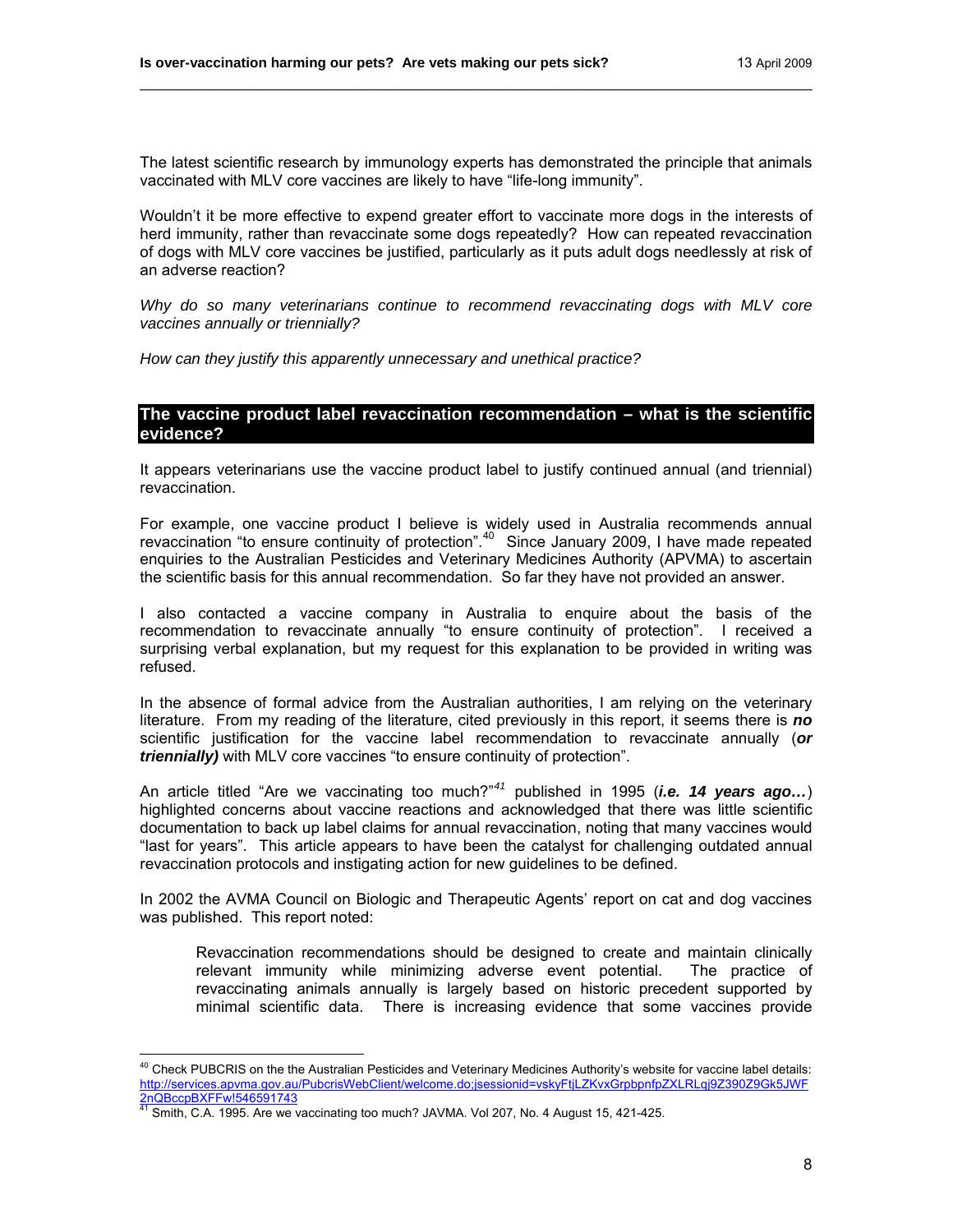immunity beyond 1 year. Unnecessary stimulation of the immune system does not result in enhanced disease resistance and may expose animals to unnecessary risks. $42$ 

The 2003 AAHA guidelines provide some historical perspective on how annual revaccination became entrenched. Apparently, the annual revaccination recommendation originated in the late 1950s as a matter of convenience, but given more recent scientific evidence it can no longer be supported today.<sup>[43](#page-8-1)</sup> (See page 17 of the 2003 AAHA guidelines for more information).

\_\_\_\_\_\_\_\_\_\_\_\_\_\_\_\_\_\_\_\_\_\_\_\_\_\_\_\_\_\_\_\_\_\_\_\_\_\_\_\_\_\_\_\_\_\_\_\_\_\_\_\_\_\_\_\_\_\_\_\_\_\_\_\_\_\_\_\_\_\_\_\_

Ronald Schultz provides more background:

All vaccines, with the exception of rabies vaccines, were licensed by the United States Department of Agriculture (USDA) based on challenge studies performed from only a few weeks to a few months after vaccination. *All the vaccine labels included the statement "Annual Revaccination Recommended" without the knowledge of*  whether the true DOI was a year or a life time.<sup>[44](#page-8-2)</sup> (My emphasis.)

Schultz notes:

The one year recommendation was not determined by any scientifically validated studies *nor will one find in the literature publications that demonstrate a need for annual*  vaccination with many of the products in use.<sup>[45](#page-8-3)</sup> (My emphasis.)

As already noted in this paper, in more recent times it has been recognised that canine MLV core vaccines provide long duration of immunity. This is regardless of the manufacturer or product name. In 2003 the AAHA Canine Guidelines Task Force advised:

…that vaccines against canine distemper (CDV), canine parvovirus (CPV), and canine adenovirus-2 (CAV-2) produced by major biologics manufacturers *all* produce excellent immune responses and can be soundly and reliably administered at the discretion of the clinician in extended duration of immunity protocols. Discretionary administration indicates that all of these vaccines can be used in extended interval vaccination programs.<sup>4</sup>

In a review published in 2006, Schultz notes:

Recently, all major companies that make canine vaccines for the U.S. market have completed their own studies; published data show a 3 years or longer minimum DOI for the canine core products, canine distemper virus (CDV), canine parvovirus type 2 (CPV-2), and canine adenovirus-2 (CAV-2).<sup>[47](#page-8-5)</sup>

I raised the issue of annual revaccination with Bruce Twentyman, Deputy Veterinary Director of the Australian Veterinary Association earlier this year and received the following response:

As to the frequency of vaccination, our members our *[sic]* advised to follow the manufacturer's recommendations as it is they that have done the scientific work and experimentation to enable the product to be registered in the first place. To go outside these recommendations would be to use the product in an "off-label" situation.There are

<span id="page-8-0"></span><sup>&</sup>lt;sup>42</sup> Klingbord, D.J., Hustead, D.R., Curry-Galvin, E.A., Gumley, N.R., Henry, S.C., Fairfield, T.B., Paul, M.A., Boothe, D.M., Blood, K.S., Huxsoll, D.L., Reynolds, D.L., Riddell, G.Jr., Reid, J.S., Short, C.R. 2002. AVMA Council on Biologic and Therapeutic Agents' report on cat and dog vaccines. JAVMA. Vol. 221, No. 10, 1401-1407.

<span id="page-8-3"></span>

<span id="page-8-2"></span><span id="page-8-1"></span><sup>43</sup> Paul, M.A., Appel, M.J. 2003.<br>
44 Schultz, R.D., 2006.<br>
<sup>45</sup> Schultz, R.D. 1998.<br>
<sup>46</sup> Paul, M.A., Appel, M.J. 2003.<br>
<sup>47</sup> Schultz, R.D., 2006.

<span id="page-8-5"></span><span id="page-8-4"></span>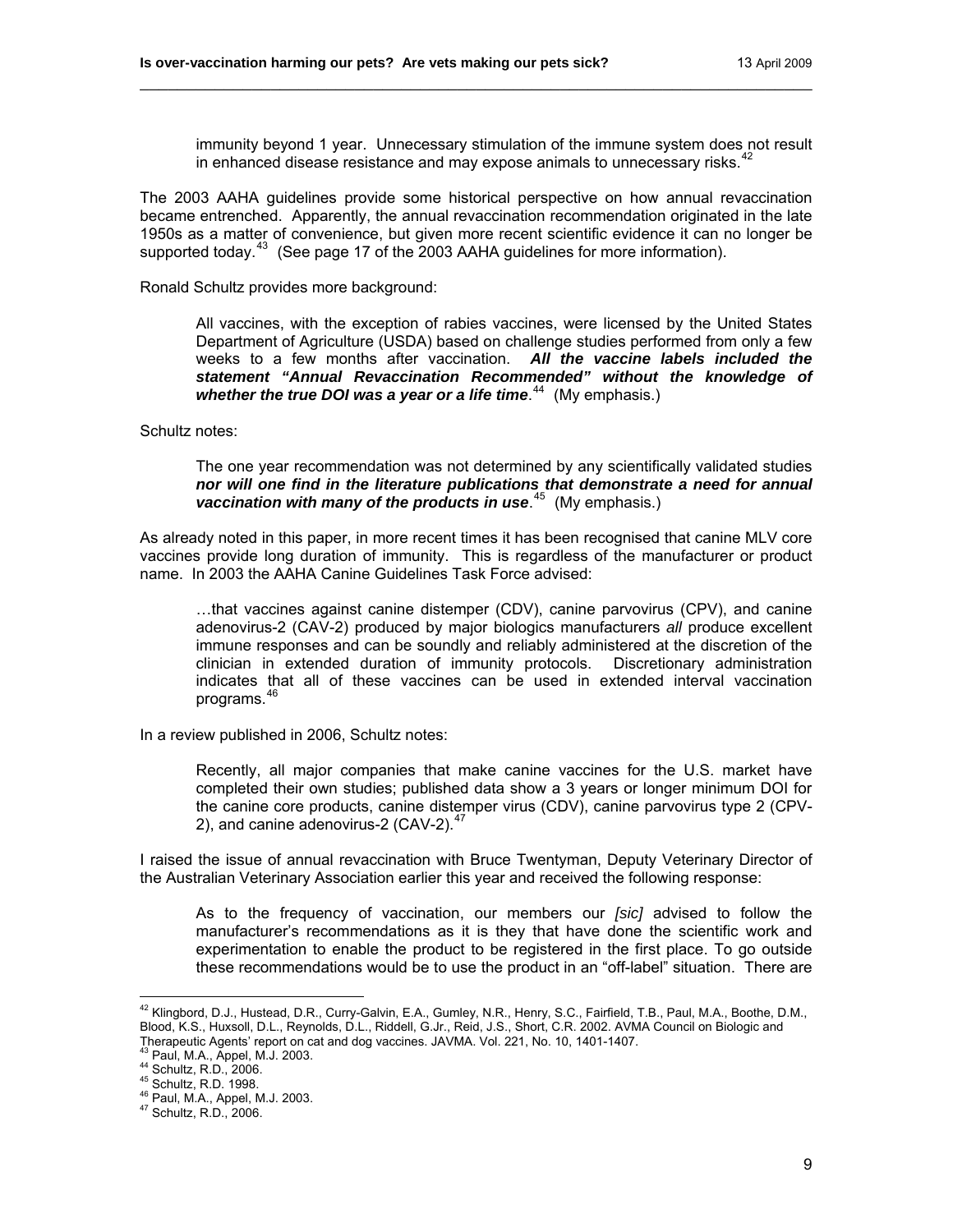now vaccines available that are registered to last 3 years and these are the ones that should be used in that manner.<sup>[48](#page-9-0)</sup>

The obvious question is, if there are "vaccines available that are registered to last 3 years" why haven't the vaccines with an "annual" recommendation been deemed obsolete and taken off the market, particularly when the risk of adverse reaction to vaccination is well known, and therefore unnecessary revaccination should be avoided? (*Of course, in reality, there is probably little difference between the annual and 3 year vaccines…they both provide long duration of immunity, probably life-long…*)

\_\_\_\_\_\_\_\_\_\_\_\_\_\_\_\_\_\_\_\_\_\_\_\_\_\_\_\_\_\_\_\_\_\_\_\_\_\_\_\_\_\_\_\_\_\_\_\_\_\_\_\_\_\_\_\_\_\_\_\_\_\_\_\_\_\_\_\_\_\_\_\_

However, let us tackle the statement from the Australian Veterinary Association that the manufacturer has "done the scientific work and experimentation to enable the product to be registered in the first place". As yet, the Australian Pesticides and Veterinary Medicines Authority has not advised me of the "scientific work and experimentation" that enabled "the product to be registered in the first place", so I am still unaware of what is happening in an Australian context.

In the absence of this information, I will work on Ronald Schultz's advice that annual revaccination was recommended without the knowledge of whether the true DOI of the vaccine was a year or a life time.<sup>[49](#page-9-1)</sup> If this is indeed the case, it does not appear there was much done in the way of "scientific work and experimentation" to justify the annual revaccination recommendation.

It appears obvious that the more recent science based recommendations in the AAHA and WSAVA guidelines supersede the unfounded annual revaccination recommendation on the labels of MLV core vaccines.

David Hustead, who at the time of writing his paper "What you can and cannot learn from reading a vaccine label" was International Technical Director of Fort Dodge Animal Health, admits that the biologic necessity to revaccinate annually has not been demonstrated.<sup>[50](#page-9-2)</sup> Hustead also notes that:

…the text found on a vaccine label is almost always behind the profession's current expectations and, rarely, if ever, leads vaccine users toward better product understanding. Any reading of a current vaccine label must be viewed within the context of the rules that existed when it was licensed.<sup>[51](#page-9-3)</sup>

Schultz notes that veterinarians are not constrained by label recommendations when administering vaccines, in effect it appears they are able to use vaccines 'off-label':

USDA approval is not required for the recommendation of extended DOI vaccination programs for any other vaccine. Thus a veterinarian or animal owner can administer any vaccines other than rabies as often or as infrequently as needed or desired regardless of whether minimum DOI studies have been performed or recognised by the USDA. Therefore, all USDA licensed canine and feline vaccines can legally be used to meet the extended interval guidelines recommended by AAHA, AAFP, or suggested in any other reports.<sup>[52](#page-9-4)</sup> (Also see footnote  $53$  for a European perspective on regulatory issues).

<span id="page-9-1"></span><span id="page-9-0"></span><sup>&</sup>lt;sup>48</sup> Email correspondence from Bruce Twentyman, Deputy Veterinary Director of the Australian Veterinary Association, 6 January 2009.<br><sup>49</sup> Schultz, R.D. 2006.

<span id="page-9-2"></span><sup>&</sup>lt;sup>50</sup> Hustead, D.R. 2001. What you can and cannot learn from reading a vaccine label. Veterinary Clinics of North America: Small Animal Practice. Vol 31, No.3, May, 539- 556.<br><sup>51</sup> Ibid

<span id="page-9-5"></span><span id="page-9-4"></span><span id="page-9-3"></span><sup>&</sup>lt;sub>52</sub> Schultz, R.D. 2006.<br><sup>52</sup> Schultz, R.D. 2006.<br><sup>53</sup> Michael Day provides a European perspective on regulatory issues: "The current attitude to vaccination guidelines in Europe is more conservative than in the USA. Veterinarians are encouraged to adhere to data sheet recommendations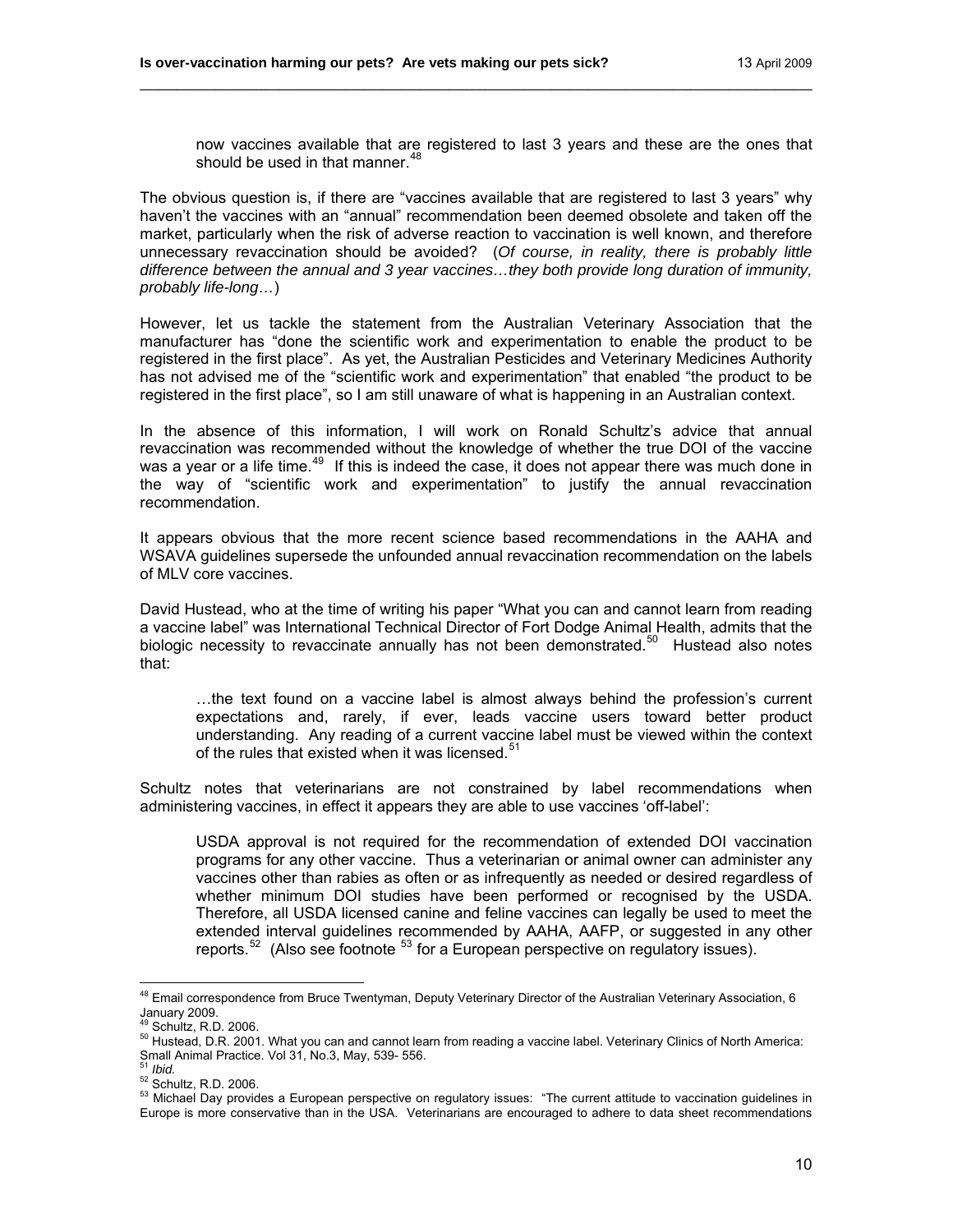In a paper titled "Vaccination guidelines: a bridge between official requirements and the daily use of vaccines", Etienne Thiry and Marian Horzinek also support 'off-label' use of vaccines in light of "new scientific data":

\_\_\_\_\_\_\_\_\_\_\_\_\_\_\_\_\_\_\_\_\_\_\_\_\_\_\_\_\_\_\_\_\_\_\_\_\_\_\_\_\_\_\_\_\_\_\_\_\_\_\_\_\_\_\_\_\_\_\_\_\_\_\_\_\_\_\_\_\_\_\_\_

…although the vaccination schedule that appears in the package insert has been reviewed and approved by the licensing authorities, the practical use of the vaccine in the field can deviate from this official schedule. Furthermore, new scientific data can modify the vaccination approach, but the respective changes in the regulations can take several years before coming into force. In such cases, guidelines can serve as a bridge between official and unofficial recommendations for vaccine use.<sup>[54](#page-10-0)</sup>

In particular, Thiry and Horzinek note:

 $\overline{a}$ 

It is of primary importance that the vaccination schedules followed by the veterinary practitioners are the most efficacious ones *even if this means that they do not strictly follow the recommendations of the package inserts*. [55](#page-10-1) (i.e. "the label"). (My emphasis.)

Thiry and Horzinek make the important point that veterinary practitioners must follow the most "efficacious" vaccination schedules.

In the US, the government regulator, the US Department of Agriculture (USDA), and the American Veterinary Medical Association (AVMA) appear to have become more proactive on this issue.

The United States Department of Agriculture (USDA) issued Center for Veterinary Biologics Notice Draft No. 327 on the subject of "Studies to Support Label Claims of Duration of Immunity<sup>"[56](#page-10-2)</sup> for comment by 27 October 2008. This document noted:

Studies conducted to support DOI label claims should be designed to *ensure claims which are not false and misleading*, as per Title 9, Code of Federal Regulations, Part 112.11(b). $57$  (My emphasis.)

The American Veterinary Medical Association responded, saying it:

…supports science-based labels that provide pivotal safety and efficacy data summaries (including documented DOI) as a much improved means of providing product use guidance. As veterinarians recommend and administer biologics to millions of animals, the AVMA has repeatedly articulated the need for biologic labels to communicate an appropriate expectation of product performance to users of the products. We believe these data derived from USDA-reviewed data are greatly needed; therefore, the AVMA urges for provision of pivotal efficacy information on product labels.<sup>[58](#page-10-4)</sup>

<span id="page-10-2"></span>"Studies to Support Label Claims of Duration of Immunity:<br>http://www.aphis.usda.gov/animal\_health/vet\_biologics/publications/Noticedraft327.pdf

<span id="page-10-4"></span><span id="page-10-3"></span>finds.<br><sup>58</sup> American Veterinary Medical Association letter, re Center for Veterinary Biologics Notice Draft No. 327: Studies to Support Label Claims of Duration of Immunity dated October 27 2008:

[http://www.avma.org/advocacy/federal/regulatory/practice\\_issues/vaccines/duration\\_of\\_immunity\\_ltr.pdf](http://www.avma.org/advocacy/federal/regulatory/practice_issues/vaccines/duration_of_immunity_ltr.pdf)

for vaccine administration, although it is recognised that any veterinarian with the informed consent of an owner may use a modified protocol in any individual animal." Day, M.J. 2006. For background on regulatory issues in the UK, refer to:

<span id="page-10-0"></span>Gaskell, R.M. 2006. Duration of immunity (DOI) – The regulatory issues. Veterinary Microbiology. 117, 80-85.<br><sup>54</sup> Thiry, E., Horzinek, M.C. 2007. Vaccination guidelines: a bridge between official requirements and the daily

<span id="page-10-1"></span><sup>&</sup>lt;sup>55</sup> Thiry, E., Horzinek, M.C. 2007.<br><sup>56</sup> United States Department of Agriculture (USDA), Center for Veterinary Biologics Notice Draft No. 327 on the subject of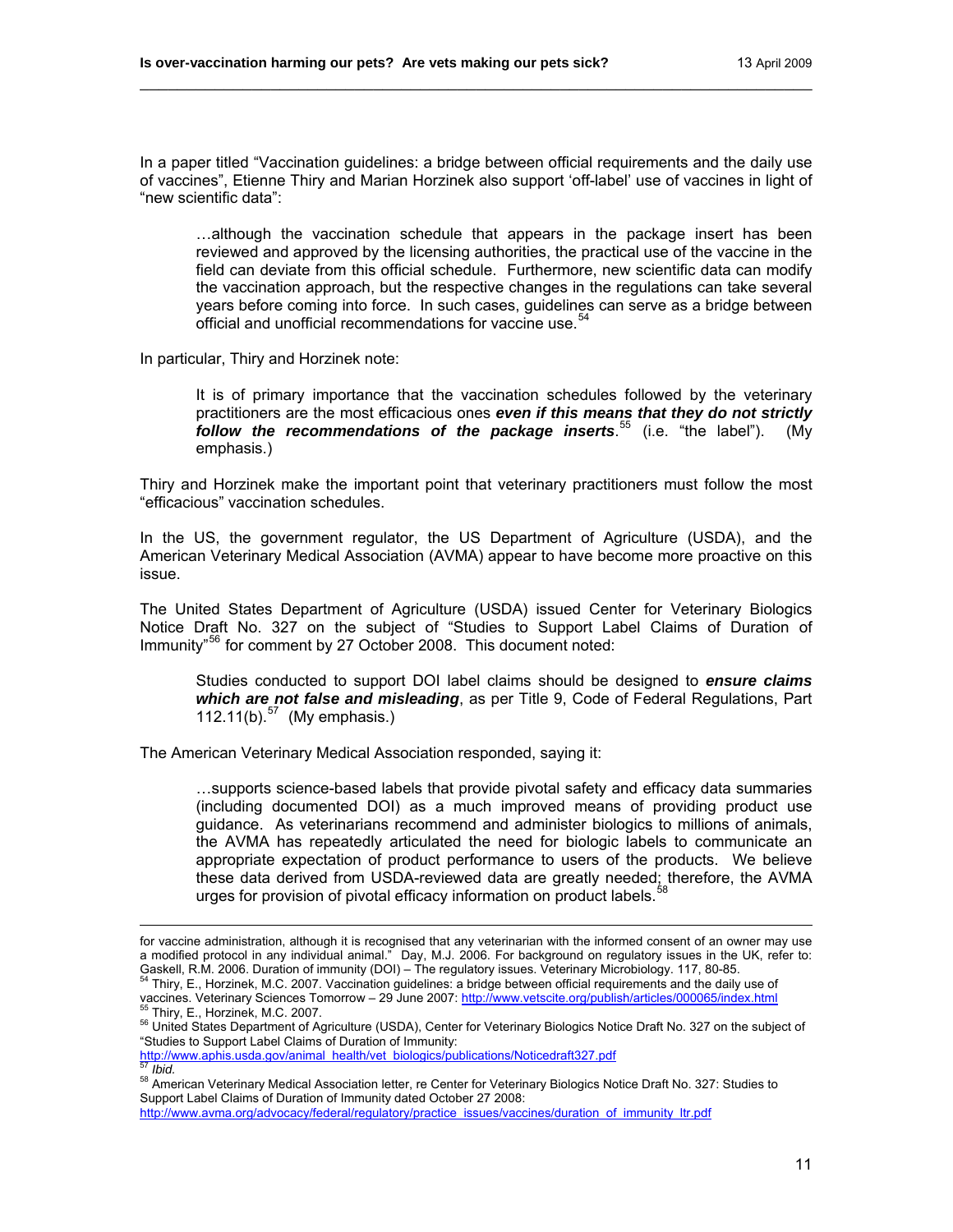In regards to Duration of Immunity Recommendations, the letter from the American Veterinary Medical Association goes onto say:

\_\_\_\_\_\_\_\_\_\_\_\_\_\_\_\_\_\_\_\_\_\_\_\_\_\_\_\_\_\_\_\_\_\_\_\_\_\_\_\_\_\_\_\_\_\_\_\_\_\_\_\_\_\_\_\_\_\_\_\_\_\_\_\_\_\_\_\_\_\_\_\_

The AVMA urges that science-based labels should provide a summary of data to explain what is known about the DOI for that product. The data summary should identify the measured time interval, what outcomes were monitored, and how the outcome was determined (e.g., challenge, serology). Specifically, biologic labels should state what is known with respect to the interval at which immunity was demonstrated, i.e., animals were challenged x number of weeks post-vaccination.<sup>5</sup>

The AVMA believes it is preferable to use the label phrase "Immunity was demonstrated at…" rather than "duration of immunity" because the latter fails to distinguish between maximum and minimum duration of immunity; a distinction of great clinical relevance. The phrase "Immunity was demonstrated at…" is consistent with the science-based provision of licensure information and offers the opportunity to demonstrate the onset of immunity when available.<sup>[60](#page-11-1)</sup>

The American Veterinary Medical Association's letter also notes Additional Recommendations:

*The AVMA urges that the annual revaccination recommendation should be removed from all biologic labels where the statement lacks a scientific basis.* We support statements indicating that a specific revaccination schedule has not been established for a product and consultation with a veterinarian is recommended.<sup>[61](#page-11-2)</sup> (My emphasis.)

For example, when a firm has demonstrated immunity at one year *or another timeframe*, the label should NOT bear a revaccination interval driven by that data point. That data point likely represents a minimum duration of immunity. Instead, the label should factually state that immunity was demonstrated on challenge at a specific interval of time post-vaccination.<sup>[62](#page-11-3)</sup> (My emphasis.)

The American Veterinary Medical Association's letter notes that the label should *not* bear a revaccination interval driven by the firm's demonstrated immunity at one year *or another timeframe* as "that data point likely represents a minimum duration of immunity". This appears to support my argument that not only are recommendations to revaccinate annually unjustified, but also recommendations to revaccinate *triennially* are also without scientific basis.

*Why hasn't action been taken in Australia to address the contradiction between the latest scientific evidence and the unfounded vaccine product label?* Why aren't Australian veterinarians taking notice of the latest scientific evidence and following the most efficacious vaccination schedules?

Why hasn't the Australian Veterinary Association provided leadership on this issue over the past years, and recommended that veterinarians use MLV core vaccines "off-label" to ensure they take notice of the latest scientific advice? Apparently the government regulator, the Australian Pesticides and Veterinary Medicines Authority (APVMA) allows for off-label use: According to the APVMA Fact Sheet on Veterinarians and Veterinary Medicines:

<span id="page-11-0"></span> $59$  Ibid.

<span id="page-11-3"></span><span id="page-11-2"></span>

<span id="page-11-1"></span><sup>59</sup> *Ibid.* 60 *Ibid.* 61 *Ibid.* 62 *Ibid.*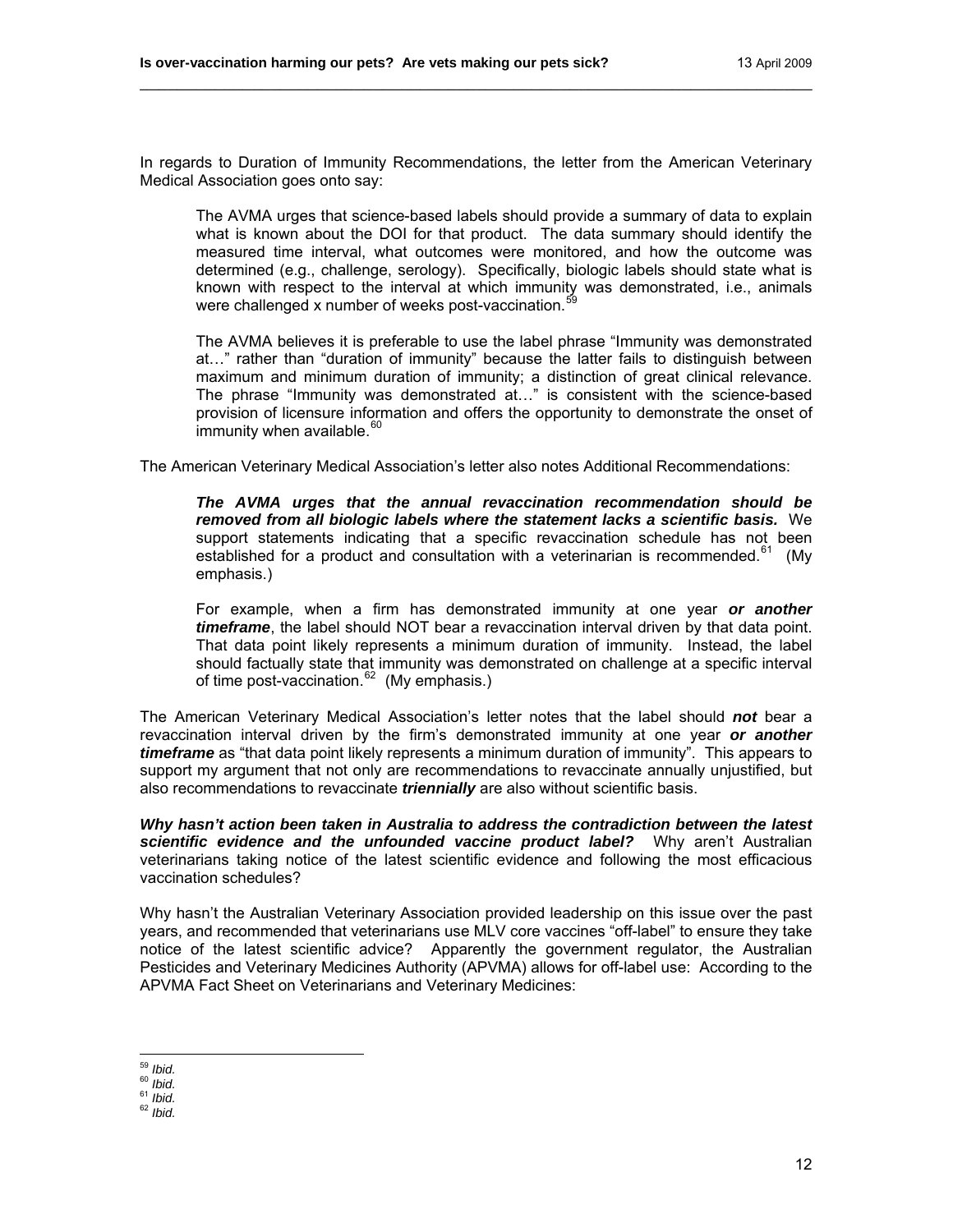Veterinarians may also make treatment recommendations which are inconsistent with the instructions on labels of registered veterinary chemical products. The Agvet Code provides for these actions, as long as they are undertaken for animals under a veterinarian's care\* and are allowed under State and Territory laws.<sup>[63](#page-12-0)</sup>

\_\_\_\_\_\_\_\_\_\_\_\_\_\_\_\_\_\_\_\_\_\_\_\_\_\_\_\_\_\_\_\_\_\_\_\_\_\_\_\_\_\_\_\_\_\_\_\_\_\_\_\_\_\_\_\_\_\_\_\_\_\_\_\_\_\_\_\_\_\_\_\_

The APVMA is the government regulator. The APVMA's purpose is to:

…independently evaluate the safety and performance of chemical products intended for sale, making sure that the health and safety of people, animals and the environment are protected. Only products that meet these high standards are allowed to be supplied.<sup>[64](#page-12-1)</sup>

The APVMA's mission is to:

protect the health and safety of people, animals and crops, the environment, and trade, and support Australian primary industries *through evidence-based, effective and efficient regulation of pesticides and veterinary medicines*. [65](#page-12-2) (My emphasis).

On the information available to me so far, it appears the recommendation to revaccinate annually (or triennially) with MLV core vaccines to "ensure continuity of protection" is *not* evidence-based.

Given the widespread use of pet vaccines in the community, why haven't the Australian Pesticides and Veterinary Medicines Authority, State and Territory government authorities, vaccine companies and the Australian Veterinary Association united to address the anomaly of the outdated annual revaccination recommendation on MLV core vaccines, particularly as there is a risk of adverse reaction to vaccination, a risk which is being taken unnecessarily with ongoing revaccination with MLV core vaccines?

*What are the repercussions if the latest scientific evidence continues to be ignored?* 

*Who will be responsible if pets in Australia continue to be subjected to unnecessary revaccination and needlessly put at risk of an adverse reaction to revaccination?* 

## **The risk of adverse reaction to vaccination**

In an article published 14 years ago, titled "Are we vaccinating too much?", Carin Smith notes:

In the past, it was believed that annual vaccination would not hurt and probably would help most animals. However, concerns about side effects have begun to change this attitude. The incidence of anaphylaxis and other adverse reactions appears to be increasing.<sup>[66](#page-12-3)</sup>

Commenting in the same article, Ronald Schultz says:

The client is paying for something with no effect or with the potential for an adverse reaction. I believe that adverse effects are increasing because we are putting more and more components into these animals.<sup>[67](#page-12-4)</sup>

<span id="page-12-0"></span> $\overline{a}$ <sup>63</sup> Australian Pesticides and Veterinary Medicines Authority Fact Sheet: Veterinarians and Veterinary Medicines: http://www.apvma.gov.au/about\_us/pdf/Veterinarians.pdf<br>http://www.apvma.gov.au/about\_us/pdf/Veterinarians.pdf<br><sup>84</sup> Australian Pesticides and Veterinary Medicines: Vision, mission and purpose:

<span id="page-12-1"></span>http://www.apvma.gov.au/about\_us/vision.shtml<br>
<sup>65</sup> *Ibid.*<br>
<sup>66</sup> Smith, C.A. 1995<br>
<sup>67</sup> *Ibid.* 

<span id="page-12-3"></span><span id="page-12-2"></span>

<span id="page-12-4"></span>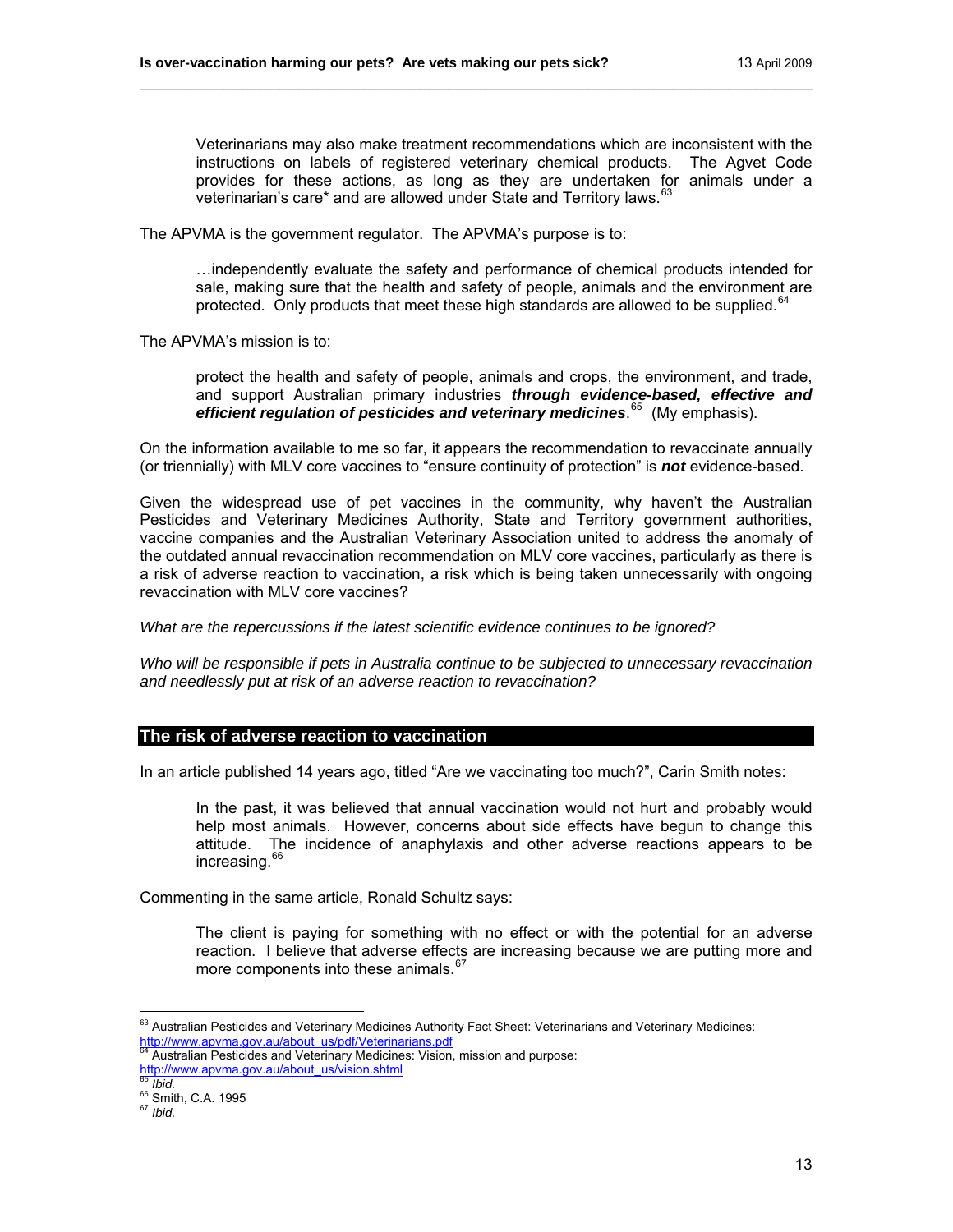In 2006, eleven years after the publication of "Are we vaccinating too much?", the veterinary journal Veterinary Microbiology published a special issue including papers from an international scientific symposium entitled "Canine & Feline Vaccination – A Scientific Reappraisal". The Preface of this special issue indicated not much had changed in the intervening years since "Are we vaccinating too much?" had been published:

\_\_\_\_\_\_\_\_\_\_\_\_\_\_\_\_\_\_\_\_\_\_\_\_\_\_\_\_\_\_\_\_\_\_\_\_\_\_\_\_\_\_\_\_\_\_\_\_\_\_\_\_\_\_\_\_\_\_\_\_\_\_\_\_\_\_\_\_\_\_\_\_

Nowadays, the main topic for discussion, both at owner and professional level, is no longer how effective the products are at preventing disease, but on the one hand whether we should be continuing to recommend revaccination in the same way as we have until now, and whether vaccination in fact causes significant side effects to the extent that *we are now doing more harm than good[68](#page-13-0)* (My emphasis.)

Despite ongoing warnings, in 2009, 14 years after the publication of "Are we vaccinating too much?", it appears the veterinary profession is still persisting with a scientifically unjustifiable practice that could be doing "more harm than good"…

Despite scientific evidence that annual (and triennial) revaccination with MLV core vaccines is unnecessary, this practice persists and continues to put pet dogs needlessly at risk of an adverse reaction.

The WSAVA guidelines provide a definition for adverse reactions:

Adverse events are defined as any side effects or unintended consequences (including lack of protection) associated with the administration of a vaccine product. They include any injury, toxicity or hypersensitivity reaction associated with vaccination, *whether or not the event can be directly attributed to the vaccine*. [69](#page-13-1)

The WSAVA guidelines acknowledge that "there is gross under-reporting of adverse events which impedes knowledge of the ongoing safety of these products".<sup>10</sup>

I have personal experience of under-reporting of adverse events "associated with the administration of a vaccine product". In September 2008, my own dog, Sasha, an eight year old female Maltese x Silky terrier, became very ill after her last booster revaccination. Eight days after her revaccination, signs of illness (vomiting and diarrhea) became apparent. She was diagnosed as having "haemorrhagic gastroenteritis", a mysterious disease the cause of which appears to be unknown. One source suggests "the most likely cause seems to be an abnormal immune response."<sup>[71](#page-13-3)</sup>

Sasha spent four days locked in a cage in a suburban veterinary surgery. The veterinarian who had been appointed to Sasha's care finally advised us she was "dying" and should be put to sleep to end her suffering. Neither of the surgery's veterinarians were able to offer any explanation for her illness. Needless to say, this was a deep shock, as Sasha's illness had come completely out of the blue.

After Sasha's death, I decided to do some research to try and find out what could have caused this totally unexpected and dreadful turn of events. It was at this time I discovered the controversy surrounding annual revaccination and the possibility it could cause an adverse reaction.

<sup>68</sup> Rottier. P.J.M., Sutton, D., 2006. Preface. Veterinary Microbiology, 117, p. 1.

<span id="page-13-3"></span>

<span id="page-13-2"></span><span id="page-13-1"></span><span id="page-13-0"></span>to the Unit, M.J., Horzinek, M.C., Schultz, R.D. 2007<br><sup>70</sup> Ibid.<br><sup>71</sup> Provet Healthcare Information. Haemorrhagic Gastroenteritis (HGE): [http://www.provet.co.uk/health/diseases/git](http://www.provet.co.uk/health/diseases/git-hge.htm)[hge.htm](http://www.provet.co.uk/health/diseases/git-hge.htm)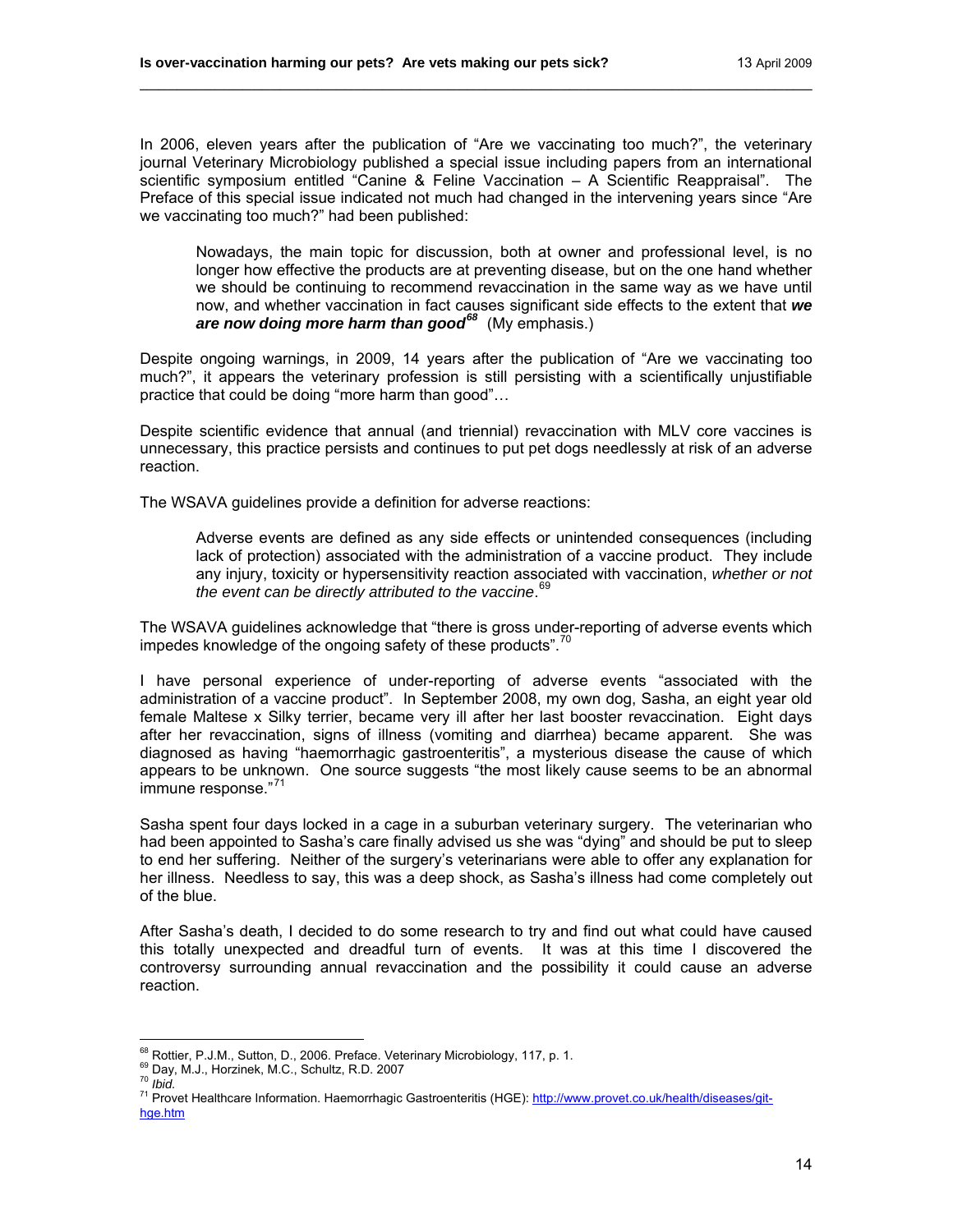I raised this issue with the veterinarian who had revaccinated Sasha, but he refused to consider my suggestion that Sasha's illness might have been caused or influenced by her recent revaccination. Despite the fact I had forwarded him the internet link to the WSAVA guidelines, he insisted he was going to continue to "inform owners of the need to update immunity levels annually".<sup>[72](#page-14-0)</sup> I was concerned about what this obstinate attitude meant for the ongoing health and well-being of other people's pets.

\_\_\_\_\_\_\_\_\_\_\_\_\_\_\_\_\_\_\_\_\_\_\_\_\_\_\_\_\_\_\_\_\_\_\_\_\_\_\_\_\_\_\_\_\_\_\_\_\_\_\_\_\_\_\_\_\_\_\_\_\_\_\_\_\_\_\_\_\_\_\_\_

I contacted the Veterinary Surgeons' Board of South Australia to discuss my concern that my dog's illness might have been an adverse reaction to revaccination but the Registrar discounted this possibility. I also contacted the Australian Veterinary Association with my concerns, but again I encountered apathy and a reluctance to acknowledge Sasha's illness could be related to her revaccination.

Finally, in early October 2008, when reading a memorial website for pets whose owners believed they had become ill or died due to the ill-effects of veterinary products, I discovered a reference to the Australian Pesticides and Veterinary Medicines Authority, and found that pet owners could submit their own "adverse experience" report to this authority.<sup>[73](#page-14-1)</sup> I contacted the Adverse Experience Reporting Program (AERP) Coordinator at the Australian Pesticides and Veterinary Medicines Authority and she listened sympathetically to my concerns. She advised me to take my time to make a report, saying it would be most useful if it was complete and detailed.

I have taken her advice and spent the past six months researching this topic to support my contention that my dog could have suffered a delayed adverse reaction to revaccination. During my research I have become increasingly concerned that this could be a widespread and hidden problem, affecting many pets whose owners may not be aware that ongoing over-vaccination could be harming their pets' health.

There is enormous resistance to acknowledging and acting on this problem in Australia. I am shocked that laypeople like myself are in the difficult position of trying to bring the veterinary industry to account. I am particularly aware of the possibility that if the problem of overvaccination had been acknowledged and acted upon years ago, my dog Sasha might still be alive… Who knows how many other people's pets may have been adversely affected over the past years of inaction?

As I have discovered, the system is heavily weighted against recognising, acknowledging and reporting possible *delayed* reactions to vaccination. The visible signs of my dog's illness became apparent eight days after her revaccination. Bruce Twentyman, Deputy Veterinary Director of the Australian Veterinary Association was reluctant to acknowledge my dog's illness could have been a reaction to her revaccination, saying:

It is difficult to link Sasha's reaction to the vaccine due to the time lag between the injection and Sasha developing the gastroenteritis but I am not an expert in this field.<sup>[74](#page-14-2)</sup>

In an article discussing adverse reactions to vaccination, Jean Dodds, an acknowledged "expert in this field", states "beyond the immediate hypersensitivity reactions, other acute events tend to occur 24 to 72 hours afterward, or *7 to 45 days later in a delayed type immunological response.*[75](#page-14-3) (My emphasis.)

<sup>&</sup>lt;sup>72</sup> Email correspondence from veterinarian, 17 October 2008

<span id="page-14-2"></span><span id="page-14-1"></span><span id="page-14-0"></span><sup>73</sup> Link to memorial website:<http://www.dogsadversereactions.com/moxidectin/memorial24.html><br><sup>74</sup> Email correspondence from Bruce Twentyman, Deputy Veterinary Director, Australian Veterinary Association, 6 January 2009.<br><sup>75</sup> Dodds, W.J. 2001. Vaccination Protocols for Dogs Predisposed to Vaccine Reactions. Journal of the American Animal

<span id="page-14-3"></span>Hospital. May/June 2001, Vol. 37, 211-214.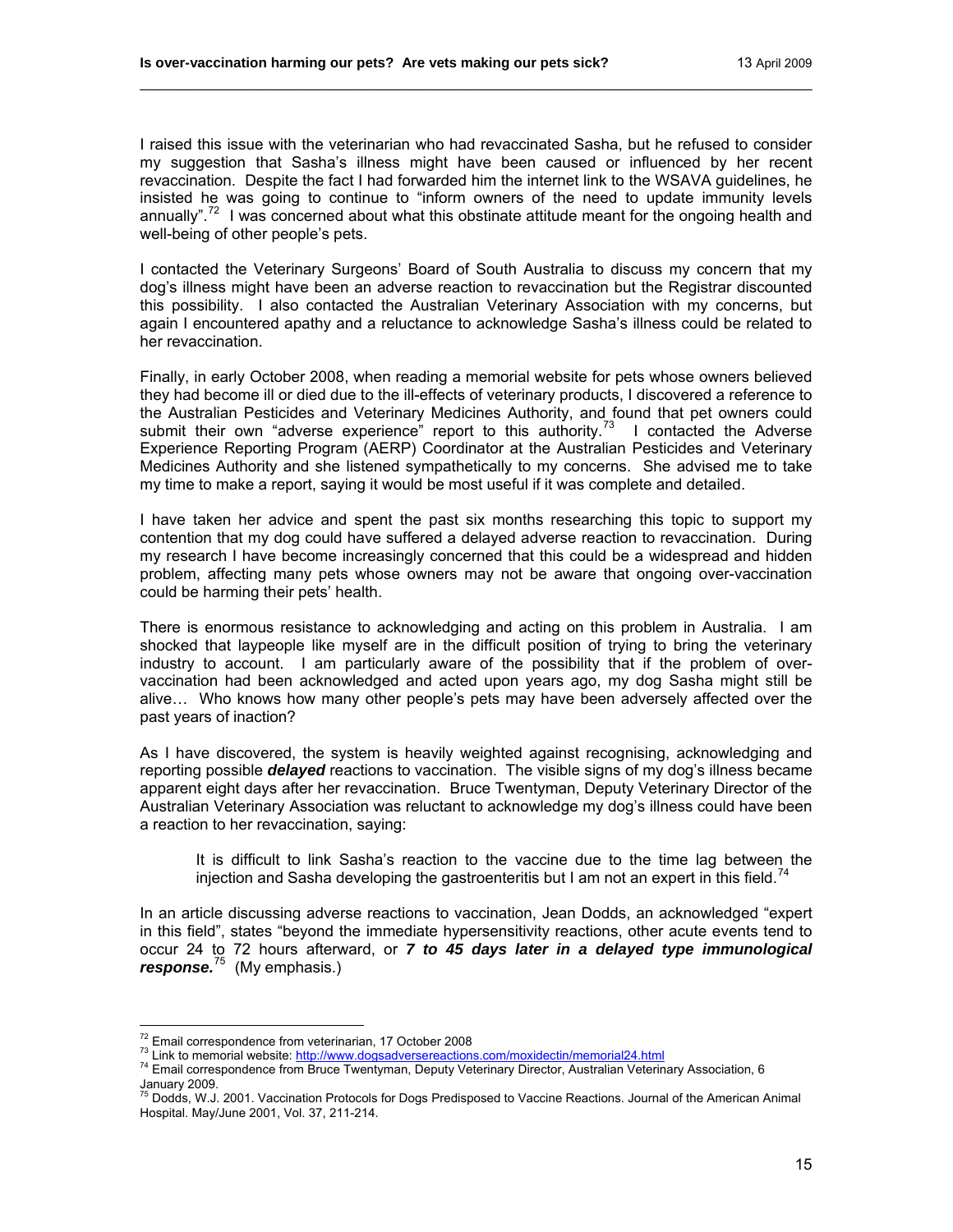Dodds also notes:

The veterinary profession and vaccine industry have traditionally emphasized the importance of giving a series of vaccinations to young animals to prevent infectious diseases, to the extent that this practice is considered routine and is generally safe for the majority of animals. Few clinicians are prepared, therefore, for encountering an adverse event and may overlook *or even deny the possibility.*[76](#page-15-0)(My emphasis.)

Ronald Schultz also notes that "there is a reluctance to report reactions, even those that lead to the death of an animal". $^{77}$  $^{77}$  $^{77}$ 

\_\_\_\_\_\_\_\_\_\_\_\_\_\_\_\_\_\_\_\_\_\_\_\_\_\_\_\_\_\_\_\_\_\_\_\_\_\_\_\_\_\_\_\_\_\_\_\_\_\_\_\_\_\_\_\_\_\_\_\_\_\_\_\_\_\_\_\_\_\_\_\_

Members of the vaccine industry are also unwilling to acknowledge the possibility of adverse reaction to revaccination. In a recent article published in Veterinary Practice News, Tom Lenz, Vice President of Professional Services at Fort Dodge Animal Health says:

"It can be scientifically proven that not vaccinating can cause harm to an animal *but vaccinating per label suggestion has not been shown to be harmful*".[78](#page-15-2)

Lenz also says:

Vaccines are pretty accurate the way they're labeled. These reactions have nothing to do with the frequency as to which the vaccines are given.<sup>[79](#page-15-3)</sup>

I disagree with Lenz's statements that "vaccinating per label suggestion has not been shown to be harmful" and that "vaccines are pretty accurate the way they're labeled". And *how does he know* that "reactions have nothing to do with the frequency as to which the vaccines are given"?

Lenz does not cite any evidence to support his statements. I would argue that "vaccinating per label suggestion" has *not been proven to be harmless*…

According to a paper by James Wood and Vicki Adams, "Epidemiological approaches to safety investigations", it appears there was little pre-licensure safety testing done to test short-term and delayed effects of vaccination:

Most safety testing is undertaken prior to granting of a marketing authorisation and is generally on a small scale. Field trials are usually much larger, but still involve relatively low numbers of animals compared to the number to which authorized products are administered. Safety testing is generally aimed at detecting common events; the numbers of animals used in the tests are too small for detection of all but the most common reactions. The efficiency of the tests depends on the frequency and severity of the adverse reaction and the ability to associate the adverse event with the product. The latter is affected by the period of time between administration and the event, as well as by its underlying frequency. [80](#page-15-4)

In a paper titled "Vaccine-associated adverse events", Kathryn Meyer advises that the results of safety testing are not routinely required on product labelling. This means that "rare events, events that occur after repeated exposure, and events that occur in a subgroup (e.g. specific

 $76$  Ibid.

<span id="page-15-1"></span><span id="page-15-0"></span><sup>&</sup>lt;sup>77</sup> Schultz, R.D. 1998<br><sup>78</sup> Tremayne, J. 2009. Titers join debate on vaccine frequency. Veterinary Practice News:

<span id="page-15-4"></span><span id="page-15-3"></span>

<span id="page-15-2"></span>Mather Contraction of the University Presention Practice News:<br>Althoritan American Computer Computer deptition of the University Practice News:<br>Altid.<br>Altion U.L.N., Adams, V.J. 2006. Epidemiological approaches to safety i 70.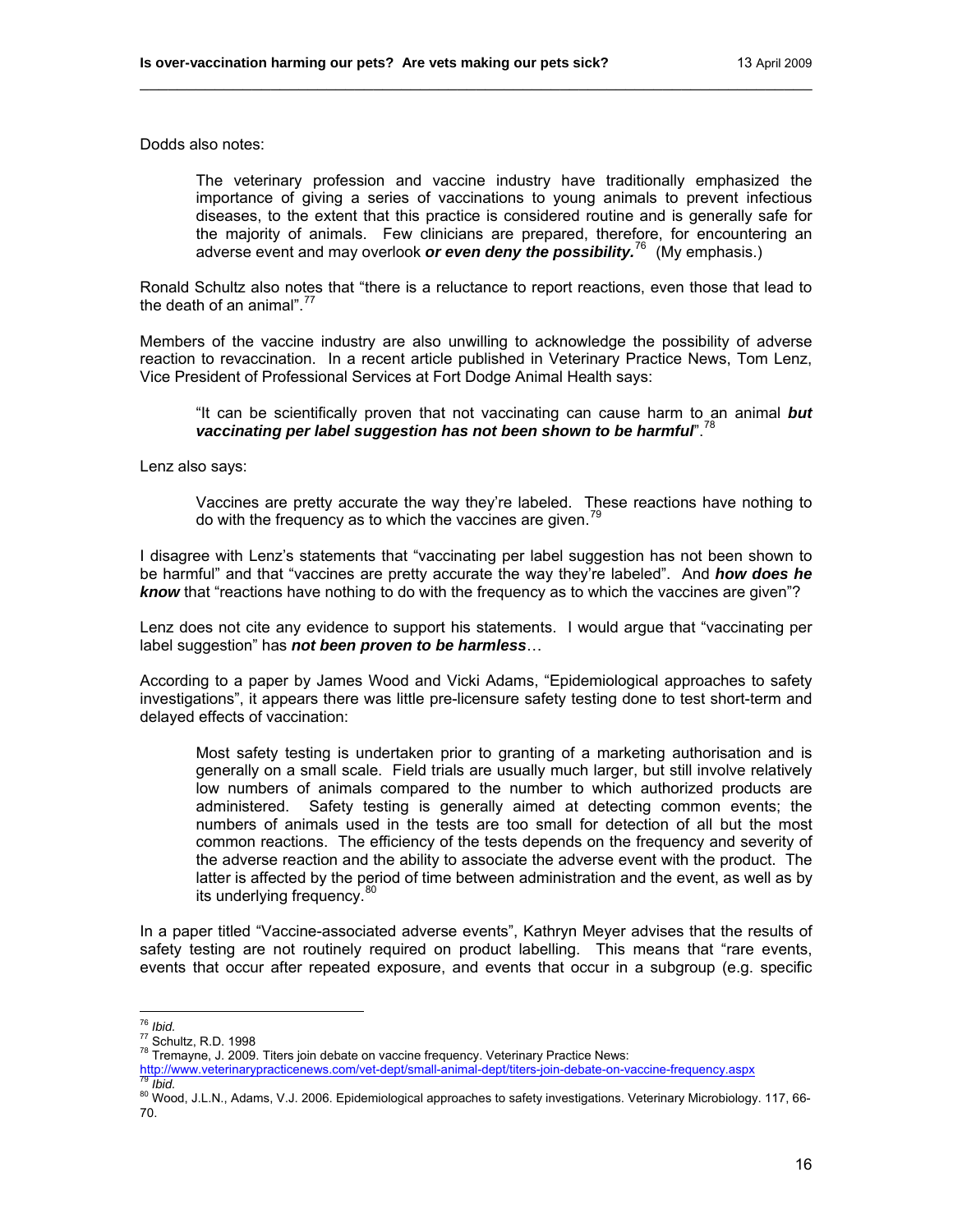breed, age)" are not noted on product labels. Meyer also notes that adverse event information derived from postmarketing surveillance is also not routinely required on the product's label.<sup>[81](#page-16-0)</sup>

\_\_\_\_\_\_\_\_\_\_\_\_\_\_\_\_\_\_\_\_\_\_\_\_\_\_\_\_\_\_\_\_\_\_\_\_\_\_\_\_\_\_\_\_\_\_\_\_\_\_\_\_\_\_\_\_\_\_\_\_\_\_\_\_\_\_\_\_\_\_\_\_

David Hustead notes that "the quality and quantity of safety information on an animal vaccine label is much less than that found on the labels of common human vaccines." Hustead notes that "it is not unusual for an animal vaccine label to essentially ignore the safety concerns of vaccine administration with the exception of anaphylaxis". Animal vaccine labels contain only "a few short safety statements, that in all probability do not accurately reflect the clinical safety of the product as observed by all users". <sup>[82](#page-16-1)</sup>

Due to limited testing, vaccine labels generally only include details of possible immediate side effects, they do not include details of possible *delayed* adverse reactions to vaccination.

Ronald Schultz states that:

The risks of adverse reactions from vaccines are not well studied, nor are the adverse reactions rates well documented. Even where documented, the information is not readily available.<sup>8</sup>

In his 1998 paper "Current and future canine and feline vaccination programs", Schultz provides a brief overview of suspected adverse reactions to vaccination:

Postvaccination neurologic disorders, immunosuppression, dermatologic abnormalities, and other problems have been demonstrated to occur after administration of canine and feline vaccines. These adverse reactions can range from mild, self-limiting illness to chronic disease or death. A certain low percentage of these reactions are expected with biologicals (also with pharmaceuticals), and they occur in every species including people. Some vaccines, however, have a greater likelihood of causing adverse reactions, and some animals are at greater risk. So the risks vs. benefits of every vaccine must be determined for each patient.<sup>[84](#page-16-3)</sup>

In a later paper Schultz lists a broader range of possible adverse reactions:

The immune mediated hypersensitivities caused by vaccines are well known and occur in every species. The most commonly observed hypersensitivity is a type I (immediate) reaction which is most often caused by IgE antibody resulting in a local or generalized anaphylaxis. The most common signs of local reactions are facial edema, hives, itching and rarely sneezing; signs of a systemic reaction include urination, vomiting, diarrhea, which is sometimes bloody, dyspnea and collapse. According to a recent survey we have conducted, the most common vaccination reactions observed in dogs include pain, soreness, stiffness and/or lethargy at variable times after vaccination. Swelling, a persistent lump, irritation, hair loss and/or color change of hair at site of injection were also observed as common reactions. A change of behavior was reported in a small percentage of dogs after vaccination. Post-vaccinal neurologic disease (e.g. encephalitis) was rare. All of the reactions noted above generally occur within minutes, hours or days after vaccination; they were, therefore, likely to have been associated with a vaccination.

<span id="page-16-0"></span><sup>&</sup>lt;sup>81</sup> Meyer, E.K. 2001. Vaccine-associated adverse events. Veterinary Clinics of North America: Small Animal Practice. Vol. 31, No. 3 May 2001, 493-513.<br><sup>82</sup> Hustead 2001.

<span id="page-16-2"></span><span id="page-16-1"></span><sup>83</sup> Schultz, R.D. 2000. Considerations in designing effective and safe vaccination programs for dogs. In: Carmichael, L.E. (Ed.), Recent Advances in Canine Infectious Diseases. International Veterinary Information Service: http://www.ivis.org/advances/Infect\_Dis\_Carmichael/schultz/IVIS.pdf 84 Schultz, R.D. 1998.

<span id="page-16-3"></span>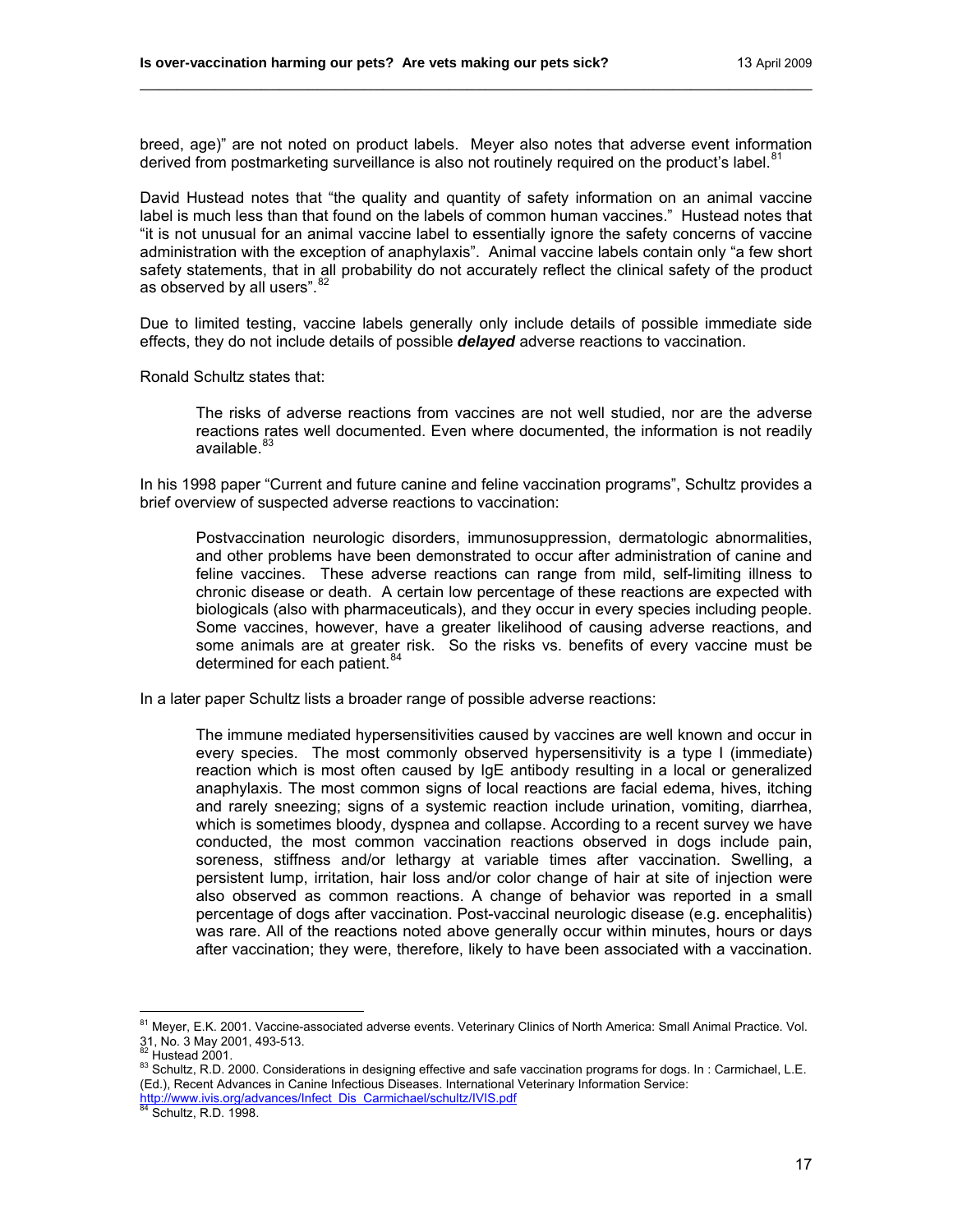More recently, it has been shown experimentally that dogs develop an autoimmune response after vaccination, something that was known to occur in other species.<sup>[85](#page-17-0) [86](#page-17-1)</sup>

In his paper "Vaccine side effects: Fact and fiction", Michael Day notes that "vaccination-induced immunosuppression may on occasion be sufficient to permit the development of severe disease in animals that are carrying subclinical opportunist pathogens". <sup>[87](#page-17-2)</sup>

\_\_\_\_\_\_\_\_\_\_\_\_\_\_\_\_\_\_\_\_\_\_\_\_\_\_\_\_\_\_\_\_\_\_\_\_\_\_\_\_\_\_\_\_\_\_\_\_\_\_\_\_\_\_\_\_\_\_\_\_\_\_\_\_\_\_\_\_\_\_\_\_

Summarising the incidence of post-vaccination adverse reactions in a paper titled "Predicting the "unpredictable" vaccine reactions" Will Novak suggests that post-vaccination reactions can be classified into the following degrees of severity:

- Class I Not related to vaccine
- Class II Lump/swelling at vaccination site
- Class III Facial swelling, generalized urticaria
- Class IV Systemic signs; fever, vomiting, diarrhea
- Class V  $\sim$  Anaphylaxis, shock, collapse, death  $88$

In a paper titled "Vaccination protocols for dogs predisposed to vaccine reactions", Jean Dodds reports that a wide variety of breeds of dogs, ranging from shih tzus to Great Danes, and a great many in between, may be more vulnerable to suspected adverse reaction to vaccination.<sup>[89](#page-17-4)</sup>

Novak's study<sup>[90](#page-17-5)</sup> and another by George Moore et al titled "Adverse events diagnosed within three days of vaccine administration in dogs<sup>"[91](#page-17-6)</sup> report that small-breed dogs are at greater risk of an adverse reaction after vaccination.

Moore et al report the risk of an adverse reaction was inversely related to a dog's weight and that small breeds had significantly more adverse reactions than other dogs. Young adult small-breed neutered dogs that receive multiple vaccines per office visit were at greatest risk of an adverse reaction within 72 hours after vaccination.<sup>[92](#page-17-7)</sup>

The risk of an adverse reaction significantly increased as the number of vaccines doses administered per office visit increased; "each additional vaccine significantly increased risk of an adverse event by 27% in dogs ≤ 10kg (22 lb) and 12% in dogs > 10 kg". The risk for dogs that weighed ≤ 5 kg was more than 4 times the risk for dogs that weighed > 45 kg. It was noted that *"these factors should be considered in risk assessment and risk communication with clients regarding vaccination".*[93](#page-17-8)(My emphasis).

It was noted that vaccines, in contrast to virtually all veterinary pharmaceutical products, are prescribed on a 1-dose fits all basis, rather than by body weight. Moore et al suggested that the volume of vaccine doses may impact negatively on smaller dogs. It was also suggested that prelicensing vaccine trials may under-estimate the rate of adverse reactions in smaller dogs.  $94$ 

<span id="page-17-7"></span>

<sup>&</sup>lt;sup>85</sup> Schultz, R.D. 2000.

<span id="page-17-1"></span><span id="page-17-0"></span><sup>86</sup> Refer also to Dodds, W.J. 2001 and Meyer, E.K. 2001 for more information on adverse reactions.<br><sup>87</sup> Day, M.J. 2006.

<span id="page-17-3"></span><span id="page-17-2"></span><sup>88</sup> Novak, W. 2007. Predicting the "unpredictable" vaccine reactions. Proceeding of the NAVC North American Veterinary Conference. Jan. 13-27, 2007, Orlando, Florida.<br><sup>89</sup> Dodds, W.J. 2001.

<span id="page-17-6"></span><span id="page-17-5"></span><span id="page-17-4"></span><sup>90</sup> Dodds, W.C. 2007.<br>90 Novak, W. 2007.<br>91 Moore, G.E., Guptill, L.F., Ward, M.P., Glickman, N.W., Faunt, K.K., Lewis, H.B., Glickman, L.T. 2005. Adverse events diagnosed within three days of vaccine administration in dogs. JAVMA. Vol. 227, No. 7, October 1, 2005. Adverse eve<br><sup>92</sup> *Ibid.* 93 *Ibid.* 93 *Ibid.* 94 *Ibid.* 94 *Ibid.* 94 *Ibid.* 94 *Ibid.* 94 *Ibid.* 94 *Ibid.* 94 *I* 

<span id="page-17-9"></span><span id="page-17-8"></span>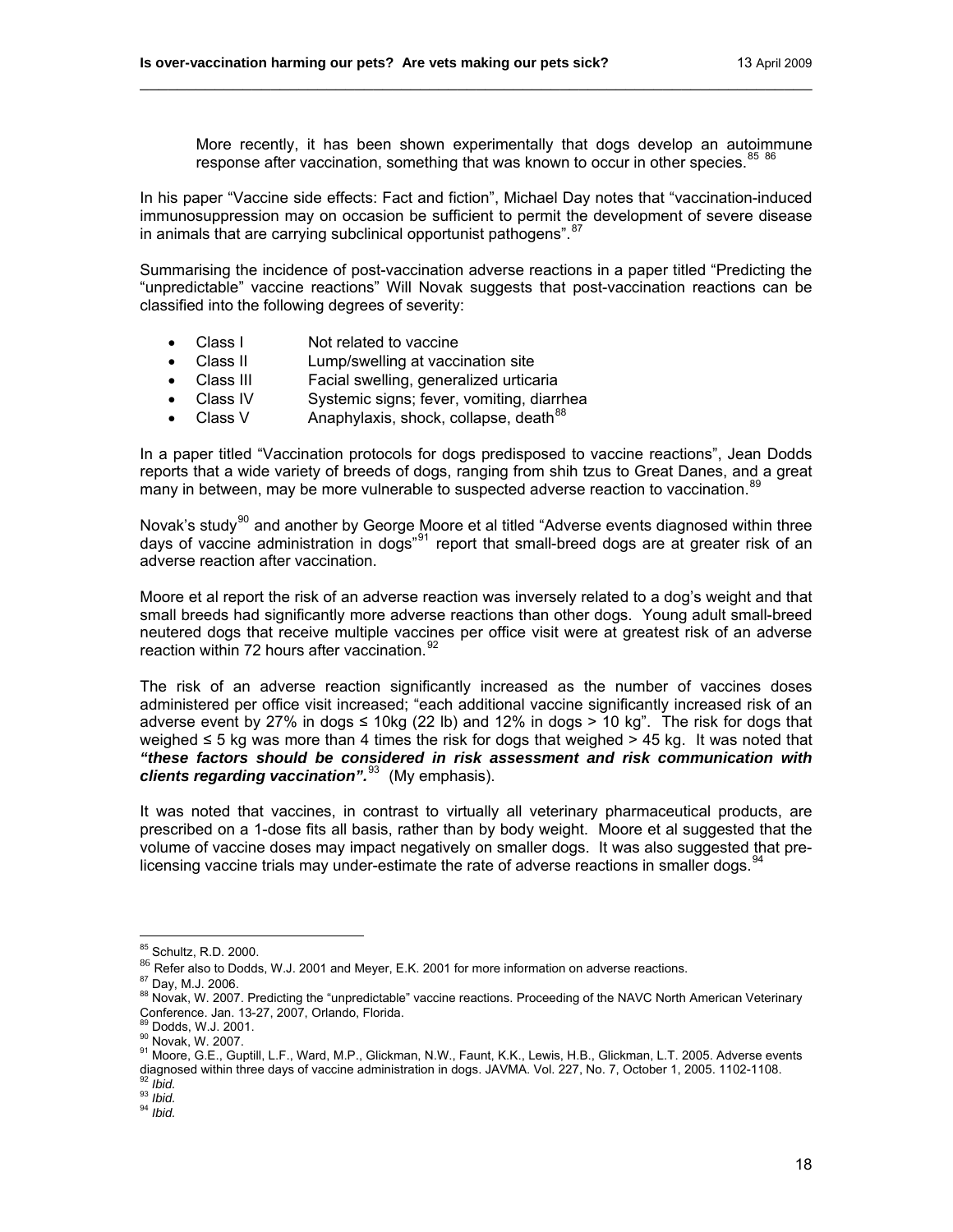In his study, Novak reported that "data from our practice's national database examining the incidence of post-vaccination adverse reactions in small breeds versus large breeds shows a clear increase in incidence in smaller breeds." Data indicates there is a relationship between breed size/weight and incidence of adverse reactions.<sup>[95](#page-18-0)</sup>

\_\_\_\_\_\_\_\_\_\_\_\_\_\_\_\_\_\_\_\_\_\_\_\_\_\_\_\_\_\_\_\_\_\_\_\_\_\_\_\_\_\_\_\_\_\_\_\_\_\_\_\_\_\_\_\_\_\_\_\_\_\_\_\_\_\_\_\_\_\_\_\_

Novak suggests vaccines "specially developed for smaller breeds may be warranted". <sup>[96](#page-18-1)</sup>

In the case of older animals, David Hustead notes:

Rarely does a vaccine label address expected responses in older animals, because there is a dearth of information about the vaccine needs of older animals and the responses that vaccines are likely to induce. $97$ 

In a paper titled "Postmarketing surveillance for dog and cat vaccines: new resources in changing times", Moore et al note:

Adverse events that are relatively uncommon or that occur in high-risk subgroups (eg. elderly animals or specific breeds) are usually only detected through postmarketing surveillance. The full safety profile for a given vaccine can only be determined after the vaccine has been licensed and administered to large numbers (often millions) of individuals.

In other words, dogs in the community are the guinea pigs for these vaccines. They (and their owners) are unknowingly part of a huge unregulated trial, the results of which are not being reported…

It appears there have been no longitudinal trials to test the effects of annual revaccination over the life of an animal. So it is unknown if repeated vaccination over a dog's lifetime can have deleterious consequences or what those consequences might be.

Due to inadequate vaccine product safety labelling, vaccine certificates provided by veterinarians (see example at Appendix 2) are also unlikely to provide much detail about the range of possible immediate and delayed side effects, particularly if veterinarians are not keeping up with the latest scientific information warning of a possible broad range of side effects across different breeds of dogs, including delayed reactions. This means that pet owners are not being warned of possible side effects of vaccination, and are denied the opportunity to weigh the risks and benefits prior to revaccination. Neither are they being advised of the long duration of immunity of MLV core vaccines. *This means that veterinarians are not obtaining "informed consent" from their clients before revaccinating their pets.*

The whole system is flawed. We are in a Catch 22 situation. When the vaccines were first licensed, the government regulators did not ensure that the vaccine label revaccination recommendations were evidence-based. Neither was the safety testing process adequate. In particular, it is unknown what effect ongoing revaccination might have on dogs of different breeds and ages. Side effect warnings on vaccine labels are minimal and do not indicate the possibility of other reactions. If reactions occur after vaccination, pet owners may not be aware of the urgency to seek immediate veterinary attention to address any symptoms.

<span id="page-18-0"></span><sup>95</sup> Novak, W. 2007.

<span id="page-18-3"></span>

<span id="page-18-2"></span><span id="page-18-1"></span><sup>96</sup> *Ibid.*<br><sup>96</sup> *Ibid.*<br><sup>97</sup> Hustead, D.R. 2001.<br><sup>98</sup> Moore, G.E., Frana, T.S., Guptill, L.F., Ward, M.P., Lewis, H.B., Glickman, L.T. 2005. Postmarketing surveillance for dog and cat vaccines: new resources in changing times. JAVMA. Vol. 227, No. 7, October 1, 2005, pp. 1066-1069.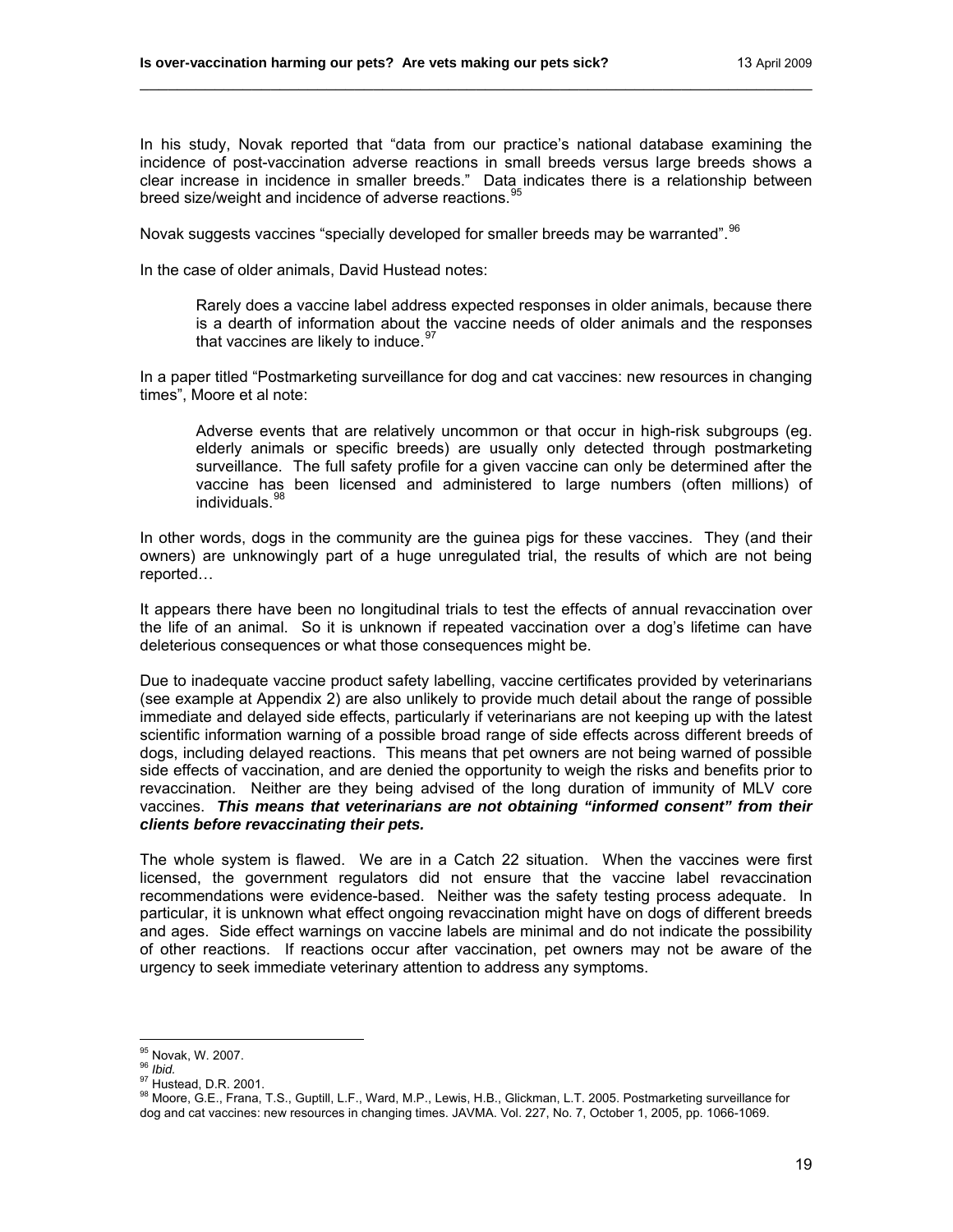And yet veterinarians in Australia still insist on following the vaccine product label recommendations to revaccinate because they erroneously believe (or want to believe…) that vaccine manufacturers "have done the scientific work and experimentation to enable the product to be registered in the first place".<sup>[99](#page-19-0)</sup> *But this so-called "scientific work and experimentation" is a sham.*

\_\_\_\_\_\_\_\_\_\_\_\_\_\_\_\_\_\_\_\_\_\_\_\_\_\_\_\_\_\_\_\_\_\_\_\_\_\_\_\_\_\_\_\_\_\_\_\_\_\_\_\_\_\_\_\_\_\_\_\_\_\_\_\_\_\_\_\_\_\_\_\_

Postmarketing surveillance is also failing because it appears veterinarians are reluctant to acknowledge and report possible adverse reactions to vaccination. Three months after my initial correspondence with the Australian Veterinary Association, Bruce Twentyman acknowledged my concerns about under-reporting of adverse reactions:

One thing that I feel you rightly highlighted is the under reporting of adverse reactions. This does occur in the veterinary as well human medicine fields.

I have had contact with the APVMA before Christmas on this issue and we have given a commitment to more vigorously publicise to our members the need to report adverse reactions. It is only then as you correctly point out that manufacturers can get an assessment of any unexpected side effects of their product. The APVMA is also investigating improved ways to report this information back to the veterinary profession.<sup>1</sup>

I responded to Dr Twentyman on Thursday 8 January 2009, requesting that he advise me in more detail exactly what steps had been taken on this issue, but I received no reply.

Compounding the problem of under-reporting of adverse events by veterinarians, many pet owners may not associate adverse events after vaccination with the vaccination. Many pet owners would follow their veterinarian's advice, and if the veterinarian doesn't acknowledge the possibility of an adverse reaction, a pet owner may never recognise the possibility. Also, many pet owners may not be aware they can make their own adverse experience reports to the Australian Pesticides and Veterinary Medicines Authority. Of course, as the situation stands, even if reports of different adverse reactions are submitted, Kathryn Meyer advises us that additional types of adverse reaction are not being included on the vaccine product label.<sup>10</sup>

*And the stunning fact is, adult dogs simply don't need to be regularly revaccinated with MLV core vaccines.* Alternative trials<sup>[102](#page-19-3)</sup> suggest that dogs are likely to have lifelong immunity *MLV core vaccines.* Alternative trials<sup>102</sup> suggest that dogs are likely to have lifelong immunity after the initial puppy series and 12 month booster vaccination with MLV core vaccines for CPV-2, CAV-2 and CDV, *so when adult dogs are revaccinated with these vaccines they are undergoing risk for no benefit. Similarly, dogs undergo unnecessary risk when they are given non-core vaccines that they do not need.* 

Ronald Schultz notes:

In my opinion, vaccines are used that aren't needed and vaccines are given to animals that don't need them. $103$ 

Vaccines are medical products that should only be given if needed and only as often as is necessary to provide protection from diseases that are a risk to the health of the animal. *If a vaccine that is not necessary causes an adverse reaction that would be* 

<span id="page-19-0"></span><sup>&</sup>lt;sup>99</sup> Quote from email correspondence from Bruce Twentyman, Deputy Veterinary Director, Australian Veterinary Association, 6 January 2009.<br><sup>100</sup> Email correspondence from Bruce Twentyman, Deputy Veterinary Director, Australian Veterinary Association, 6

<span id="page-19-1"></span>المسيسية<br>January 2009.<br><sup>101</sup> Mever. E.K. 2001.

<span id="page-19-4"></span><span id="page-19-3"></span><span id="page-19-2"></span> $102$  For example see Twark, L. and Dodds, W.J. 2001; and Schultz 2006.<br> $103$  Schultz, R.D. 1998.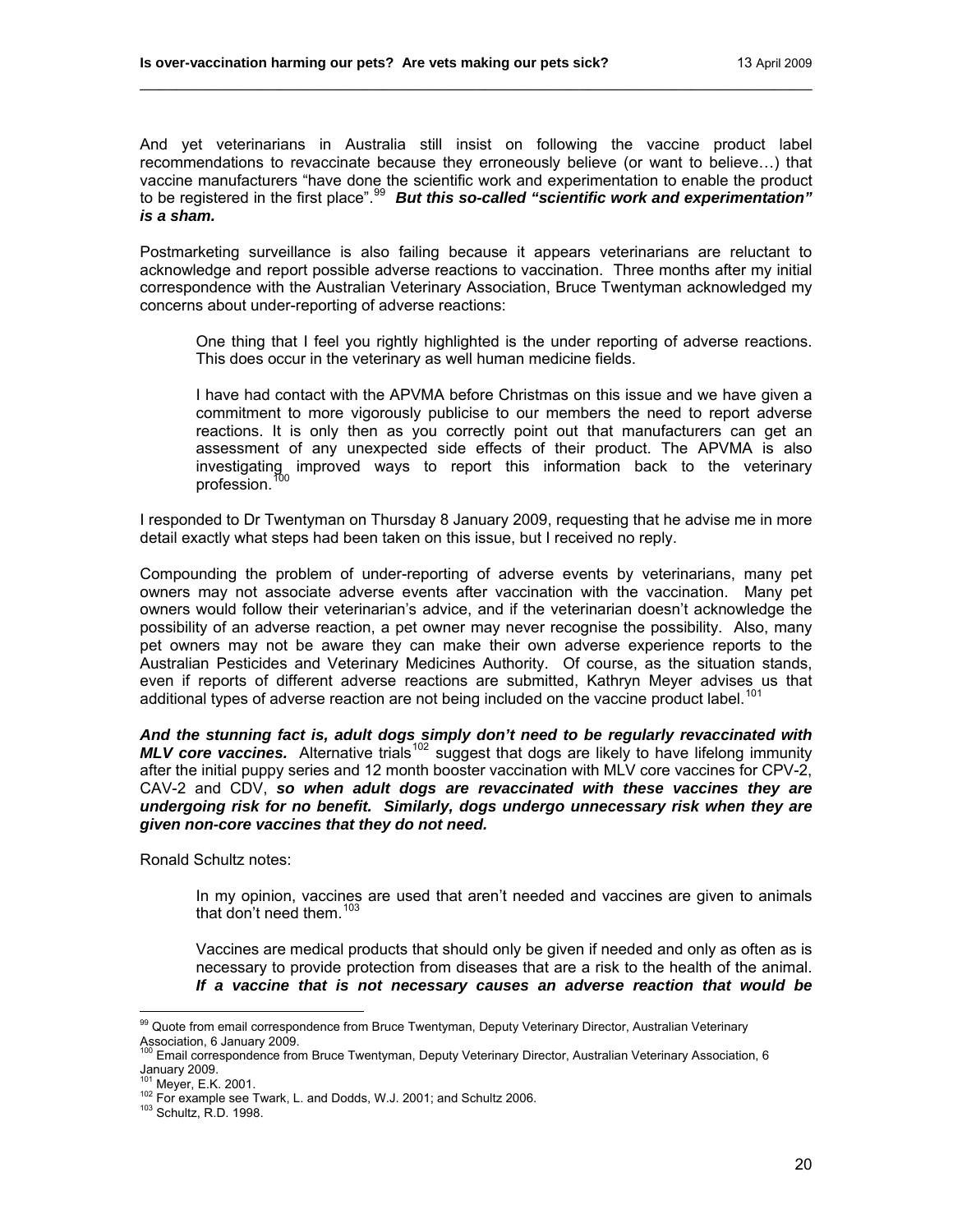*considered an unacceptable medical procedure,* thus use only those vaccines that are needed and use them only as often as needed.<sup>[104](#page-20-0)</sup>

Unnecessary annual (and triennial) revaccination of adult dogs with MLV core vaccines is "an unacceptable medical procedure".

\_\_\_\_\_\_\_\_\_\_\_\_\_\_\_\_\_\_\_\_\_\_\_\_\_\_\_\_\_\_\_\_\_\_\_\_\_\_\_\_\_\_\_\_\_\_\_\_\_\_\_\_\_\_\_\_\_\_\_\_\_\_\_\_\_\_\_\_\_\_\_\_

*Why does the veterinary profession persist with this "unacceptable medical procedure"? Why is important information on vaccination risks and duration of immunity of vaccines withheld from pet owners?* 

*If veterinarians simply stopped unnecessary revaccination, this would instantly reduce the risk of adverse reactions.* 

*Why does the veterinary profession persist with the unethical practice of over-vaccination and continue to put people's pets at unnecessary risk of an adverse reaction?* 

#### **Professional, ethical and legal considerations**

So why does unnecessary revaccination of pets continue? Perhaps the health and welfare of dogs and cats is *not* the main focus of veterinarians…? *Perhaps turnover and profit comes before the wellbeing of pets?*

An industry newsletter reports that:

*89% of veterinarians indicated that dog and cat vaccinations were indeed the number one contributor to practice turnover and 91% of veterinarians felt that a change from annual vaccination would have an adverse effect on their practice turnover. 80% of veterinarians also indicated that it would be difficult to attract clients on a regular basis should there be a change from annual vaccination.*[105](#page-20-1) (My emphasis.)

The newsletter concluded:

*Annual vaccination appears to be an important source of income for many veterinarians and veterinarians believe that annual vaccination imposes the discipline on the pet owners. The results indicate that veterinarians will continue to vaccinate annually*. [106](#page-20-2) (My emphasis.)

It appears annual vaccination of pets is used as a practice management tool by veterinarians to lure clients into their surgeries. Anecdotally, Ronald Schultz reports:

I have also been told by many practitioners that: *"I believe the duration of immunity for some vaccines like distemper, parvovirus and hepatitis is many years, but until I find another way to get the client into my office on a regular basis I'm going to keep recommending vaccines annually"*. [107](#page-20-3)

This is not acceptable or ethical practice. As Schultz notes

Vaccines are medical products that should only be given if needed and only as often as necessary to provide protection from diseases that are a risk to the health of the animal.

<sup>&</sup>lt;sup>104</sup> Schultz, R.D. 2007.

<span id="page-20-2"></span><span id="page-20-1"></span><span id="page-20-0"></span><sup>105</sup> Virbac Newsletter "Facts on Vaccination", August 2005.<br><sup>106</sup> *Ibid.* 107 Schultz, R.D. 2007.

<span id="page-20-3"></span>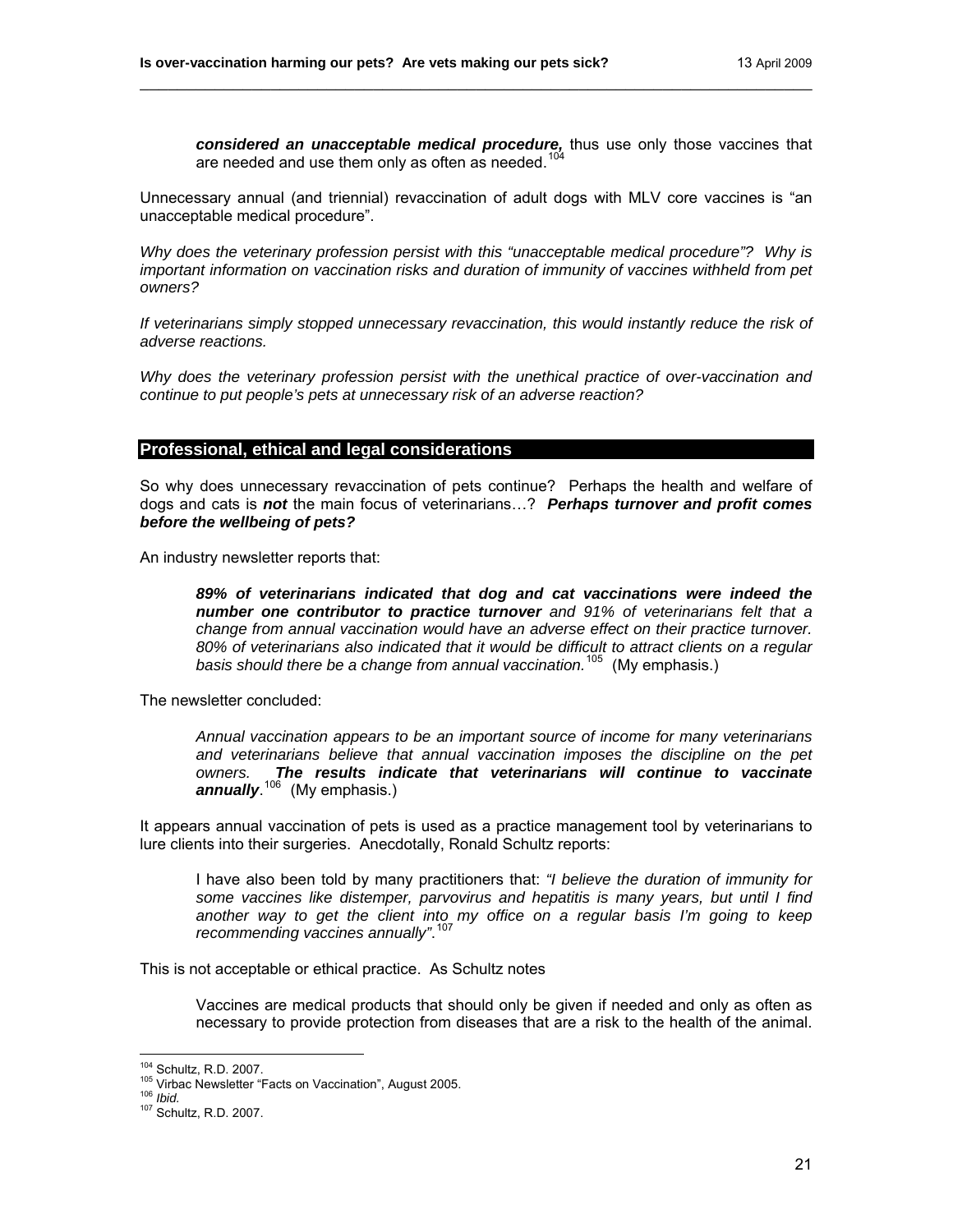*If a vaccine that is not necessary causes an adverse reaction that would be considered an unacceptable medical procedure*, thus use only those vaccines that are needed and use them only as often as needed….Vaccines are medical products that should not be used as practice management tools.<sup>[108](#page-21-0)</sup> (My emphasis.)

While an annual check up to monitor an animal's overall health, and to consider non-core vaccination, may be useful, this must be sold on its own merits. Veterinarians must not use the threat of serious diseases such as canine parvovirus to lure clients into their surgeries to have their pets needlessly *revaccinated*. If dogs have already been properly vaccinated with the puppy series and 12 month booster, as recommended by the WSAVA guidelines, they have had sufficient MLV core vaccinations.

\_\_\_\_\_\_\_\_\_\_\_\_\_\_\_\_\_\_\_\_\_\_\_\_\_\_\_\_\_\_\_\_\_\_\_\_\_\_\_\_\_\_\_\_\_\_\_\_\_\_\_\_\_\_\_\_\_\_\_\_\_\_\_\_\_\_\_\_\_\_\_\_

Veterinarians who send annual reminder letters, sometimes cutely personally addressed to pets, saying they need annual boosters against canine parvovirus, canine adenovirus and canine distemper virus to "stay healthy", are misleading pet owners. Dogs do *NOT* need annual boosters with MLV core vaccines to "stay healthy". Indeed, unnecessary revaccination puts the animal's health at risk. (An example of text from a veterinarian's annual vaccination reminder letter is attached at Appendix 3).

Ongoing unnecessary revaccination is supported by veterinary authorities recommending that boarding kennels require proof of annual vaccination of pets from their clients. For example, the Veterinary Surgeons' Board of South Australia's "Code of Practice for the Operation of Boarding Establishments" states:

3.12 For dogs, pre-vaccination against distemper, hepatitis, parvovirus and kennel cough including bordatella is strongly recommended. It is desirable that a current vaccination certificate be produced for each dog prior to admission (i.e. *certifying that vaccination was done within the preceding 12 months*, not less than 1 week prior to admission, except for kennel cough which can be applied intranasally one day before admission).<sup>[109](#page-21-1)</sup> (My emphasis.)

The status quo of unnecessary revaccination with MLV core vaccines is maintained not only by veterinarians relying on unfounded revaccination recommendations on vaccine product labels, *but also by veterinary authorities recommending that boarding kennels demand proof of annual revaccination with MLV core vaccines.*

A certificate indicating a dog has had the puppy series and 12 month booster with MLV core vaccines should be sufficient for a boarding kennel. If the certificate has been mislaid, serological testing could be performed to determine duration of immunity. (The WSAVA guidelines include information about serological testing.<sup>[110](#page-21-2)</sup> Serological testing is not common in Australia, but it is available (Vetpath Laboratory Services)<sup>[111](#page-21-3)</sup> and can also be co-ordinated with service providers overseas, (e.g. Hemopet<sup>[112](#page-21-4)</sup>). I understand from a recent article in Veterinary Practice News that more "user friendly in-house" serological tests will be available in the not too distant future.<sup>[113](#page-21-5)</sup> Of course, if a vaccination for 'kennel cough' is thought necessary, this can be arranged as required, e.g. "intranasally one day before admission".<sup>11</sup>

<span id="page-21-0"></span> $108$  Ibid.

<span id="page-21-1"></span><sup>109</sup> Veterinary Surgeons' Board of South Australia. Code of practice for the operation of boarding establishments:<br>http://www.vsbsa.org.au/boarding.pdf<br><sup>110</sup> Day, M.J., Horzinek, M.C., Schultz, R.D. 2007.

<span id="page-21-6"></span>

<span id="page-21-5"></span><span id="page-21-4"></span><span id="page-21-3"></span><span id="page-21-2"></span><sup>111</sup> Vetpath Laboratory Services: <http://www.vetpath.com.au/><br>112 Hemopet: http://www.hemopet.org/services.html<br>113 Tremayne, J. 2009.<br><sup>114</sup> Veterinary Surgeons' Board of South Australia. Code of practice for the operation o <http://www.vsbsa.org.au/boarding.pdf>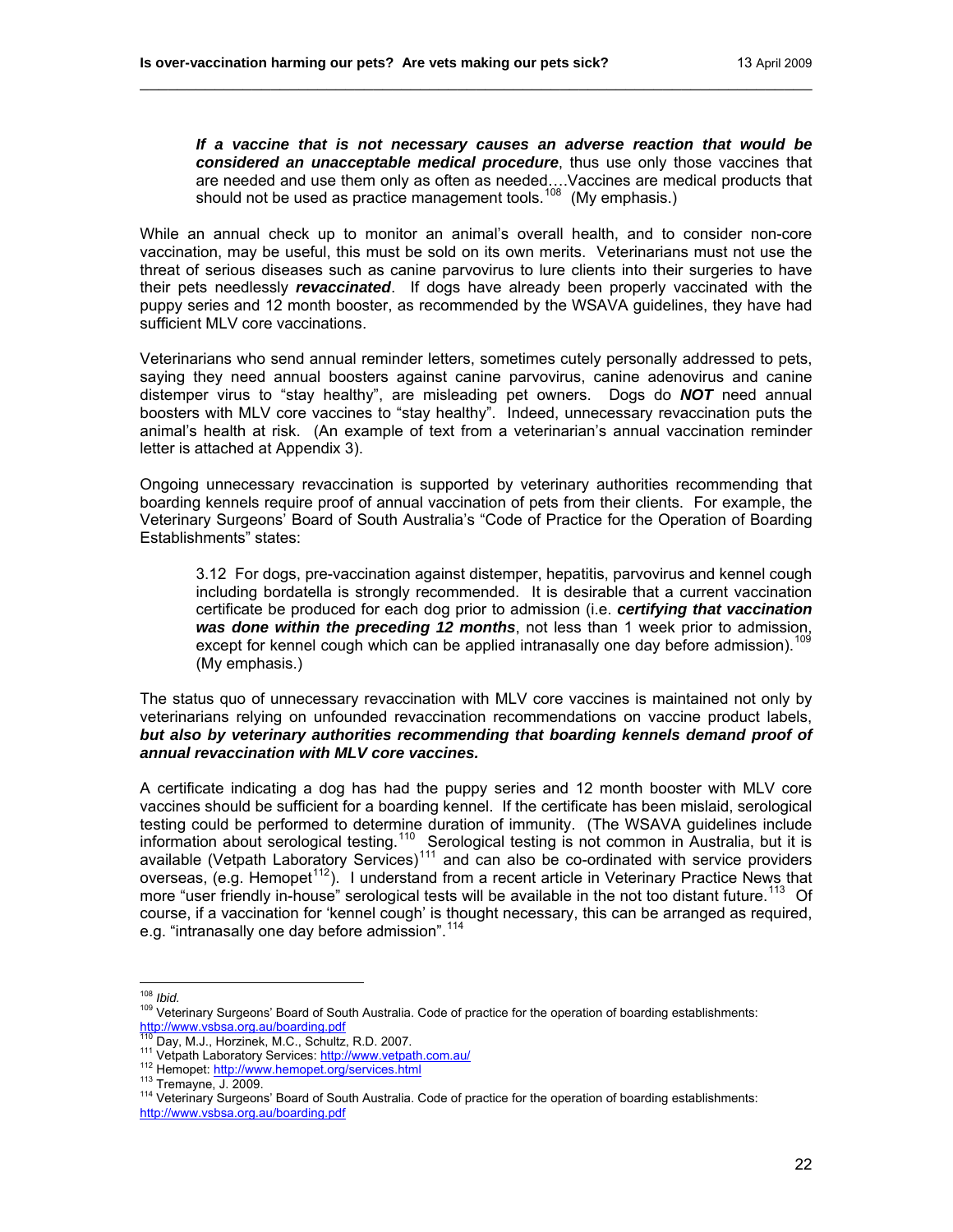As already outlined in this report, ongoing revaccination of adult dogs with MLV core vaccines is unnecessary. The latest scientific evidence is that duration of immunity is likely to be lifelong. It is of no benefit to continually revaccinate an animal with MLV core vaccines and this practice puts pets needlessly at risk of an adverse reaction. This practice conflicts with the medical ideal of "do no harm".

\_\_\_\_\_\_\_\_\_\_\_\_\_\_\_\_\_\_\_\_\_\_\_\_\_\_\_\_\_\_\_\_\_\_\_\_\_\_\_\_\_\_\_\_\_\_\_\_\_\_\_\_\_\_\_\_\_\_\_\_\_\_\_\_\_\_\_\_\_\_\_\_

Some people warn that dogs are at risk of serious disease if they do not continue to be revaccinated. For example, Ulrike McCray, Marketing Director for Companion Animal Health at Schering-Plough Animal Health says:

People tend to forget that infectious diseases like distemper, parvovirus and others are deadly for those dogs that are not protected against them…While these infectious diseases are rare among dogs and cats, it's because they've been vaccinated…*If we*  reduce vaccinations in dogs and cats, the infectious diseases will return.<sup>[115](#page-22-0)</sup> (My emphasis.)

This is simply fear-mongering. This is the method that veterinarians use to mislead pet owners into over-vaccinating their pets. This attitude was evidenced recently in a newspaper article titled "Parvo outbreak"[116](#page-22-1) in which vets urged "pet-owners to ensure their pet's vaccinations are *up to*  date<sup>"</sup>. If a dog has already had the puppy series and 12 month booster with MLV core vaccines, it doesn't need to be kept "up to date", it doesn't need ongoing revaccination.

As Rosalind Gaskell notes in her paper "Duration of immunity (DOI) - The regulatory issues":

Ultimately we need to target vaccination to a greater proportion of the population, rather than repeat-vaccinating the same individual animals.<sup>[117](#page-22-2)</sup>

In "Are we vaccinating too much?", Dennis Macy notes:

There is a mistaken assumption that if we recommend annual vaccination, a greater percentage of animals will be vaccinated… But it doesn't do any good to overvaccinate one segment of the population and not vaccinate the rest. *Your good clients' pets will have a higher risk of adverse reactions.[118](#page-22-3)* (My emphasis.)

And Marian Horzinek adds:

It is of course more arduous to solicit new clients than to summon old ones, but it needs to be done. $119$ 

Ten years ago, the Australian Veterinary Association published its then "draft policy" on vaccination in the Australian Veterinary Journal. Ten years ago the AVA acknowledged that "scientific information suggests that the duration of immunity delivered by some immunobiologicals and against some diseases may be variable<sup>"[120](#page-22-5)</sup>. Why has this "scientific information" continued to be ignored? *Most importantly, why has this information been withheld from pet owners?*

<span id="page-22-0"></span><sup>&</sup>lt;sup>115</sup> Tremayne, J. 2009.

<span id="page-22-1"></span><sup>&</sup>lt;sup>116</sup> Foy, Sally. 2009. Parvo Outbreak. Bay Post: http://moruya.yourguide.com.au/news/local/news/general/parvo-<br>outbreak/1451569.aspx<br><sup>117</sup> Cockell R.M. 2006

<span id="page-22-4"></span>

<span id="page-22-5"></span>

<span id="page-22-3"></span><span id="page-22-2"></span><sup>&</sup>lt;sup>117</sup> Gaskell, R.M. 2006.<br><sup>118</sup> Smith, C.A. 1995.<br><sup>119</sup> Horzinek, M.C. 2006(a)<br><sup>120</sup> AVA Draft policies. 1999. (Appendix X guidelines for responsible use of veterinary immunobiological in cats and dogs). Australian Veterinary Journal. Vol. 77, No. 7, July 1999.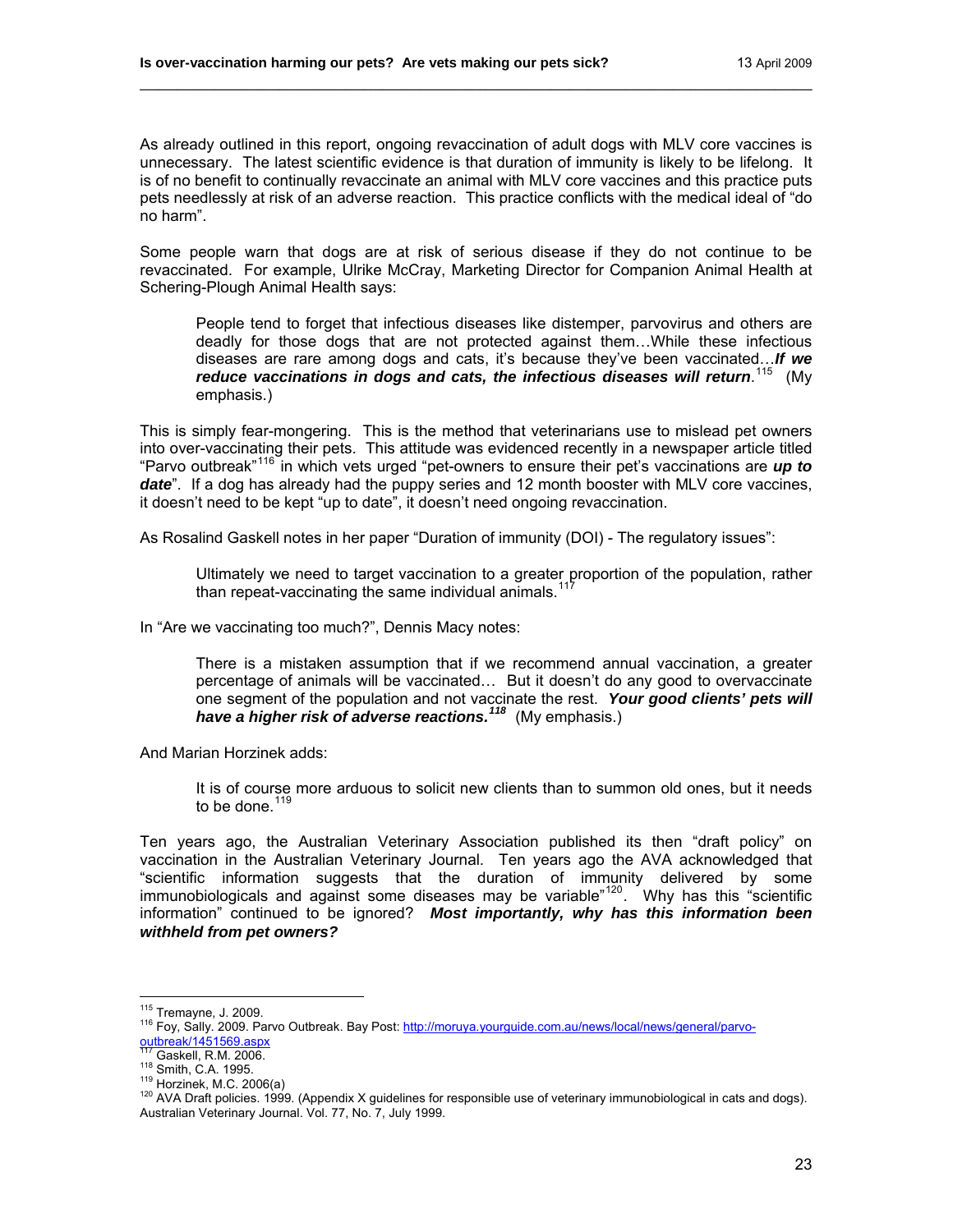There is currently no clearly defined national policy on dog and cat vaccination publicly available in Australia. The Australian Veterinary Association's current policy on dog and cat vaccination provides little detail on this issue:

\_\_\_\_\_\_\_\_\_\_\_\_\_\_\_\_\_\_\_\_\_\_\_\_\_\_\_\_\_\_\_\_\_\_\_\_\_\_\_\_\_\_\_\_\_\_\_\_\_\_\_\_\_\_\_\_\_\_\_\_\_\_\_\_\_\_\_\_\_\_\_\_

The Australian Veterinary Association (AVA) believes that veterinarians must maintain a highly professional approach to all aspects of the use of immunobiologicals (vaccines). This includes ensuring that vaccines are not used unnecessarily, ensuring that the latest techniques are adopted (as appropriate) and appreciating that the profession will be held responsible for the correct use of immunobiologicals. Veterinarians should aim to maintain the profession as the source of informed knowledge on the use of these agents.<sup>[121](#page-23-0)</sup>

Even this brief policy demonstrates there is conflict with the "real world" practice of annual vaccination, a practice which is admitted in the AVA's current draft vaccination policy.<sup>[122](#page-23-1)</sup> The current practice of annual revaccination with MLV core vaccines goes against the AVA's existing policy that "vaccines are not used unnecessarily". As the veterinary profession in Australia appears to be ignoring the latest scientific advice, as summed up in the international WSAVA and AAHA guidelines, it also appears the "latest techniques are not being adopted" and veterinarians in Australia are not maintaining "the profession as the source of informed knowledge on the use of these agents".

14 years ago, in the article "Are we vaccinating too much?", Ronald Schultz made the following comment:

It is my understanding that one should provide the current practice or art of medicine…If I or one of my colleagues were asked, we would have to say that there is no scientific justification for annual vaccinations. However a veterinarian is in a tough situation *if all the others in the community are vaccinating annually, despite the scientific evidence*. The medically correct approach is to understand which of those vaccines need to be used annually, and which last longer. We should examine what is needed at what ages, and give the appropriate vaccine at the appropriate time.<sup>[123](#page-23-2)</sup> (My emphasis.)

## *But why are "all the others in the community" continuing to vaccinate "annually, despite the scientific evidence"? Why are they not acknowledging the latest scientific evidence and following the most efficacious vaccination schedules?*

Why are veterinarians in Australia not providing "the current practice or art of medicine"?<sup>[124](#page-23-3)</sup> Whv are they continuing to revaccinate dogs annually with MLV core vaccines, despite the scientific evidence? Why are they ignoring international guidelines on vaccination of dogs and cats and, *most importantly, withholding this information from their clients?* This goes against the AVA's own Code of Professional Conduct, e.g. Item 3.b. "Veterinary procedures and recommendations should be based on sound evidence-based science and practice". It also goes against the AVA's goal to "strive to provide the best possible veterinary services and improve the quality of animal health and welfare at every opportunity"; and to "maintain and continue to enhance your professional knowledge and skills". *Very importantly, veterinarians are ignoring* 

<span id="page-23-3"></span><span id="page-23-2"></span>

<span id="page-23-0"></span> $121$  AVA Policies. Part 2 Use of veterinary medicines. 2.1 Responsible use of veterinary immunobiologicals in cats and dogs:

[http://avacms.eseries.hengesystems.com.au/AM/Template.cfm?Section=Policies&Template=/CM/HTMLDisplay.cfm&Cont](http://avacms.eseries.hengesystems.com.au/AM/Template.cfm?Section=Policies&Template=/CM/HTMLDisplay.cfm&ContentID=2156) entID=2156<br><sup>122</sup> Australian Veterinary Association's (AVA) "Draft Policies and Position Statements – For members' comment by 13

<span id="page-23-1"></span>March 2009" (recently accessible on the internet) refers to "Responsible use of veterinary vaccines for dogs and cats". This draft policy admits that "annual vaccination is the currently accepted practice in Australia".<br><sup>123</sup> Smith, C.A. 1995<br><sup>124</sup> Smith, C.A. 1995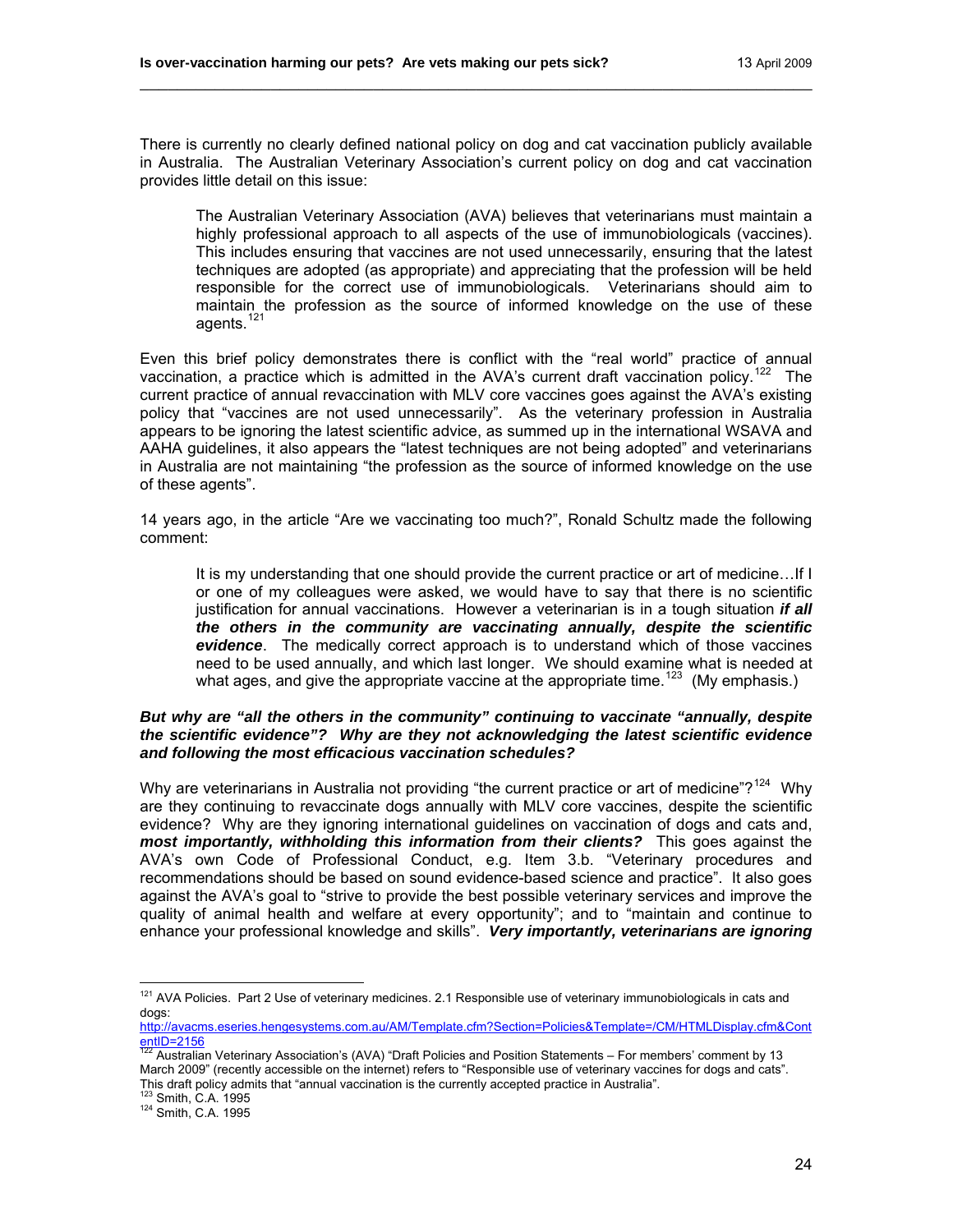## *Item 4.c. when they fail to obtain the "informed consent" of their clients by withholding the*  latest scientific advice on vaccination of dogs and cats.<sup>[125](#page-24-0)</sup>

\_\_\_\_\_\_\_\_\_\_\_\_\_\_\_\_\_\_\_\_\_\_\_\_\_\_\_\_\_\_\_\_\_\_\_\_\_\_\_\_\_\_\_\_\_\_\_\_\_\_\_\_\_\_\_\_\_\_\_\_\_\_\_\_\_\_\_\_\_\_\_\_

Veterinarians who fail to keep up with the latest scientific information relevant to their profession are also contravening Item 7.a. of the AVA Professional Code of Conduct:

Continuing veterinary education and the advancement of knowledge are fundamental to the role of the professional. *Failure to keep informed about relevant advances in veterinary science is a dereliction of this responsibility.* (My emphasis.)<sup>[126](#page-24-1)</sup>

On the topic of education, I have been left wondering if even Australian University veterinary schools are up-to-date on this issue.

Marian Horzinek says "vaccinological knowledge must be acquired, entertained and kept current, which should start at the university and be perpetuated by continued education".<sup>[127](#page-24-2)</sup>

I wonder if veterinary school students are being taught "the basics of vaccine induced 'immunologic memory"?<sup>[128](#page-24-3)</sup>

I recently conducted a survey of five Australian veterinary schools<sup>[129](#page-24-4)</sup> (copy of correspondence attached at Appendix 4) to ascertain if they were teaching their students the latest international dog and cat vaccination guidelines. I also asked questions about what is being taught on the topic of "veterinary ethics", for example on obtaining "informed consent" from clients for veterinary interventions concerning their pets (e.g. vaccination); and about veterinarians' responsibility to report possible adverse reactions to veterinary products and interventions to the APVMA.

The response was most unsatisfactory. Some people simply ignored my enquiries, while others demanded I cease sending them emails. Some members of teaching staff were willing to engage in email discussions, but were unable to properly address my questions about vaccination protocols, the concept of "informed consent" and reporting of adverse reactions.

After repeated enquiries, only one school out of the five was able to provide me with a definitive dog and cat vaccination protocol (and that was after first telling me that the school's vaccination policy was "for staff use only and not for public distribution"). This protocol recommended revaccination with MLV core vaccines "every 3 years for the animal's life using a modified live vaccine". I replied asking on what scientific basis this triennial recommendation was made. As yet I have received no response.

I am also currently conducting an email survey of US veterinary schools, enquiring about their dog and cat vaccination protocols. So far, it appears a policy of revaccinating dogs with MLV core vaccines "every three years" is in place. As part of my survey, I will be challenging the US veterinary schools about this policy, as it appears there is no scientific basis for annual *or triennial* revaccination of dogs with MLV core vaccines.

<span id="page-24-0"></span> $\overline{a}$ <sup>125</sup> Australian Veterinary Association's Code of Professional Conduct: [http://avacms.eseries.hengesystems.com.au/AM/Template.cfm?Section=Code\\_of\\_Conduct&Template=/CM/HTMLDisplay](http://avacms.eseries.hengesystems.com.au/AM/Template.cfm?Section=Code_of_Conduct&Template=/CM/HTMLDisplay.cfm&ContentID=5741)<br>.cfm&ContentID=5741<br><sup>126</sup> Ibid.

<span id="page-24-4"></span>

<span id="page-24-3"></span><span id="page-24-2"></span><span id="page-24-1"></span><sup>127</sup> Horzinek, M.C. 2006(a).<br><sup>128</sup> Schultz, R.D. 2007. 129<br><sup>129</sup> Initial correspondence was forwarded on 12 January 2009 to: Faculty of Veterinary Science, University of Sydney; Faculty of Natural Resources, Agriculture and Veterinary Sciences, The University of Queensland; Faculty of Veterinary Science, The University of Melbourne; School of Veterinary and Biomedical Sciences, Murdoch University; School of Veterinary Science, University of Adelaide. I subsequently discovered there were another two veterinary schools in Australia, and sent emails to the following on Friday 3 April 2009: School of Animal and Veterinary Sciences, Charles Sturt University and the School of Veterinary Biomedical Sciences, James Cook University.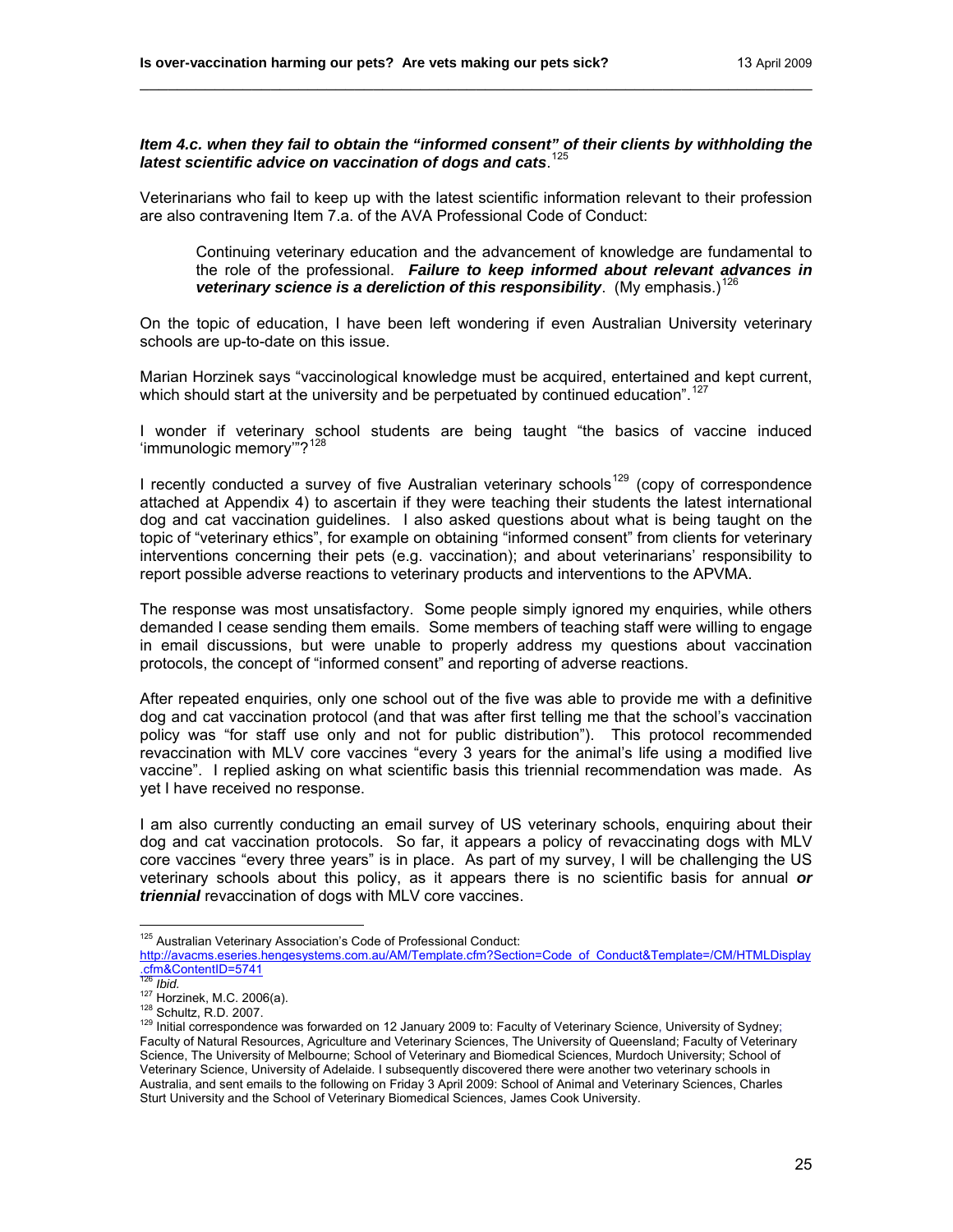Of course the situation in Australia remains much worse than the US. *A culture of annual revaccination with MLV core vaccines remains entrenched.* It is shocking to think of the lack of action over the past ten years and I am concerned how long this inertia is going to continue.

\_\_\_\_\_\_\_\_\_\_\_\_\_\_\_\_\_\_\_\_\_\_\_\_\_\_\_\_\_\_\_\_\_\_\_\_\_\_\_\_\_\_\_\_\_\_\_\_\_\_\_\_\_\_\_\_\_\_\_\_\_\_\_\_\_\_\_\_\_\_\_\_

I have been writing to the Australian Veterinary Association (AVA) about my concerns since October 2008. In early February I sent two more detailed emails to the President of the AVA, Mark Lawrie, and other key AVA members. One of these emails contained eight detailed questions about the AVA's Professional Code of Conduct, vaccination policy, "off-label use", "sound evidence-based science and practice", veterinarians as a "source of informed knowledge", and the concept of "informed consent". These questions remain unanswered. (The text of these two emails is attached at Appendices 5 and 6).

In an email dated 2 March 2009, the President of the AVA, Mark Lawrie advised me:

The AVA has acknowledged that the previous policy on vaccination requires updating, and this process is underway. A draft policy is with our members for comment. *Some experts have already provided input about the need to amend the draft policy to one which outlines the scientific basis for vaccination every three years for core vaccines*. [130](#page-25-0) (My emphasis.)

On 4 March and 25 March I sent emails to Dr Lawrie enquiring "what is the scientific basis for vaccination *every three years* for core vaccines?"

This question remains unanswered.

In an email dated 26 March, Dr Lawrie advised me:

We are reviewing the AVA policy, and it may be that the new one will contain similar guidelines as those in the World Small Animal Veterinary Association Guidelines for the Vaccination of Dogs and Cats. Once the policy review is finalised, we will undertake a more extensive communications program to Australian veterinarians about the policy.<sup>[131](#page-25-1)</sup>

At least Dr Lawrie now acknowledges the World Small Animal Veterinary Association (WSAVA) guidelines – there was no mention of them in the draft policy for the "Responsible use of veterinary vaccines for dogs and cats"[132](#page-25-2), that had been on the AVA's website for comment by members by 13 March 2009…

Dr Lawrie's email of 2 March also noted that:

The ASAVA executive has given its in-principle support for the WSAVA guidelines, while recognising that *the ultimate decisions are made for each individual animal through consultation between the pet owner and veterinarian*. [133](#page-25-3) (My emphasis.)

This means the pet owner is still reliant on the veterinarian relaying the latest scientific advice, something which has not been happening in the past. As the veterinary profession is largely unregulated, the pet owner remains vulnerable to being kept in the dark if the veterinarian chooses not to relay the latest scientific advice about vaccination.

<span id="page-25-0"></span><sup>&</sup>lt;sup>130</sup> Email correspondence from Mark Lawrie, President, Australian Veterinary Association, 2 March 2009.

<span id="page-25-2"></span><span id="page-25-1"></span><sup>131</sup> Email correspondence from Mark Lawrie, President, Australian Veterinary Association, 26 March 2009.<br><sup>132</sup> Australian Veterinary Association's (AVA) "Draft Policies and Position Statements – For members' comment by 13 March 2009" (recently accessible on the internet) refers to "Responsible use of veterinary vaccines for dogs and cats".<br><sup>133</sup> Email correspondence from Mark Lawrie, President, Australian Veterinary Association, 2 March 200

<span id="page-25-3"></span>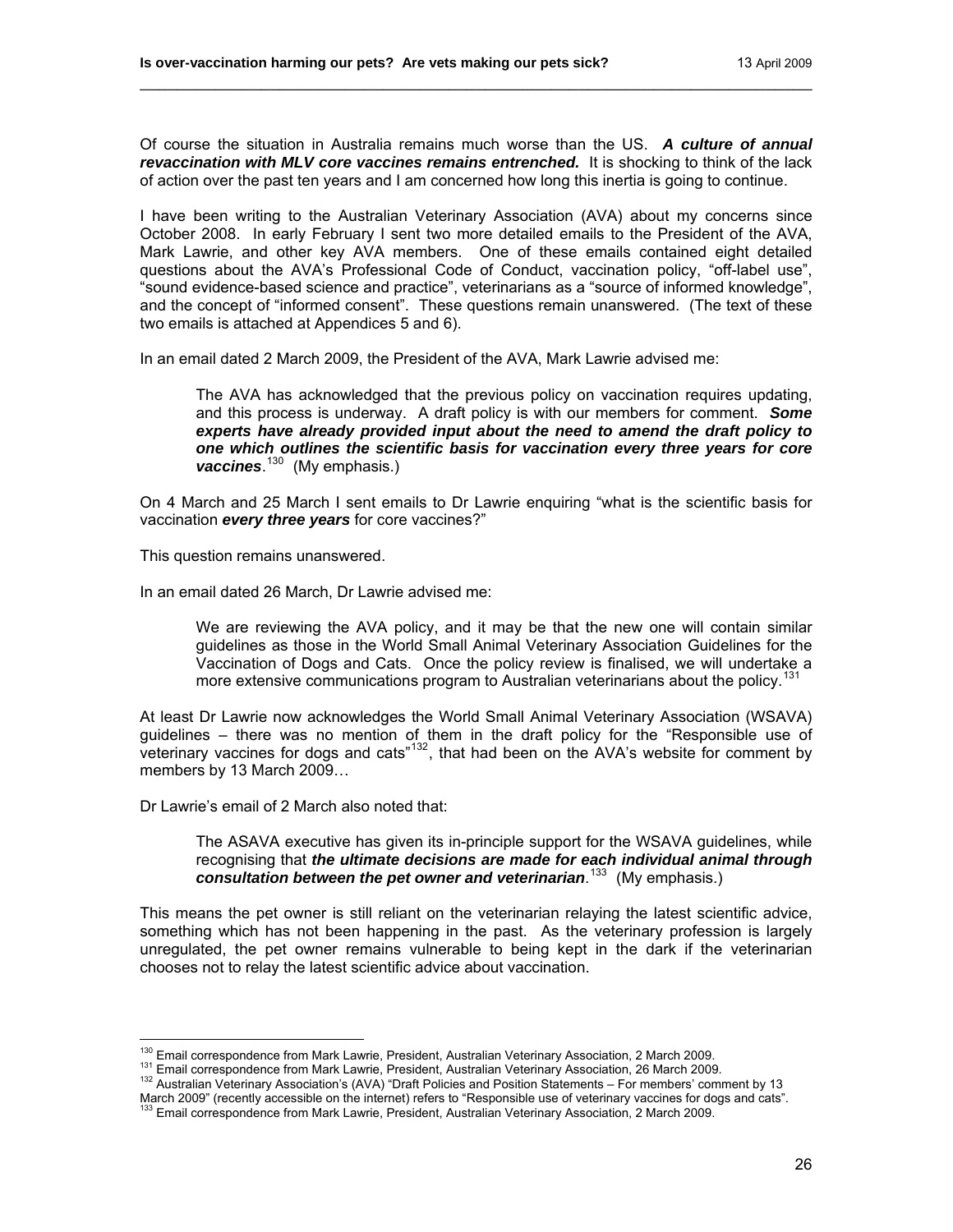As well as undertaking "a more extensive communications program to Australian veterinarians" about its new policy, *I suggest the Australian Veterinary Association should do more to ensure the public is alerted to the latest scientific information regarding vaccination, particularly that ongoing revaccination with MLV core vaccines is unnecessary, of no benefit, and needlessly puts dogs at risk of an adverse reaction. Pet owners need to be informed so they can make their own decision about revaccinating their pets.* A more detailed policy on dog and cat vaccination, publicly available on the Australian Veterinary Association website, plus an information sheet in the "Community"<sup>[134](#page-26-0)</sup> section, would be a good start, along with a media campaign.

\_\_\_\_\_\_\_\_\_\_\_\_\_\_\_\_\_\_\_\_\_\_\_\_\_\_\_\_\_\_\_\_\_\_\_\_\_\_\_\_\_\_\_\_\_\_\_\_\_\_\_\_\_\_\_\_\_\_\_\_\_\_\_\_\_\_\_\_\_\_\_\_

As time goes by, pet owners are more likely to find out this information via other means. For example, the internet provides the opportunity for others to disseminate information. Some people disparage the internet as a source of gossip and rumour. However, the internet is a gateway to knowledge and offers a portal into the world's libraries and access to scientific journals, where laypeople can find out the facts for themselves.

Marian Horzinek offers the veterinary profession some advice:

If the profession wants to play a leading role in the public discussion, if the vet (and not the internet) is to stay the animal health authority for pet owners – if microbiological, immunological and vaccinological knowledge is to be conveyed to (and rewarded by) the clientele, the profession must change its attitude.<sup>[135](#page-26-1)</sup>

The veterinary profession also needs to consider the legal implications if it continues to willfully ignore more recent scientific advice on dog and cat vaccination, and continues to withhold this information from pet owners. Horzinek describes the situation in the US where:

future claims will increasingly be centered at the practitioner: malpractice, failure to adhere to the standard of care, wrong vaccine selection and administration and no informed consent by the client may all result in litigation.<sup>[136](#page-26-2)</sup>

One wonders how much longer veterinarians in Australia can get away with "false and misleading statements"...<sup>[137](#page-26-3)</sup> As the pet-owning public becomes more aware that veterinarians are overservicing and over-vaccinating their pets, there will be a greater demand for consumer protection.

## **Conclusion**

There is no scientific basis for annual, or triennial, revaccination of dogs with MLV core vaccines. This practice is of no benefit to the animal and puts it needlessly at risk of an adverse reaction.

According to statistics, 12 million Australians are associated with pets. 63% of the 7.5 million households in Australia owns pets.<sup>1</sup>

The President of the Australian Veterinary Association, Mark Lawrie, acknowledges the significance of the loss of a pet:

 $\overline{a}$ <sup>134</sup> Australian Veterinary Association "Community" section:

<span id="page-26-0"></span><http://avacms.eseries.hengesystems.com.au/AM/Template.cfm?Section=Community2><br>135 Horzinek, M.C. 2006(a)<br><sup>136</sup> Horzinek, M.C. 2006(b). Concluding Remarks. Veterinary Microbiology. 117, 98-101.<br><sup>137</sup> For example Veterinary P

<span id="page-26-2"></span><span id="page-26-1"></span>

<span id="page-26-4"></span><span id="page-26-3"></span><http://www.legislation.sa.gov.au/LZ/C/A/VETERINARY%20PRACTICE%20ACT%202003/CURRENT/2003.41.UN.PDF> [138 Pet Statistics:](http://www.legislation.sa.gov.au/LZ/C/A/VETERINARY%20PRACTICE%20ACT%202003/CURRENT/2003.41.UN.PDF) http://www.petnet.com.au/petstatistics.asp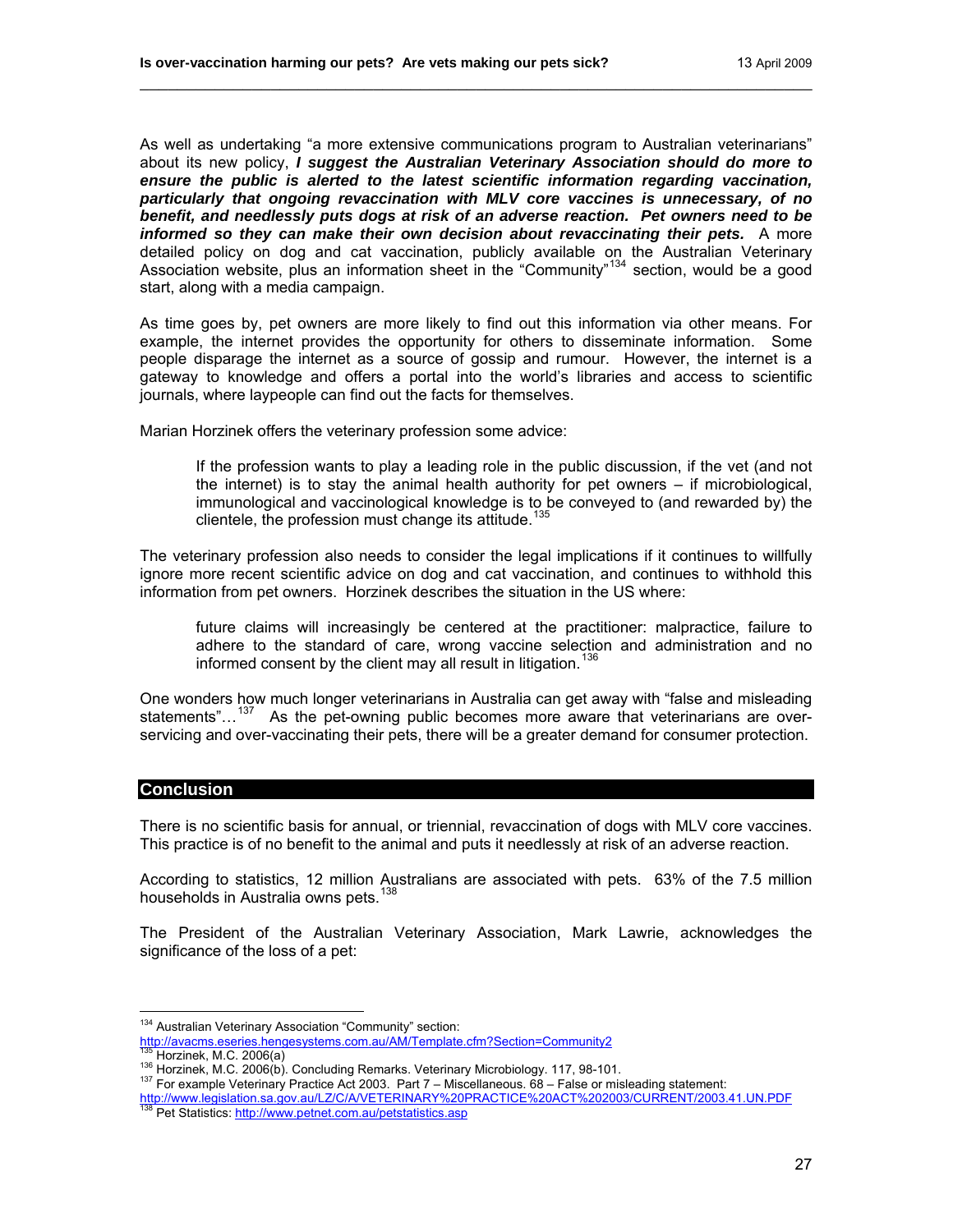Eighty per cent of people consider their dog is part of the family, so for eight out of 10 people it's like losing a member of their family.[139](#page-27-0)

Imagine what those people would feel if they discovered their veterinarian was putting their pet needlessly at risk with over-vaccination…

\_\_\_\_\_\_\_\_\_\_\_\_\_\_\_\_\_\_\_\_\_\_\_\_\_\_\_\_\_\_\_\_\_\_\_\_\_\_\_\_\_\_\_\_\_\_\_\_\_\_\_\_\_\_\_\_\_\_\_\_\_\_\_\_\_\_\_\_\_\_\_\_

People bring their pets to the veterinarian because they care for their animals and want to protect their health. They don't expect that veterinarians will put their beloved pets at risk with unnecessary interventions like over-vaccination with MLV core vaccines.

It is devastating for people if their pet gets lost, or it's killed in an accident, or when it dies of old age. Pets are part of the family and you grieve their loss. But when you discover your pet may have become sick and died because a vet manipulated you into buying a revaccination that wasn't going to provide any benefit, and actually put your pet's life at risk, it is very hard to bear.

As more and more people discover that there are veterinarians who are actually putting their pets needlessly at risk, there is likely to be a significant backlash against the veterinary profession.

Those veterinarians who value the integrity of their profession need to address this untenable situation and work to ensure that the unethical practice of unnecessary over-vaccination is ceased immediately. This scandal has been going on for years and it must stop *now*.

*for Sasha…* 

#### **Acknowledgements:**

 $\overline{a}$ 

*Many thanks to family and friends for their support over the past six months, particularly those people who generously provided information and references.* 

<span id="page-27-0"></span><sup>&</sup>lt;sup>139</sup> Foy, S. 2009. Parvo outbreak. Bay Post: [http://moruya.yourguide.com.au/news/local/news/general/parvo](http://moruya.yourguide.com.au/news/local/news/general/parvo-outbreak/1451569.aspx)[outbreak/1451569.aspx](http://moruya.yourguide.com.au/news/local/news/general/parvo-outbreak/1451569.aspx)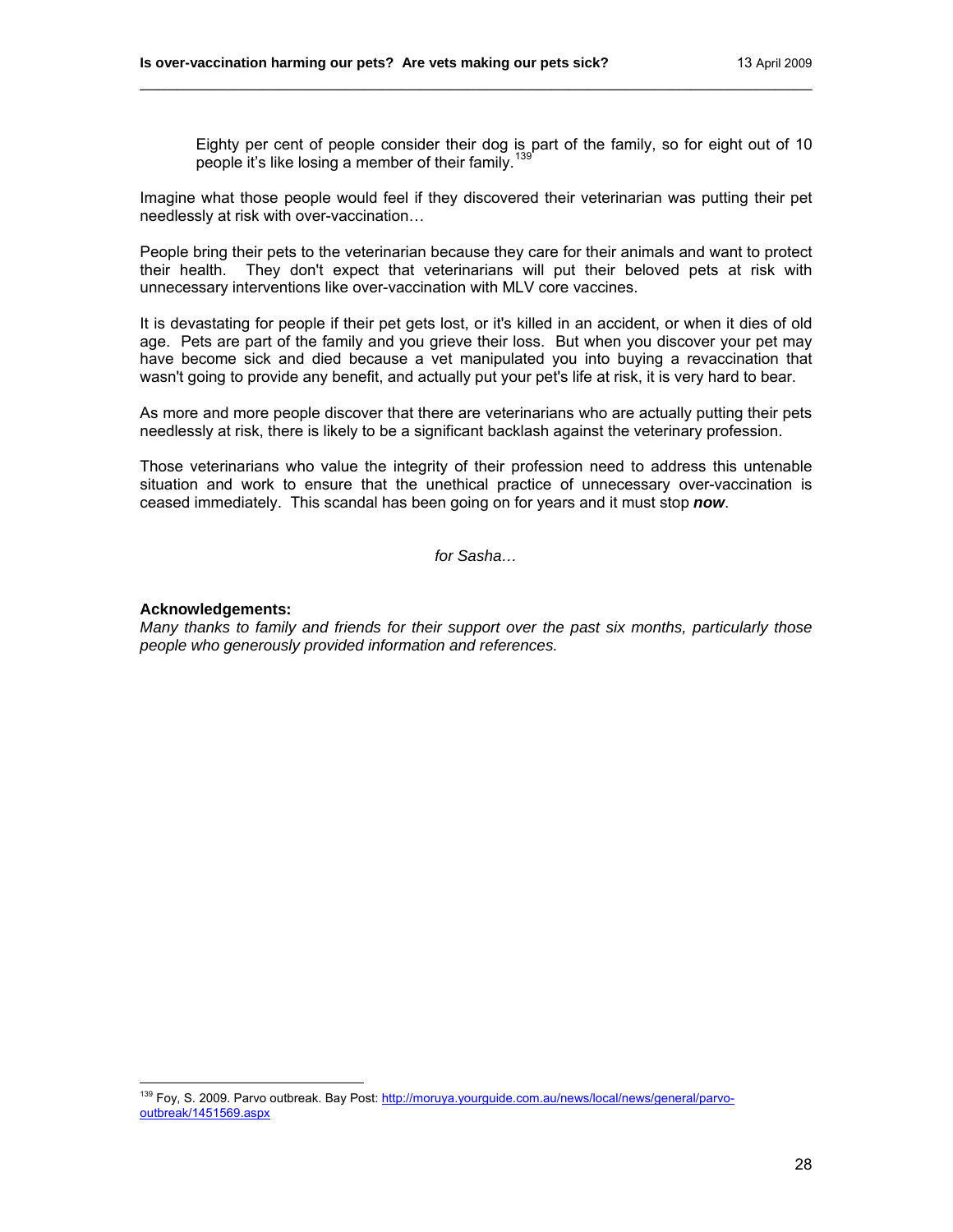#### References:

American Veterinary Medical Association letter, re Center for Veterinary Biologics Notice Draft No. 327: Studies to Support Label Claims of Duration of Immunity dated October 27 2008: [http://www.avma.org/advocacy/federal/regulatory/practice\\_issues/vaccines/duration\\_of\\_immu](http://www.avma.org/advocacy/federal/regulatory/practice_issues/vaccines/duration_of_immunity_ltr.pdf) [nity\\_ltr.pdf](http://www.avma.org/advocacy/federal/regulatory/practice_issues/vaccines/duration_of_immunity_ltr.pdf)

\_\_\_\_\_\_\_\_\_\_\_\_\_\_\_\_\_\_\_\_\_\_\_\_\_\_\_\_\_\_\_\_\_\_\_\_\_\_\_\_\_\_\_\_\_\_\_\_\_\_\_\_\_\_\_\_\_\_\_\_\_\_\_\_\_\_\_\_\_\_\_\_

- Australian Pesticides and Veterinary Medicines Authority Fact Sheet: Veterinarians and Veterinary Medicines: [http://www.apvma.gov.au/about\\_us/pdf/Veterinarians.pdf](http://www.apvma.gov.au/about_us/pdf/Veterinarians.pdf)
- Australian Pesticides and Veterinary Medicines: Vision, mission and purpose: [http://www.apvma.gov.au/about\\_us/vision.shtml](http://www.apvma.gov.au/about_us/vision.shtml)
- Australian Veterinary Association's (AVA) "Draft Policies and Position Statements For members' comment by 13 March 2009" (recently accessible on the internet) refers to "Responsible use of veterinary vaccines for dogs and cats".
- Australian Veterinary Association's Code of Professional Conduct: [http://avacms.eseries.hengesystems.com.au/AM/Template.cfm?Section=Code\\_of\\_Conduct&](http://avacms.eseries.hengesystems.com.au/AM/Template.cfm?Section=Code_of_Conduct&Template=/CM/HTMLDisplay.cfm&ContentID=5741) [Template=/CM/HTMLDisplay.cfm&ContentID=5741](http://avacms.eseries.hengesystems.com.au/AM/Template.cfm?Section=Code_of_Conduct&Template=/CM/HTMLDisplay.cfm&ContentID=5741)
- AVA Draft policies. 1999. (Appendix X guidelines for responsible use of veterinary immunobiological in cats and dogs). Australian Veterinary Journal. Vol. 77, No. 7, July 1999.
- AVA Policies. Part 2 Use of veterinary medicines. 2.1 Responsible use of veterinary immunobiologicals in cats and dogs: [http://avacms.eseries.hengesystems.com.au/AM/Template.cfm?Section=Policies&Template=](http://avacms.eseries.hengesystems.com.au/AM/Template.cfm?Section=Policies&Template=/CM/HTMLDisplay.cfm&ContentID=2156)
	- [/CM/HTMLDisplay.cfm&ContentID=2156](http://avacms.eseries.hengesystems.com.au/AM/Template.cfm?Section=Policies&Template=/CM/HTMLDisplay.cfm&ContentID=2156)
- Day, M.J. 2006. Vaccine side effects: Fact and fiction. Veterinary Microbiology. 117, 51-58.
- Day, M..J., Horzinek, M.C., Schultz, R.D. 2007. Guidelines for the Vaccination of Dogs and Cats, compiled by the Vaccination Guidelines Group (VGG) of the World Small Animal Veterinary Association (WSAVA). Journal of Small Animal Practice 48 (9), 528-541: [http://www.wsava.org/PDF/Misc/VGG\\_09\\_2007.pdf](http://www.wsava.org/PDF/Misc/VGG_09_2007.pdf)
- Dodds, W.J. 2001. Vaccination Protocols for Dogs Predisposed to Vaccine Reactions. Journal of the American Animal Hospital. May/June 2001, Vol. 37, 211-214.
- Foy, Sally. 2009. Parvo Outbreak. Bay Post: <http://moruya.yourguide.com.au/news/local/news/general/parvo-outbreak/1451569.aspx>
- Gaskell, R.M. 2006. Duration of immunity (DOI) The regulatory issues. Veterinary Microbiology. 117, 80-85
- Horzinek, M.C. 2006(a). Vaccine use and disease prevalence in dogs and cats. Veterinary Microbiology. 117, 2-8.
- Horzinek, M.C. 2006(b). Concluding Remarks. Veterinary Microbiology. 117, 98-101.
- Hustead, D.R. 2001. What you can and cannot learn from reading a vaccine label. Veterinary Clinics of North America: Small Animal Practice. Vol 31, No.3, May, 539- 556.
- Klingbord, D.J., Hustead, D.R., Curry-Galvin, E.A., Gumley, N.R., Henry, S.C., Fairfield, T.B., Paul, M.A., Boothe, D.M., Blood, K.S., Huxsoll, D.L., Reynolds, D.L., Riddell, G.Jr., Reid, J.S., Short, C.R. 2002. AVMA Council on Biologic and Therapeutic Agents' report on cat and dog vaccines. JAVMA. Vol. 221, No. 10, 1401-1407.
- Maruyama, M., Lam, K.P., Rajewsky, K., 2000. Memory B-cell persistence is independent of persisting immunising antigen. Nature 407, 636-642.
- Meyer, E.K. 2001. Vaccine-associated adverse events. Veterinary Clinics of North America: Small Animal Practice. Vol. 31, No. 3 May 2001, 493-513.
- Moore, G.E., Frana, T.S., Guptill, L.F., Ward, M.P., Lewis, H.B., Glickman, L.T. 2005. Postmarketing surveillance for dog and cat vaccines: new resources in changing times. JAVMA. Vol. 227, No. 7, October 1, 2005, pp. 1066-1069.
- Moore, G.E., Guptill, L.F., Ward, M.P., Glickman, N.W., Faunt, K.K., Lewis, H.B., Glickman, L.T. 2005. Adverse events diagnosed within three days of vaccine administration in dogs. JAVMA. Vol. 227, No. 7, October 1, 2005. 1102-1108.
- Novak, W. 2007. Predicting the "unpredictable" vaccine reactions. Proceeding of the NAVC North American Veterinary Conference. Jan. 13-27, 2007, Orlando, Florida.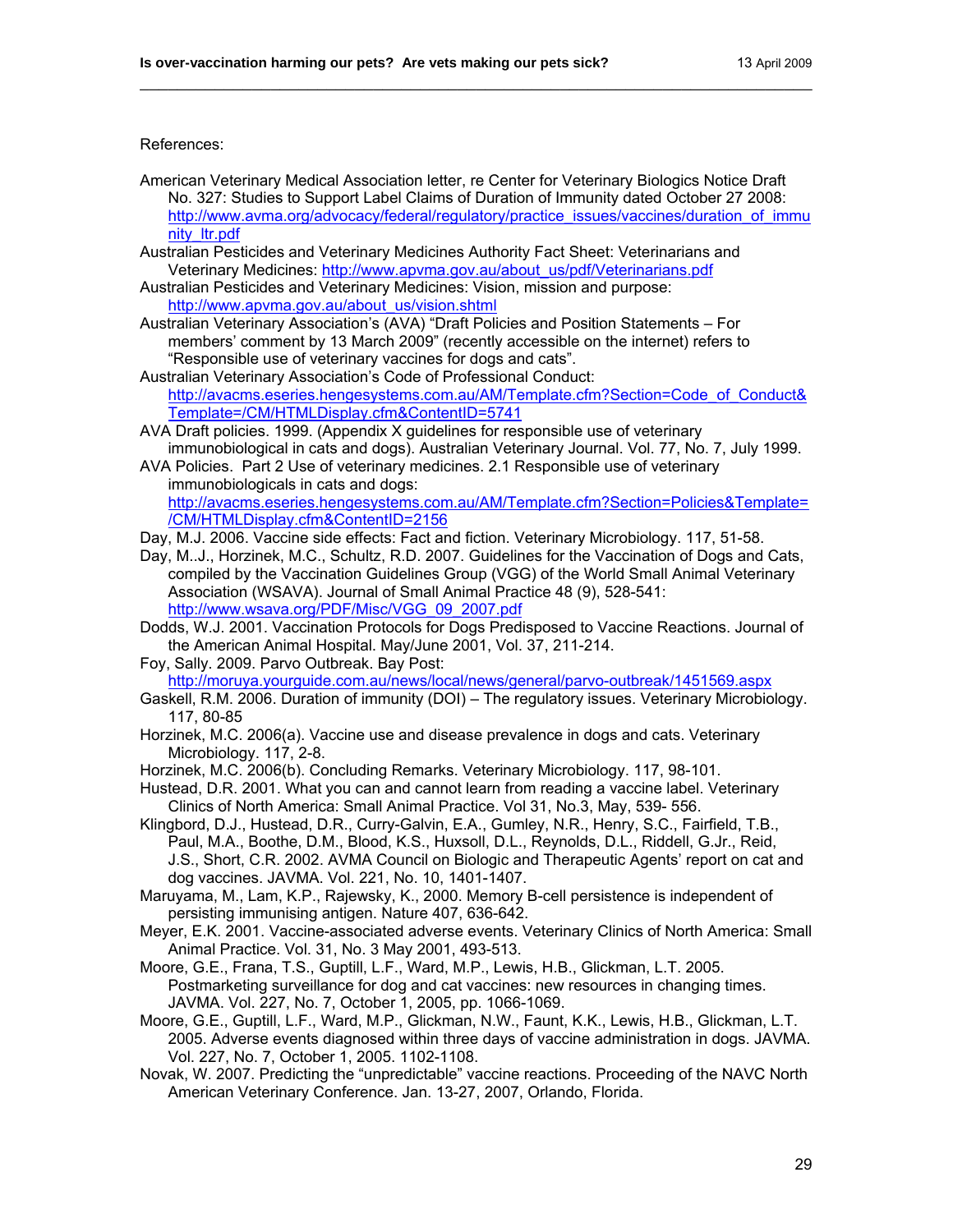Paul, M.A., Appel, M.J., Barrett, R., Carmichael, L.E., Childers, H., Cotter, S., Davidson, A., Ford, R., Keil, D., Lappin, M., Schultz, R.D., Thacker, E., Trumpeter, E., Welborn, L. 2003. Report of the American Animal Hospital Association (AAHA) Canine Vaccine Task Force: 2003 Canine Vaccine Guidelines, Recommendations, and Supporting Literature: [http://www.britfeld.com/health/canine\\_vaccine\\_guidelines.pdf](http://www.britfeld.com/health/canine_vaccine_guidelines.pdf)

\_\_\_\_\_\_\_\_\_\_\_\_\_\_\_\_\_\_\_\_\_\_\_\_\_\_\_\_\_\_\_\_\_\_\_\_\_\_\_\_\_\_\_\_\_\_\_\_\_\_\_\_\_\_\_\_\_\_\_\_\_\_\_\_\_\_\_\_\_\_\_\_

- Paul, M.A., Carmichael, L.E., Childers, H., Cotter, S., Davidson, A., Ford, R., Hurley, K.F., Roth, J.A., Schultz, R.D., Thacker, E., Welborn, L. 2006 AAHA Canine Vaccine Guidelines, Revised: [http://www.ufsheltermedicine.com/news/2006\\_AAHA\\_Canine\\_Vax\\_GL.pdf](http://www.ufsheltermedicine.com/news/2006_AAHA_Canine_Vax_GL.pdf)
- Pet Statistics:<http://www.petnet.com.au/petstatistics.asp>
- Provet Healthcare Information. Haemorrhagic Gastroenteritis (HGE): <http://www.provet.co.uk/health/diseases/git-hge.htm>
- Rottier, P.J.M., Sutton, D., 2006. Preface. Veterinary Microbiology, 117, p. 1.
- Schultz, R.D. 1998. Current and future canine and feline vaccination programs. Veterinary Medicine. March 1998, 233-254.
- Schultz, R.D. 2000. Considerations in designing effective and safe vaccination programs for dogs. In : Carmichael, L.E. (Ed.), Recent Advances in Canine Infectious Diseases. International Veterinary Information Service: [http://www.ivis.org/advances/Infect\\_Dis\\_Carmichael/schultz/IVIS.pdf](http://www.ivis.org/advances/Infect_Dis_Carmichael/schultz/IVIS.pdf)
- Schultz, R.D. 2006. Duration of immunity for canine and feline vaccines: A review. 2006. Veterinary Microbiology. 117, 75-79.
- Schultz, R.D. 2007. What everyone needs to know about canine vaccines and vaccination programs. 2007 National Parent Club Canine Health Conference: <http://www.spinoneus.org/forum/uploaded/Admin/Vaccinations2007.pdf>
- Smith, C.A. 1995. Are we vaccinating too much? JAVMA. Vol 207, No. 4 August 15, 421-425.
- Thiry, E., Horzinek, M.C. 2007. Vaccination guidelines: a bridge between official requirements and the daily use of vaccines. Veterinary Sciences Tomorrow – 29 June 2007: <http://www.vetscite.org/publish/articles/000065/index.html>
- Tremayne, J. 2009. Titers join debate on vaccine frequency. Veterinary Practice News: [http://www.veterinarypracticenews.com/vet-dept/small-animal-dept/titers-join-debate-on](http://www.veterinarypracticenews.com/vet-dept/small-animal-dept/titers-join-debate-on-vaccine-frequency.aspx)[vaccine-frequency.aspx](http://www.veterinarypracticenews.com/vet-dept/small-animal-dept/titers-join-debate-on-vaccine-frequency.aspx)
- Twark, L., Dodds, W.J., 2000. Clinical use of serum parvovirus and distemper virus antibody titers for determining revaccination strategies in healthy dogs. J. Am. Vet. Med. Assoc, 217, 1021- 1024.
- United States Department of Agriculture (USDA), Center for Veterinary Biologics Notice Draft No. 327 on the subject of "Studies to Support Label Claims of Duration of Immunity: [http://www.aphis.usda.gov/animal\\_health/vet\\_biologics/publications/Noticedraft327.pdf](http://www.aphis.usda.gov/animal_health/vet_biologics/publications/Noticedraft327.pdf)
- Veterinary Surgeons' Board of South Australia. Code of practice for the operation of boarding establishments:<http://www.vsbsa.org.au/boarding.pdf>
- Virbac Newsletter "Facts on Vaccination", August 2005.
- Wood, J.L.N., Adams, V.J. 2006. Epidemiological approaches to safety investigations. Veterinary Microbiology. 117, 66-70.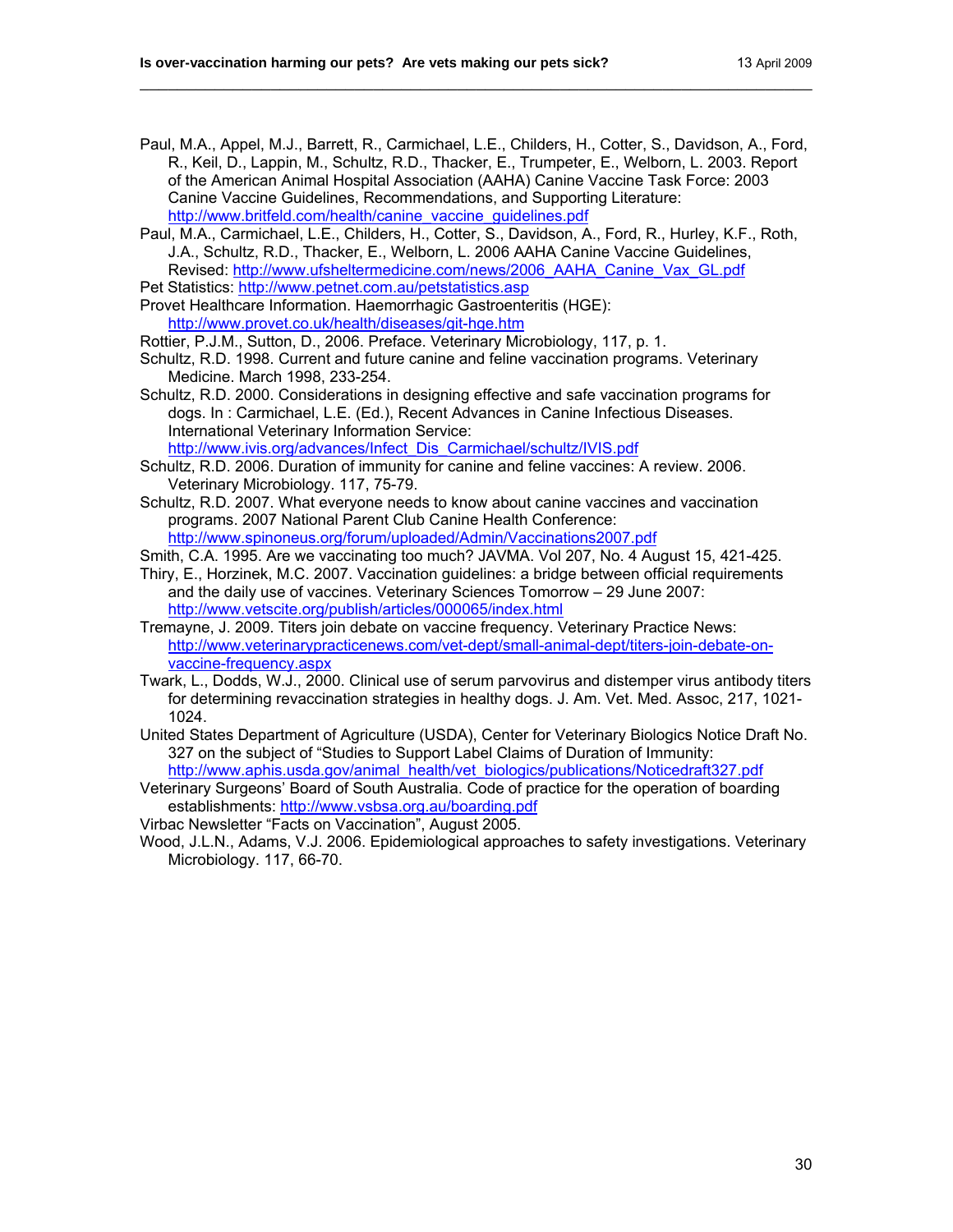# **APPENDICES**

\_\_\_\_\_\_\_\_\_\_\_\_\_\_\_\_\_\_\_\_\_\_\_\_\_\_\_\_\_\_\_\_\_\_\_\_\_\_\_\_\_\_\_\_\_\_\_\_\_\_\_\_\_\_\_\_\_\_\_\_\_\_\_\_\_\_\_\_\_\_\_\_

| Appendix 1: | Email to Dr Simon Cubit, Manager, Public Affairs, Australian Pesticides and<br><b>Veterinary Medicines Authority</b>                                                                                       |
|-------------|------------------------------------------------------------------------------------------------------------------------------------------------------------------------------------------------------------|
| Appendix 2: | Example of veterinarian's vaccination certificate                                                                                                                                                          |
| Appendix 3: | Example of veterinarian's annual vaccination reminder letter                                                                                                                                               |
| Appendix 4: | Email to Heads of five veterinary schools in Australia                                                                                                                                                     |
| Appendix 5: | Email to Dr Mark Lawrie, President of the Australian Veterinary Association<br>(AVA) and other key members of the AVA (originally emailed to<br>Dr Bruce Twentyman, Deputy Veterinary Director of the AVA) |
| Appendix 6: | Email to Dr Mark Lawrie, President of the Australian Veterinary Association<br>(AVA) and other key members of the AVA                                                                                      |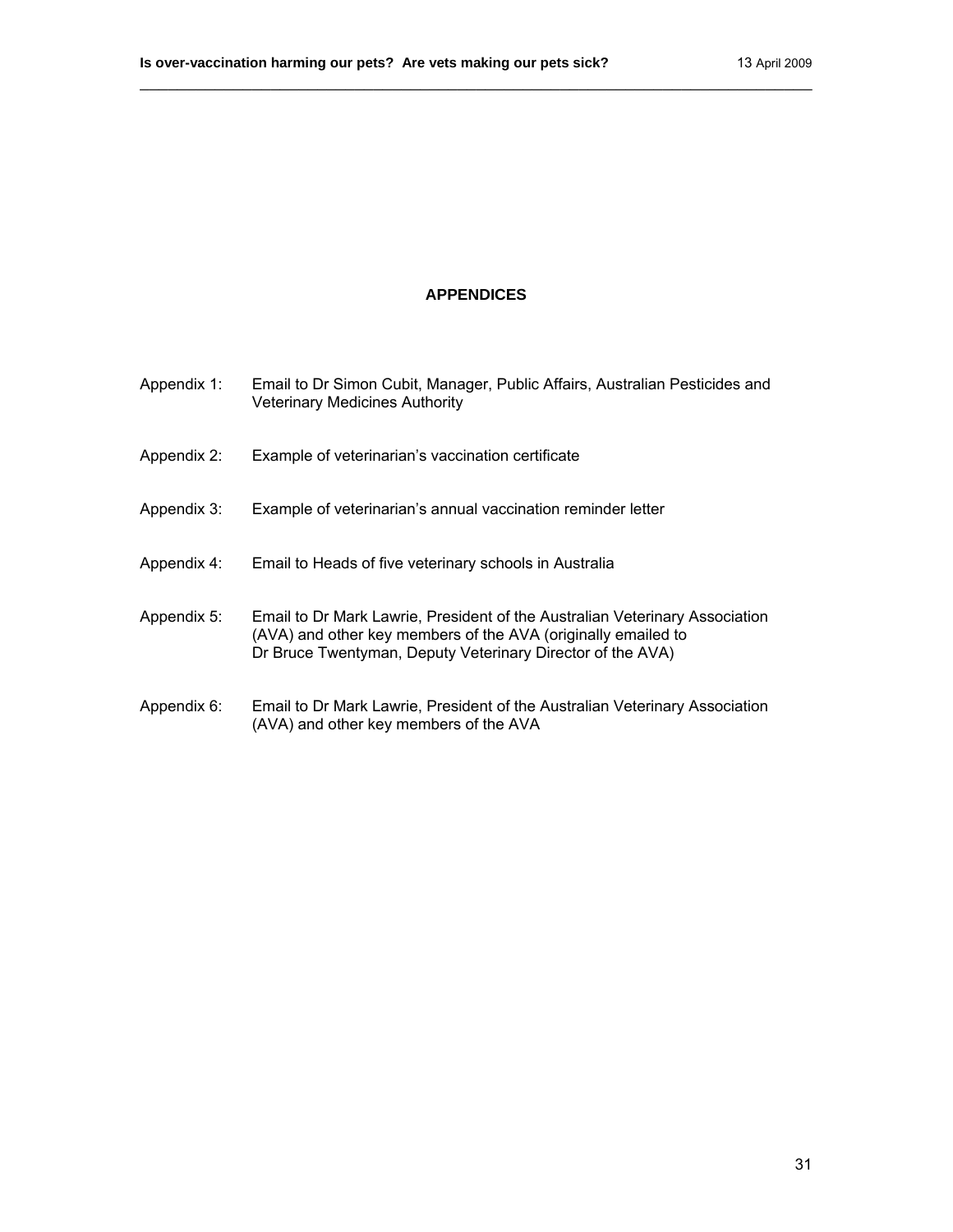#### *In response to my email (see below), Dr Simon Cubit, Manager, Public Affairs, Australian Pesticides and Veterinary Medicines Authority, advised:*

\_\_\_\_\_\_\_\_\_\_\_\_\_\_\_\_\_\_\_\_\_\_\_\_\_\_\_\_\_\_\_\_\_\_\_\_\_\_\_\_\_\_\_\_\_\_\_\_\_\_\_\_\_\_\_\_\_\_\_\_\_\_\_\_\_\_\_\_\_\_\_\_

Monday 23 February 2009

*I would like to update you on our response to your question about overvaccination. We have sought advice from our Veterinary Medicines team. That advice will be reviewed by a specially convened meeting of Dr Phil Reeves, one of our Principal Scientists, and two of our Science Fellows Professors Mary Barton and Glen Browning. That meeting will take place on 15 April.* 

*We are aware of the WSAVA VSG guidelines and the observations on multivalent core and non-core vaccines.* 

*We will consider the information you have already provided. If there is any additional information you would like us to see please forward it to me.* 

In response to the invitation to forward "additional information", I am forwarding my report "Is over-vaccination harming our pets? Are vets making our pets sick?" to be circulated and tabled at the APVMA meeting on Wednesday 15 April 2009. I will also circulate this report to other parties.

See below the text of an email sent to Dr Simon Cubit, Manager Public Affairs, Australian Pesticides and Veterinary Medicines Authority (APVMA) on Monday 16 February. A copy for information was also forwarded to Dr Mark Lawrie, President of the AVA, and other key members of the AVA, on Friday 20 February 2009, and to the Heads of five veterinary schools in Australia, on Sunday 22 February 2009.

Dear Simon

Thank you for listening to my concerns last Friday.

#### *As indicated during our telephone call, I am concerned there is a problem with dogs and cats being over-vaccinated in Australia.*

According to international dog and cat vaccination guidelines published by the World Small Animal Veterinary Association in 2007:

Vaccines should not be given needlessly. *Core vaccines should not be given any more frequently than every three years* after the 12 month booster injection following the puppy/kitten series." (My emphasis).

Ref: WSAVA VGG Guidelines [http://www.wsava.org/PDF/Misc/VGG\\_09\\_2007.pdf](http://www.wsava.org/PDF/Misc/VGG_09_2007.pdf) A hard copy is also attached for your information.

The World Small Animal Veterinary Association (WSAVA) is an 'association of associations'. Its membership is made up of veterinary organisations from all over the world, which are concerned with small companion animals such as cats, dogs, rabbits, guinea pigs etc. Currently there are 76 member and affiliate associations, representing over 70,000 individual veterinarians from around the globe.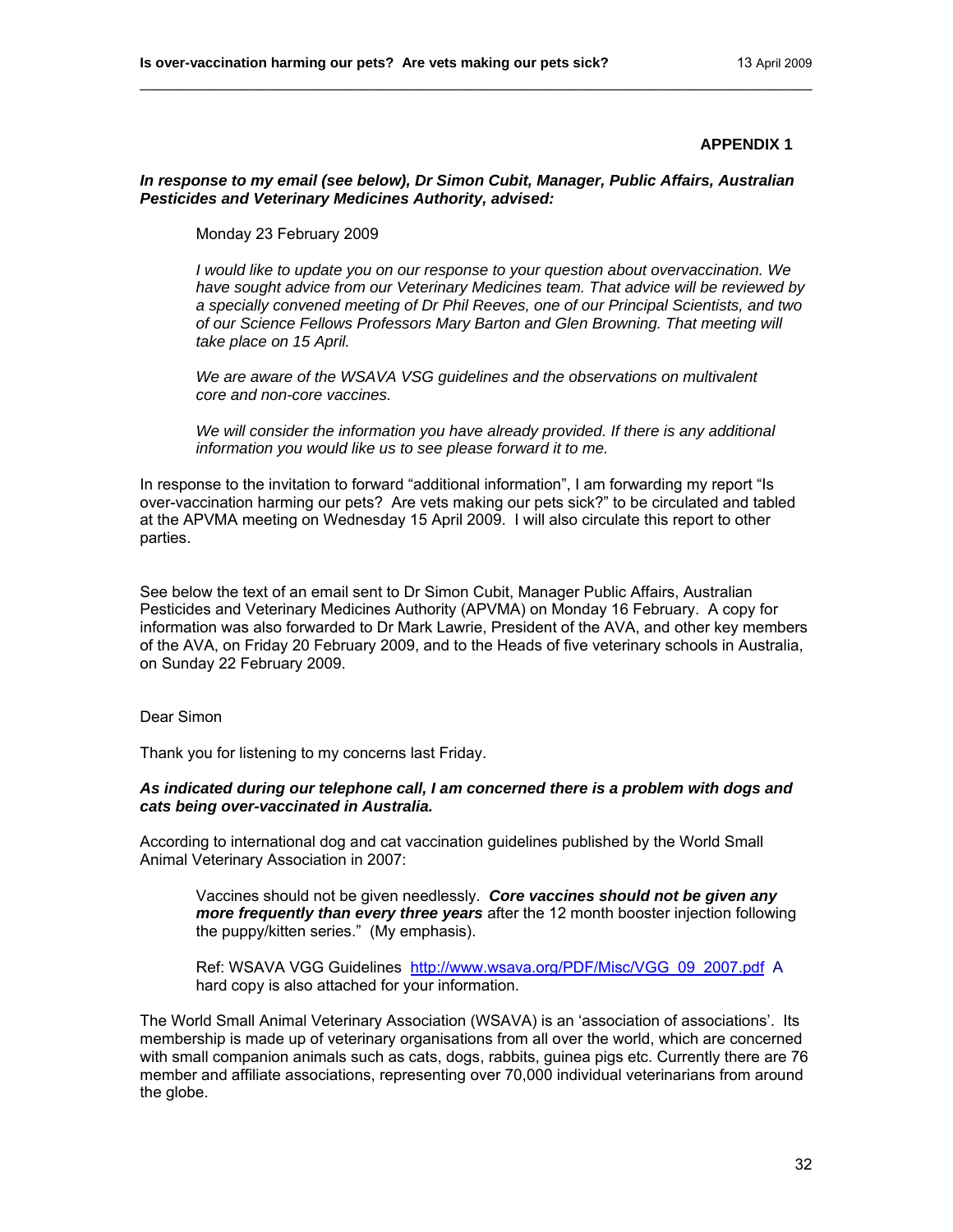The WSAVA VGG guidelines were published in the Journal of Small Animal Practice, 2007; 48(9):528-541) and are available on the WSAVA website: <http://www.wsava.org/SAC.htm>

\_\_\_\_\_\_\_\_\_\_\_\_\_\_\_\_\_\_\_\_\_\_\_\_\_\_\_\_\_\_\_\_\_\_\_\_\_\_\_\_\_\_\_\_\_\_\_\_\_\_\_\_\_\_\_\_\_\_\_\_\_\_\_\_\_\_\_\_\_\_\_\_

The WSAVA guidelines were developed for *global* application. While these guidelines "do not represent a standard of care or set of legal parameters"…"they have been drafted with the objective of educating and informing the profession and to recommend rational vaccine use for individual pets and dog/cat populations". I understand these guidelines are "based upon a consensus among experts" and "reflect a combination of opinion, experience, and scientific data, published and unpublished". The WSAVA VGG Guidelines were published in 2007 and built on the 2006 AAHA Canine Vaccine Guidelines and the 2006 American Association of Feline Practitioners Feline Vaccine Advisory Panel Report.

*In my personal experience, these international guidelines are not being followed by some (many?) veterinarians in Australia.* I am extremely concerned there is a widespread practice of veterinarians in Australia deliberately misleading their clients into believing their adult dogs and cats need to be revaccinated with core MLV vaccines every year with deceptive and unsolicited annual reminder letters. Most importantly, I am concerned the recommendations contained in the international guidelines may not be being relayed to veterinarians' clients. I am concerned that many veterinarians may not be obtaining "informed consent" from their clients before revaccinating their pets.

Recently, as a quick experiment, I randomly selected 10 veterinary surgeries out of the Adelaide telephone book, and rang to enquire about vaccination for my five year old dog and to ask how often vaccination was recommended. I spoke to each receptionist and it appeared clear to me they were relaying the vaccination protocol of the surgery. From their response, it was quite obvious to me that annual revaccination with core MLV vaccines was common practice. I specifically asked if annual revaccination, with core MLV vaccines (i.e. CPV2, CDV, and CAV) was necessary. They all advised it was. There was no mention of triennial vaccination. I conducted this exercise to check my suspicions, and my suspicions were confirmed… (Costs ranged from around \$A76-\$A105 dollars, which I understand generally included a consultation.) (Note: CPV2 is canine parvovirus type 2, CDV is canine distemper and CAV is canine adenovirus)

During a WSAVA conference in Sydney in August 2007, Australian veterinary expert Dr Steven Holloway, Head of Small Animal Medicine at the University of Melbourne, stated that "it is not possible to defend the practice of annual vaccination for CPV2, CDV, CAV given the volume of data available".

Ref: Current Issues in Vaccination:

[http://www.vin.com/proceedings/Proceedings.plx?CID=WSAVA2007&PID=18190&Print=1&O=Ge](http://www.vin.com/proceedings/Proceedings.plx?CID=WSAVA2007&PID=18190&Print=1&O=Generic) [neric](http://www.vin.com/proceedings/Proceedings.plx?CID=WSAVA2007&PID=18190&Print=1&O=Generic)

*And yet here in Australia in 2009, it appears the indefensible practice of annual vaccination for CPV2, CDV, CAV continues today...* 

*This is a very important issue as over-vaccinating dogs and cats unnecessarily puts them at risk of an adverse reaction.* Compounding this situation, I am concerned that many possible cases of adverse reactions may not be being reported in Australia. For example, the WSAVA Vaccination Guidelines Group (VGG) notes:

The VGG recognises that there is gross under-reporting of vaccine-associated adverse events which impedes knowledge of the ongoing safety of these products.

Ref: WSAVA guidelines: http://www.wsava.org/PDF/Misc/VGG\_09\_2007.pdf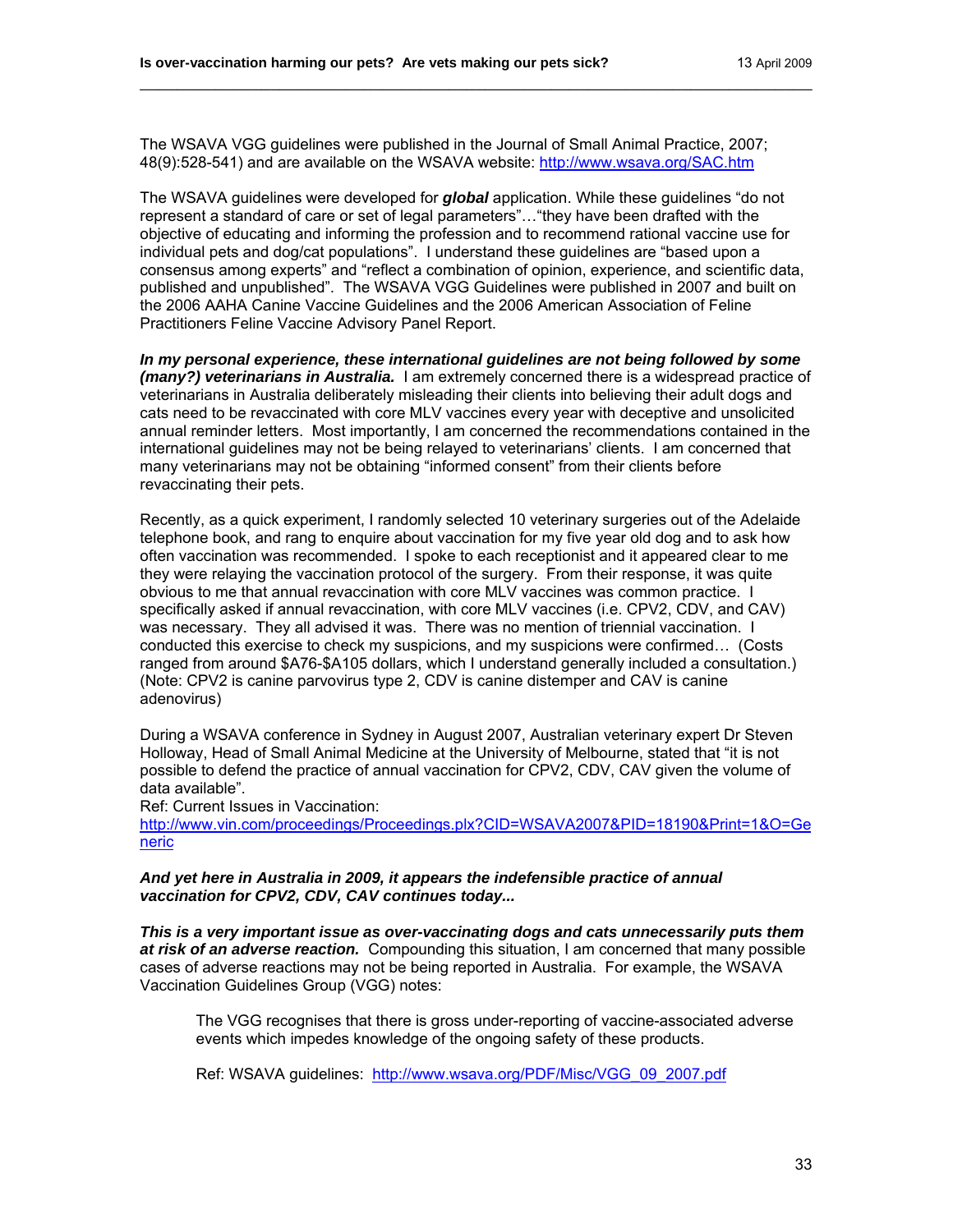I have personal experience of under-reporting of adverse events by veterinarians. My own dog, Sasha, an eight year old Maltese x Silky terrier became very ill with what was diagnosed as haemorrhagic gastroenteritis eight days after her last C5 booster. She became so ill that four days later, on 22 September 2008, the veterinarians at the veterinary surgery where she had recently been revaccinated stated there was no hope for her recovery and she should be put to sleep to end her suffering.

\_\_\_\_\_\_\_\_\_\_\_\_\_\_\_\_\_\_\_\_\_\_\_\_\_\_\_\_\_\_\_\_\_\_\_\_\_\_\_\_\_\_\_\_\_\_\_\_\_\_\_\_\_\_\_\_\_\_\_\_\_\_\_\_\_\_\_\_\_\_\_\_

After Sasha's death I discovered the controversy about over-vaccination of dogs and cats. I suggested to the veterinarian concerned that Sasha's last revaccination with the C5 booster might have been a possible cause for her illness. He refused to consider this possibility. As the veterinarian would not accept the possibility of Sasha's illness being an adverse reaction to vaccination, I have been researching the issues to prepare my own adverse event report on Sasha's case for the APVMA. The veterinarian concerned also insisted: "*I will not be changing my opinion on the need for annual Vaccination and consequently will continue to inform owners of the need to update immumity levels annually". [sic].* **Ref: Email correspondence** dated 17 October 2008.

During the course of my research into preparing an adverse event report on Sasha's case, *I have become increasingly alarmed at the possibility that there may be many cases of adverse reaction to revaccination that simply never get reported.* For example, the label on (Product Name) MLV vaccine only lists the more immediate type of reaction that can occur after vaccination, there is no mention of the possibility of delayed reactions.

Yet, according to a paper by an expert in this area, Dr Jean Dodds, *vaccination reactions can occur up to 45 days later, or even longer.* 

Ref: See paper attached: "Adverse Vaccine Reactions". The contents of this paper were originally published in the Journal of the American Animal Hospital Association, May/June 2001, Vol 37, pp 211-214.

Who knows how many other people's pets have gotten sick or died a week, a month or even longer after a revaccination and they haven't made the connection that vaccination could have been at fault? In my experience, veterinarians aren't willing to make the connection. In such cases, veterinarians "bury their mistakes", and pet owners may never be any the wiser that the vaccination could have been at fault.

Regardless of what was responsible for Sasha's illness and subsequent death, I believe she underwent unnecessary risk when she had her last revaccination with core MLV vaccines. Sasha was eight years old. During her life she had seven annual vaccinations given by this veterinarian, one P+PI2+B Final and six C5 boosters. Most of these revaccinations were unnecessary and put her at unnecessary risk of an adverse reaction.

I have raised this issue with Dr Bruce Twentyman, Deputy Veterinary Director of the Australian Veterinary Association and he responded:

As to the frequency of vaccination, our members our advised to follow the manufacturer's recommendations as it is they that have done the scientific work and experimentation to enable the product to be registered in the first place. To go outside these recommendations would be to use the product in an "off-label" situation. *[sic]* There are now vaccines available that are registered to last 3 years and these are the ones that should be used in that manner.

Ref: Email correspondence dated 6 January 2009

In his first paragraph, Dr Twentyman appears to be justifying veterinarians following the manufacturers' recommendation because to do otherwise would be to go "off-label". So he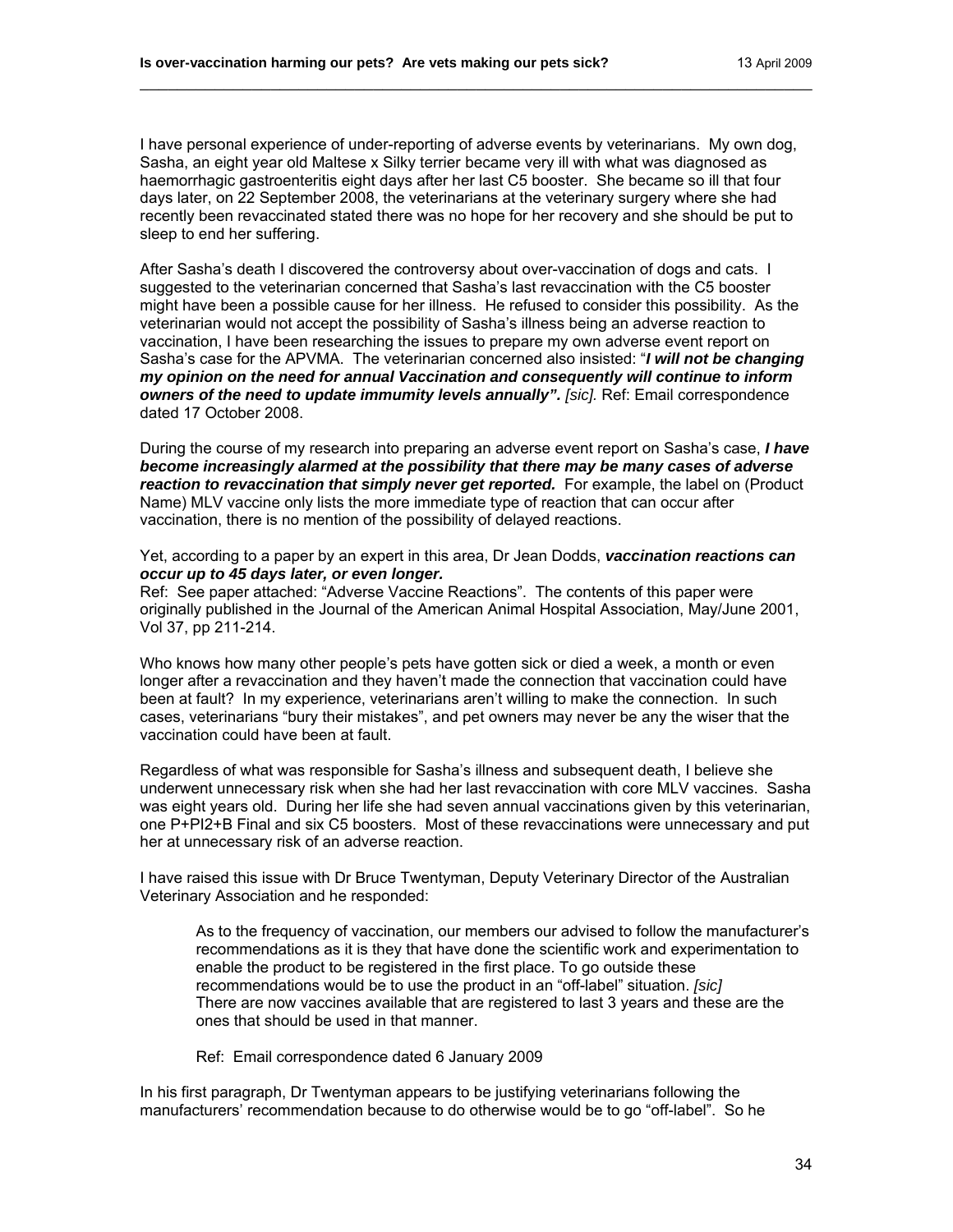appears to indicate that veterinarians must follow a recommendation for *annual* vaccination if the manufacturer recommends it. He then goes onto say that "there are now vaccines available that are registered to last 3 years and these are the ones that should be used in that manner".

\_\_\_\_\_\_\_\_\_\_\_\_\_\_\_\_\_\_\_\_\_\_\_\_\_\_\_\_\_\_\_\_\_\_\_\_\_\_\_\_\_\_\_\_\_\_\_\_\_\_\_\_\_\_\_\_\_\_\_\_\_\_\_\_\_\_\_\_\_\_\_\_

It is my understanding that the vaccine recommendations in the WSAVA guidelines are for any of the core MLV vaccines, regardless of brand name or registered duration of immunity. According to the Fact Sheets attached to the WSAVA guidelines (see pp 15-17), in the case of dogs, MLV vaccines for parvovirus, distemper and adenovirus all provide duration of immunity for seven years or longer. This advice indicates the vaccine label recommendation to revaccinate annually "to ensure continuity of protection" is not valid.

The more recent science based recommendations in the WSAVA guidelines supersede the outdated annual recommendation on the labels of MLV vaccines such as (Product Name). On 20 January 2009, I submitted a request to the APVMA via John Owusu, asking on what scientific basis the (Product Name) recommendation for annual revaccination was made. I have not yet received a response to my request.

On Friday 13 February I rang (Vaccine Company) and spoke to (Company Representative) about this annual recommendation on the (Product) label. He told me there had been a 12 month trial of the vaccines. After 12 months the dogs were challenged with parvovirus, distemper and adenovirus and didn't catch the disease, so this proved they were still immune. From the results of this trial they recommended revaccination every 12 months. How can it be logical to recommend revaccination every 12 months because all the dogs were still immune after 12 months? This does not follow. It appears there is no scientific validity for the (Product Name) recommendation to revaccinate annually to "ensure continuity of protection".

During my telephone call with (Company Representative) I challenged him as to why (Company Name) still sold a core MLV vaccine with a recommendation to revaccinate annually, such as (Product Name), when international guidelines specifically warned against revaccinating adult dogs (and cats) annually with core MLV vaccines. He was unable to give a satisfactory response to my question. The best he could do was blame veterinarians for not taking up the triennial vaccines. But why are annual core MLV vaccines still on the market?

In an academic paper titled: "Vaccination guidelines: a bridge between official requirements and the daily use of vaccines" by Etienne Thiry and Marian C Horzinek, they make the point that:

It is of primary importance that the vaccination schedules followed by the veterinary practitioners are the most efficacious ones even if this means that they do not strictly follow the recommendations of the package inserts.

Ref: <http://www.vetscite.org/publish/articles/000065/index.html>

Simon, as you suggested on the phone, perhaps this is a case where veterinarians should apply for "veterinary prescription rights"? Given that warnings that core MLV vaccines should not be given more than every three years have been made internationally since at least 2003 (and actually these warnings go back to the late 1970s), why haven't veterinarians in Australia applied to disregard the outdated annual recommendation on the labels of core MLV vaccines, such as those contained in (Product Name), before now? Why hasn't the APVMA moved to address this anomaly?

Indeed, Dr Twentyman notes that triennial vaccines are registered for use now, so to avoid any ambiguity, why haven't core MLV vaccines with an outdated annual recommendation simply been taken off the market?

#### *I now pose two questions to the APVMA:*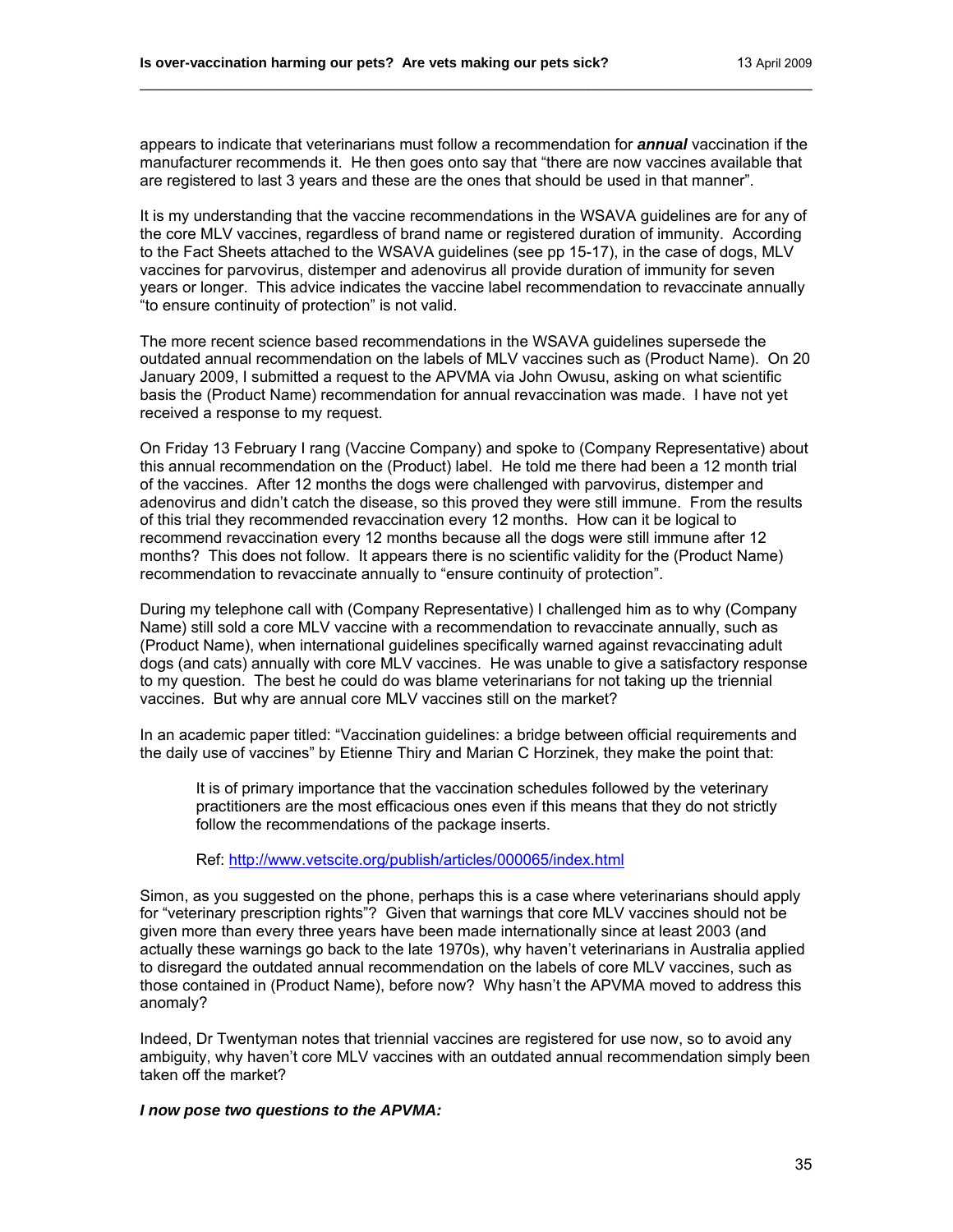*Question 1: Given that warnings that core MLV vaccines should not be given more often than every three years have been made since at least 2003 (and actually these warnings go back to the late 1970s), why haven't veterinarians in Australia applied to disregard the outdated annual recommendation on the labels of core MLV vaccines, such as those contained in (Product Name), before now? Why hasn't the APVMA acted to address the contradictory recommendations of the outdated core MLV vaccine labels and the more recent recommendations of international vaccination guidelines?* 

\_\_\_\_\_\_\_\_\_\_\_\_\_\_\_\_\_\_\_\_\_\_\_\_\_\_\_\_\_\_\_\_\_\_\_\_\_\_\_\_\_\_\_\_\_\_\_\_\_\_\_\_\_\_\_\_\_\_\_\_\_\_\_\_\_\_\_\_\_\_\_\_

*Question 2: Given that the WSAVA guidelines recommend that core MLV vaccines should be given no more often than three years after the puppy/kitten series and booster at 12 months of age, why are core MLV vaccines for parvovirus, distemper and adenovirus with a recommendation for annual revaccination of adult dogs (and the relevant core MLV vaccines for cats) still on the market? Since triennial vaccines are available, surely core MLV vaccines with a recommendation for annual revaccination should be deemed obsolete and removed from sale?* 

I have spent the last four months researching this issue. I have written to the Australian Veterinary Association, the Heads of all the Veterinary Schools in Australia, the APVMA and WSAVA. I have been in contact with individual academic veterinary experts in some of the universities. I have also recently contacted (Vaccine Company) about this issue. I am also in contact with other people who believe their pets were adversely affected after over-vaccination.

*I have spent an extraordinary amount of my own time working on this issue during evenings and weekends, and including most of my Christmas and New Year leave. I have desperately tried to get attention for this issue, to try and raise the alarm that there might be a serious problem with over-vaccination of dogs and cats in Australia, and that this might be resulting in often unreported adverse reactions. I am disgusted at the lack of action by the relevant authorities. My calls for attention for this problem in Australia are being ignored. I have been shocked at the apathetic response I have received from the authorities in Australia, a response that borders on contempt.* 

According to statistics, over 12 million people in Australia are associated with pets. 91% of pet owners report feeling "very close" to their pets, reinforcing that pets are an integral member of the family.

Ref: Pet Statistics: <http://www.petnet.com.au/petstatistics.asp>

Pets are a very important part of many people's lives. What do you think these people would think if they discovered veterinarians, vaccine manufacturers and the APVMA were all conspiring to maintain an unethical practice of revaccinating adult dogs and cats annually with core MLV vaccines, a practice that is of no benefit to the animal and which needlessly puts it at risk of an adverse reaction? When other pet owners discover what has been going on for the past years, that vaccination recommendations from international scientific experts have been ignored and not passed on to them for their consideration, and that the authorities have been warned about this, I think pet owners are going to question the ethical standards of the veterinarians, the vaccine manufacturers and the regulatory body, the APVMA.

As a pet owner, I am extremely concerned at the standard of veterinary practice in Australia, in particular that unethical veterinarians are misleading their clients into having their adult pet dogs and cats unnecessarily revaccinated with core MLV vaccines every year, an intervention that is of no benefit to the animal and which needlessly puts it at risk of an adverse reaction. Such vets are not advising their clients about the recommendations in the WSAVA guidelines. Such vets are not offering their clients the opportunity to revaccinate with triennial vaccines or the option to have serological testing. Such vets are, in my view, using the unacceptable "off-label" excuse to unethically justify the practice of revaccinating adult dogs and cats every year with core MLV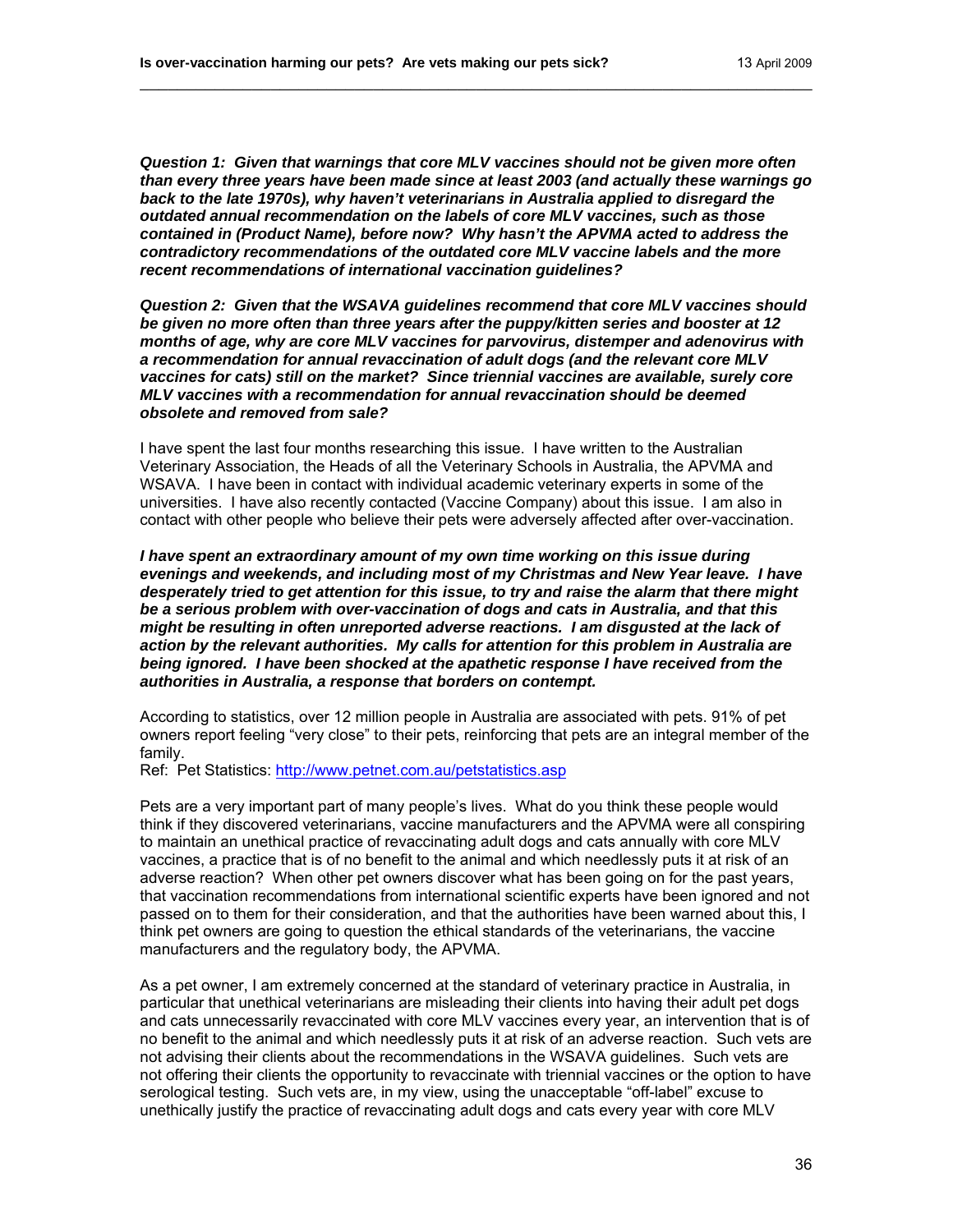vaccines simply to lure people into their surgeries to pay for a useless and possibly harmful intervention.

I am concerned that every day thousands of adult dogs and cats may unnecessarily be being put at risk of an adverse reaction. *Why is this being allowed to happen?*

\_\_\_\_\_\_\_\_\_\_\_\_\_\_\_\_\_\_\_\_\_\_\_\_\_\_\_\_\_\_\_\_\_\_\_\_\_\_\_\_\_\_\_\_\_\_\_\_\_\_\_\_\_\_\_\_\_\_\_\_\_\_\_\_\_\_\_\_\_\_\_\_

### *I request that the APVMA take urgent action on this issue, and put out a warning to ensure this unnecessary, unethical and possibly harmful practice is halted immediately.*

I am trying to find somebody in the APVMA who will take this issue seriously, who will take responsibility. So far I have been unsuccessful. You have indicated you will take up this problem for me. My next step will be to contact the CEO of the APVMA, Dr Eva Bennet-Jenkins and Tony Burke, the Minister for Agriculture, Fisheries and Forestry. As the regulatory body, I believe the APVMA should take responsibility for this important issue.

I would appreciate your acknowledgement of this email.

I look forward to your urgent response to the important issues raised.

Many thanks again for listening to my concerns.

Yours sincerely Elizabeth Hart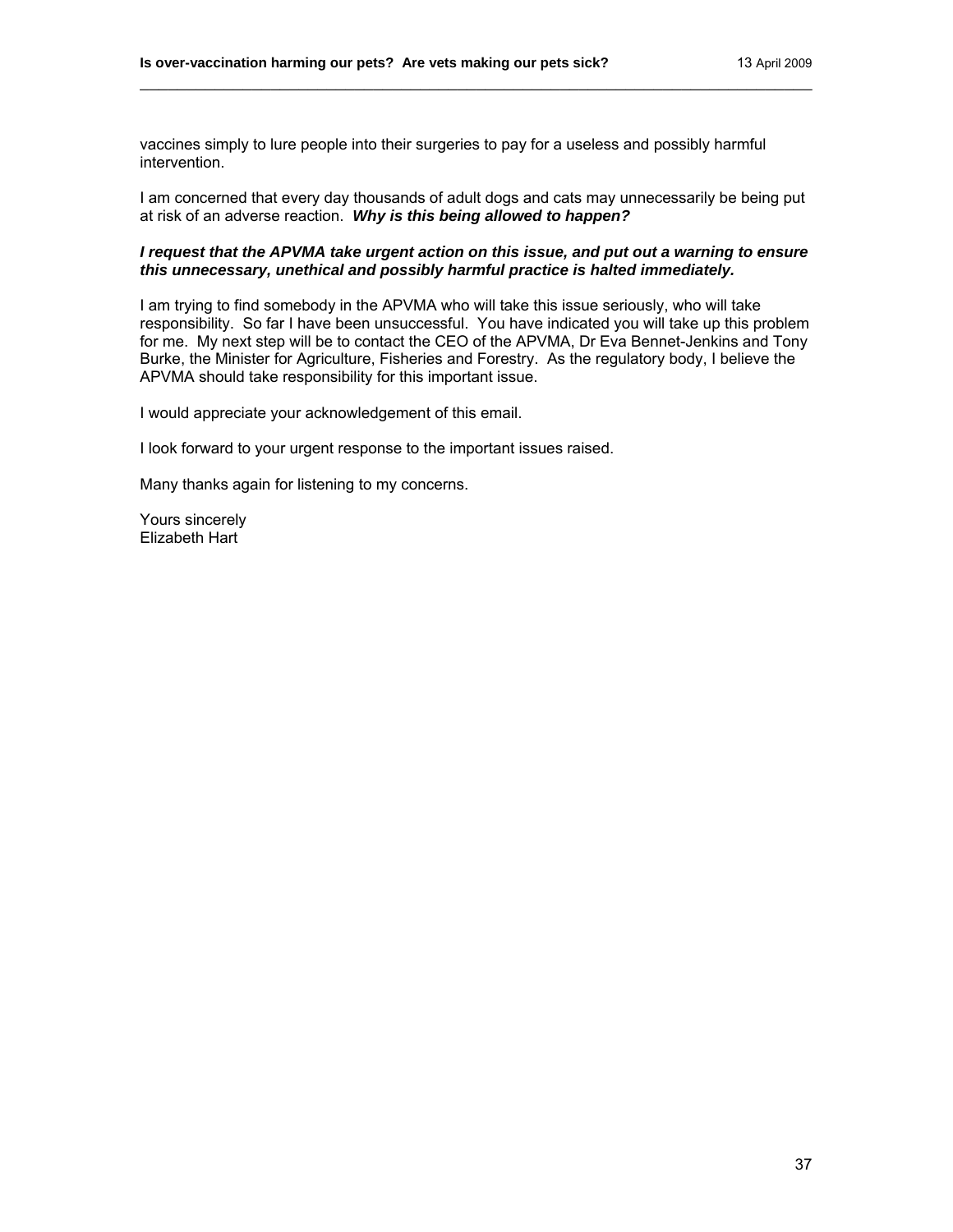## *Veterinarian's Certificate of Vaccination*

\_\_\_\_\_\_\_\_\_\_\_\_\_\_\_\_\_\_\_\_\_\_\_\_\_\_\_\_\_\_\_\_\_\_\_\_\_\_\_\_\_\_\_\_\_\_\_\_\_\_\_\_\_\_\_\_\_\_\_\_\_\_\_\_\_\_\_\_\_\_\_\_

Certificate of Vaccination

This is to certify that ……………. Veterinary Surgery has vaccinated the following animal with the vaccines shown:

Phone:

Owner: Mrs E Hart

 $\frac{1}{2}$  , and the set of the set of the set of the set of the set of the set of the set of the set of the set of the set of the set of the set of the set of the set of the set of the set of the set of the set of the set

 $\overline{\phantom{a}}$  , and the contract of the contract of the contract of the contract of the contract of the contract of the contract of the contract of the contract of the contract of the contract of the contract of the contrac

| Patient  | Sasha                |
|----------|----------------------|
| Sex:     | Female Spayed        |
| Details: | Tri Colour Maltese X |
| Age      | 8 years              |

## **Vaccines Administered**

09/09/2008 C5 Booster

#### **Important Points to Remember**

Protection after vaccination may take up to 2 weeks. Isolate Sasha during this period. A booster vaccine will be necessary to maintain immunity. Vaccines are usually harmless, however, if Sasha shows signs of illness after vaccination, please contact us immediately.

\_\_\_\_\_\_\_\_\_\_\_\_\_\_\_\_\_\_\_\_\_\_ 0/09/08

…………………… For ………………. Veterinary Surgery

**Details of Next Vaccination:**

09/09/2009 C5 vaccination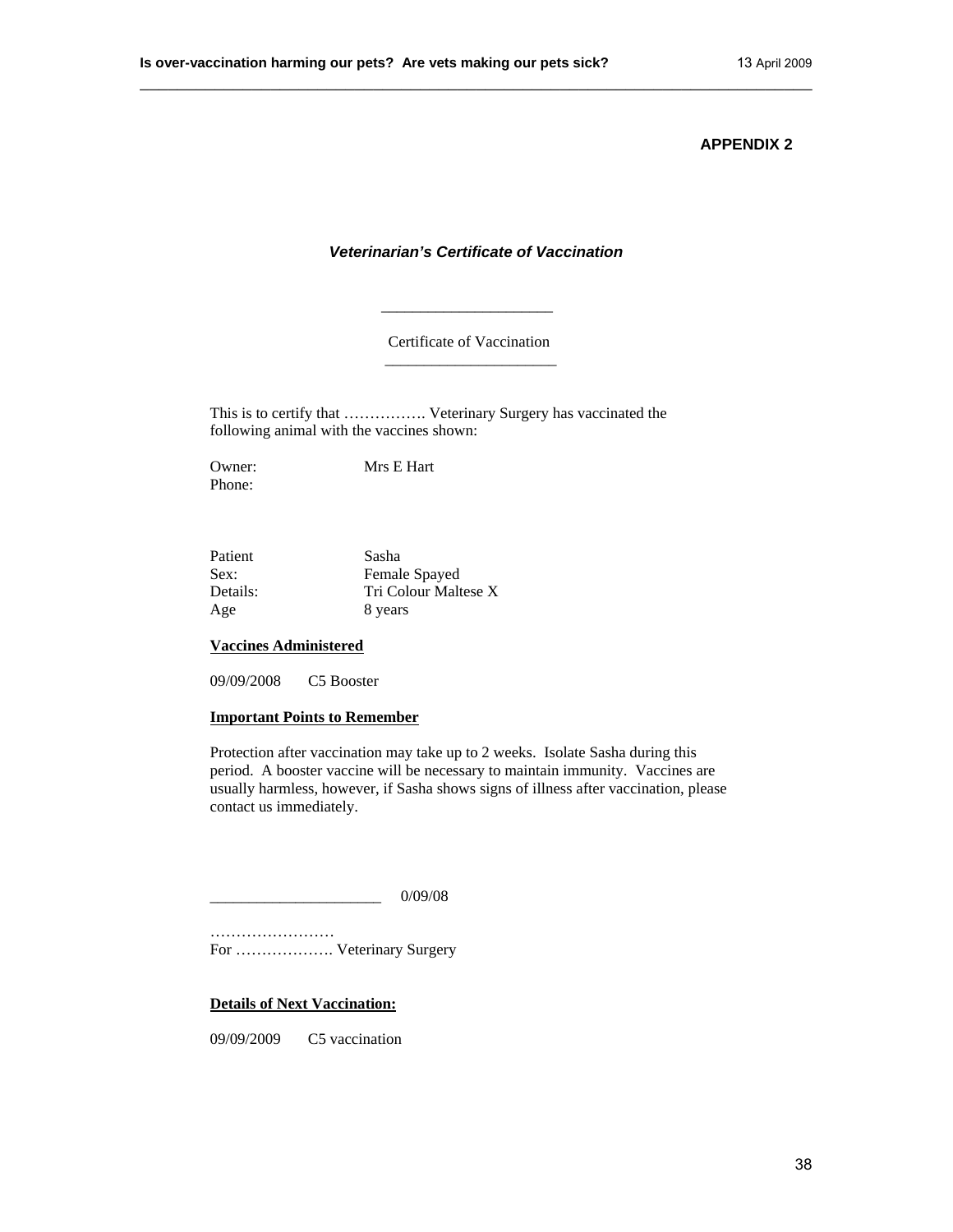## *Text of Veterinarian's Vaccination Reminder Letter*

Dear Sasha

## **It's time for your vaccination!**

Yes, it's been 12 months since your last one, and you need a booster against **Distemper, Hepatitis and Parvovirus**. If you haven't also been covered for **Canine Cough** you'll need to be updated for this as well.

\_\_\_\_\_\_\_\_\_\_\_\_\_\_\_\_\_\_\_\_\_\_\_\_\_\_\_\_\_\_\_\_\_\_\_\_\_\_\_\_\_\_\_\_\_\_\_\_\_\_\_\_\_\_\_\_\_\_\_\_\_\_\_\_\_\_\_\_\_\_\_\_

You may not be aware of it, but if you are going to stay healthy, you need this vaccination. And if you are going to be boarded out, the people will need an up-to-date vaccination certificate.

When you come in, we'll also give you a general check up. If there is anything about your health you need to know, such as routine worming, flea, skin or dental problems, get your owner to ask!

Remember that **Heartworm disease** is in your area – so make sure that your owner is giving you the "once a month" tablets (or new once yearly injection) to prevent you from getting it.

So, get your owner to phone for an appointment as soon as possible, and I'll look forward to seeing you again.

Kind regards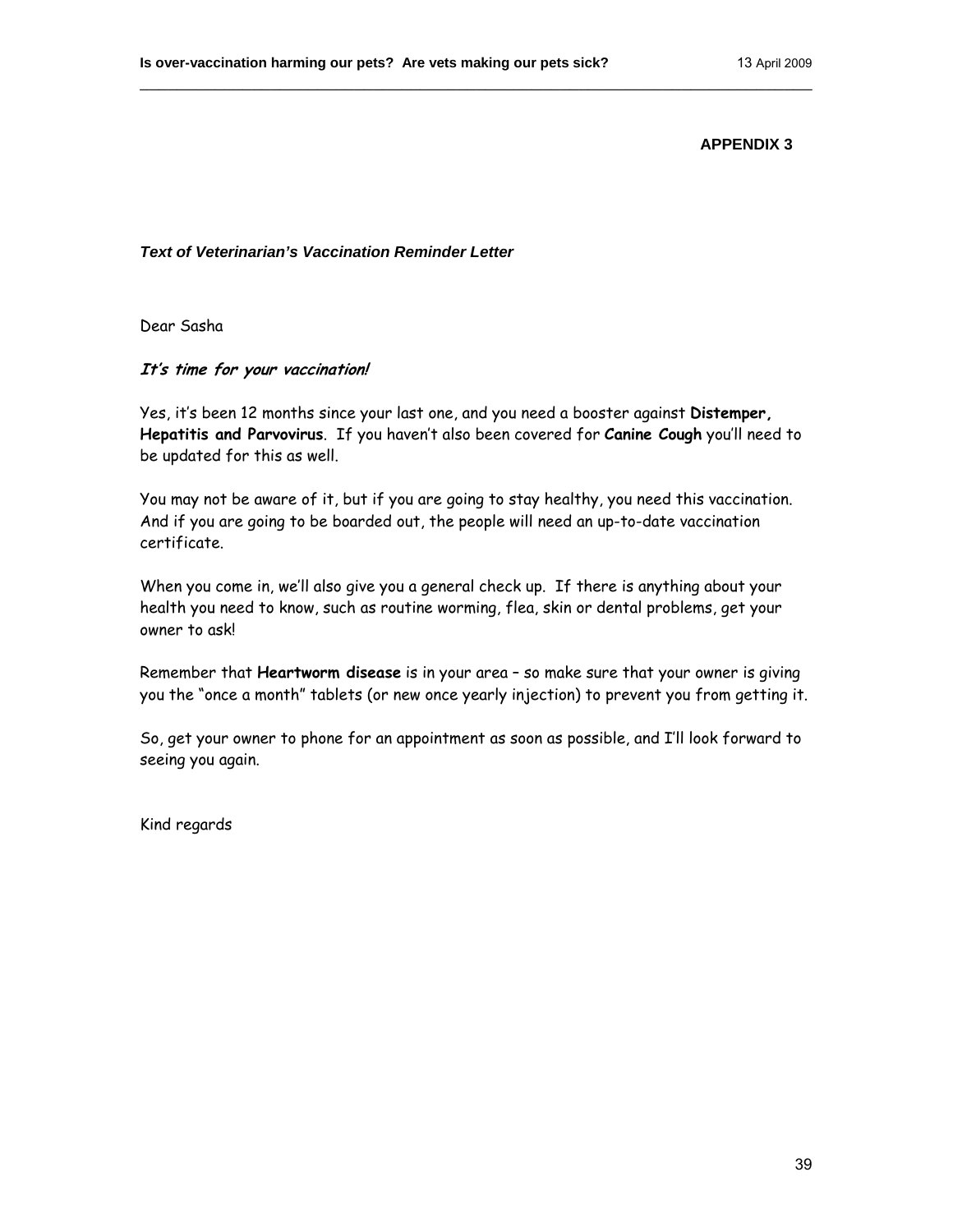## *See below the text of an email sent to the Heads of five veterinary schools in Australia:*

\_\_\_\_\_\_\_\_\_\_\_\_\_\_\_\_\_\_\_\_\_\_\_\_\_\_\_\_\_\_\_\_\_\_\_\_\_\_\_\_\_\_\_\_\_\_\_\_\_\_\_\_\_\_\_\_\_\_\_\_\_\_\_\_\_\_\_\_\_\_\_\_

This email was sent individually to all of the following on Monday 12 January 2009:

- Professor Leo Jeffcott, Dean, Faculty of Veterinary Science, University of Sydney;
- Professor Roger Swift, Executive Dean, Faculty of Natural Resources, Agriculture and Veterinary Sciences, The University of Queensland,
- Professor Ken Hinchcliff, Dean, Faculty of Veterinary Science, The University of Melbourne;
- Professor John Edwards, Dean and Head of School, School of Veterinary and Biomedical Sciences, Murdoch University;
- Professor Gail Anderson, Head of School of Veterinary Science, University of Adelaide

I subsequently discovered there were another two veterinary schools in Australia, and sent the email to the following on Friday 3 April 2009:

- Professor Kym Abbott, Head of School, School of Animal and Veterinary Sciences, Charles Sturt University
- Professor Lee Fitzpatrick, Head of School and Dean Vet Science, School of Veterinary Biomedical Sciences, James Cook University

Dear Professor **Latings** 

*I am preparing a report on vaccination of pets in Australia and I would be grateful if you would answer the following questions:* 

- *Can you please advise me what dog and cat vaccination guidelines are currently being taught to students in your veterinary school?*
- *Does your veterinary school follow the Guidelines for the Vaccination of Dogs and Cats, compiled by the Vaccination Guidelines Group (VGG) of the World Small Animal Veterinary Association (WSAVA), published in 2007?*

(Link to WSAVA VGG Guidelines: [http://www.wsava.org/PDF/Misc/VGG\\_09\\_2007.pdf](http://www.wsava.org/PDF/Misc/VGG_09_2007.pdf) )

- *What is being taught on the topic of "veterinary ethics", for example on obtaining "informed consent" from clients for veterinary interventions concerning their pets (e.g. vaccination)?*
- *What is being taught about veterinarians' responsibility to report possible adverse reactions to veterinary products and interventions to the APVMA?*

The following information provides background to my enquiry:

I understand the WSAVA Vaccination Guidelines Group was convened to develop guidelines for the vaccination of dogs and cats that have *global* application. The VGG guidelines are built on those developed by the American Animal Hospital Association (AAHA) Canine Vaccine Task Force and the American Association of Feline Practitioners (AAFP).

The VGG guidelines recommend that: *"We should aim to vaccinate every animal, and to vaccinate each individual less frequently."*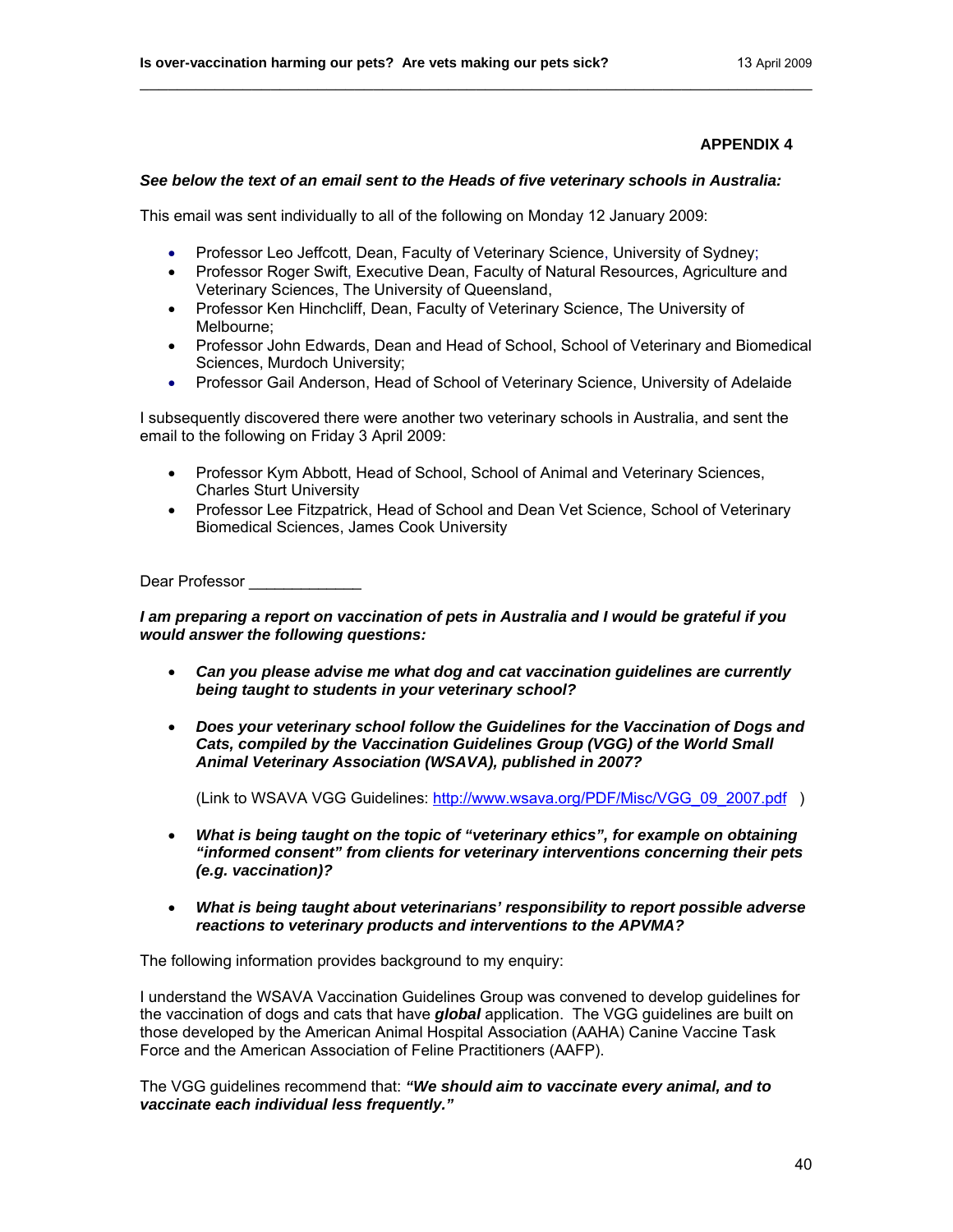The VGG guidelines state:

*"Vaccines should not be given needlessly. Core vaccines should not be given any more frequently than every three years after the 12 month booster injection following the puppy / kitten series."*  (Ref: VGG guidelines p. 2)

\_\_\_\_\_\_\_\_\_\_\_\_\_\_\_\_\_\_\_\_\_\_\_\_\_\_\_\_\_\_\_\_\_\_\_\_\_\_\_\_\_\_\_\_\_\_\_\_\_\_\_\_\_\_\_\_\_\_\_\_\_\_\_\_\_\_\_\_\_\_\_\_

On the subject of revaccination of adult dogs, the VGG guidelines note:

*Dogs that have responded to vaccination with MLV core vaccines maintain a solid immunity (immunological memory) for many years in the absence of any repeat vaccination. Following the 12 month booster, subsequent revaccinations are given at intervals of three years or longer, unless special conditions apply.*  (Ref: VGG guidelines p. 4)

The VGG guidelines also note that:

*We should aim to reduce the 'vaccine load' on individual animals in order to minimise the potential for adverse reactions to vaccine products.*  (Ref: VGG guidelines p. 2)

*Adverse events are defined as any side effects or unintended consequences (including lack of protection) associated with the administration of a vaccine product. They include any injury, toxicity, or hypersensitivity reaction associated with vaccination, whether or not the event can be directly attributed to the vaccine. Adverse events should be reported, whether their association with vaccination is recognised or only suspected….The VGG recognises that there is gross under-reporting of vaccine-associated adverse events which impedes knowledge of the ongoing safety of these products.*  (Ref VGG guidelines p. 8)

It has been my experience that in Australia *annual* vaccination of dogs and cats is *still* being recommended by veterinarians. This has certainly been my experience. Every year I receive letters from our regular vet (addressed personally to our pets) warning us that "if you are going to stay healthy, you need this vaccination".

*It appears manufacturers of vaccines also recommend annual vaccination.* For example, the label on (Product Name) recommends "that dogs be revaccinated annually with (Product Names) vaccines to ensure continuity of protection."

I am currently undertaking investigations to discover the scientific basis for the manufacturers' recommendation for annual vaccination.

In the case of (Product Name), the manufacturer's recommendation appears to contradict information contained in the VGG guidelines which recommends that revaccination of, in the case of dogs for example, the core MLV vaccines for parvovirus, distemper and adenovirus *should not occur more often than every three years.* (Ref: VGG guidelines p. 9)

The VGG guidelines also note that challenge and serological studies of these vaccines have shown duration of immunity is seven years or longer. (Ref: VGG guidelines pp 15-17).

*So, there appears to be a serious contradiction here, with the manufacturer recommending vaccination with core vaccines every year, and the VGG guidelines recommending vaccination with core vaccines every three years.*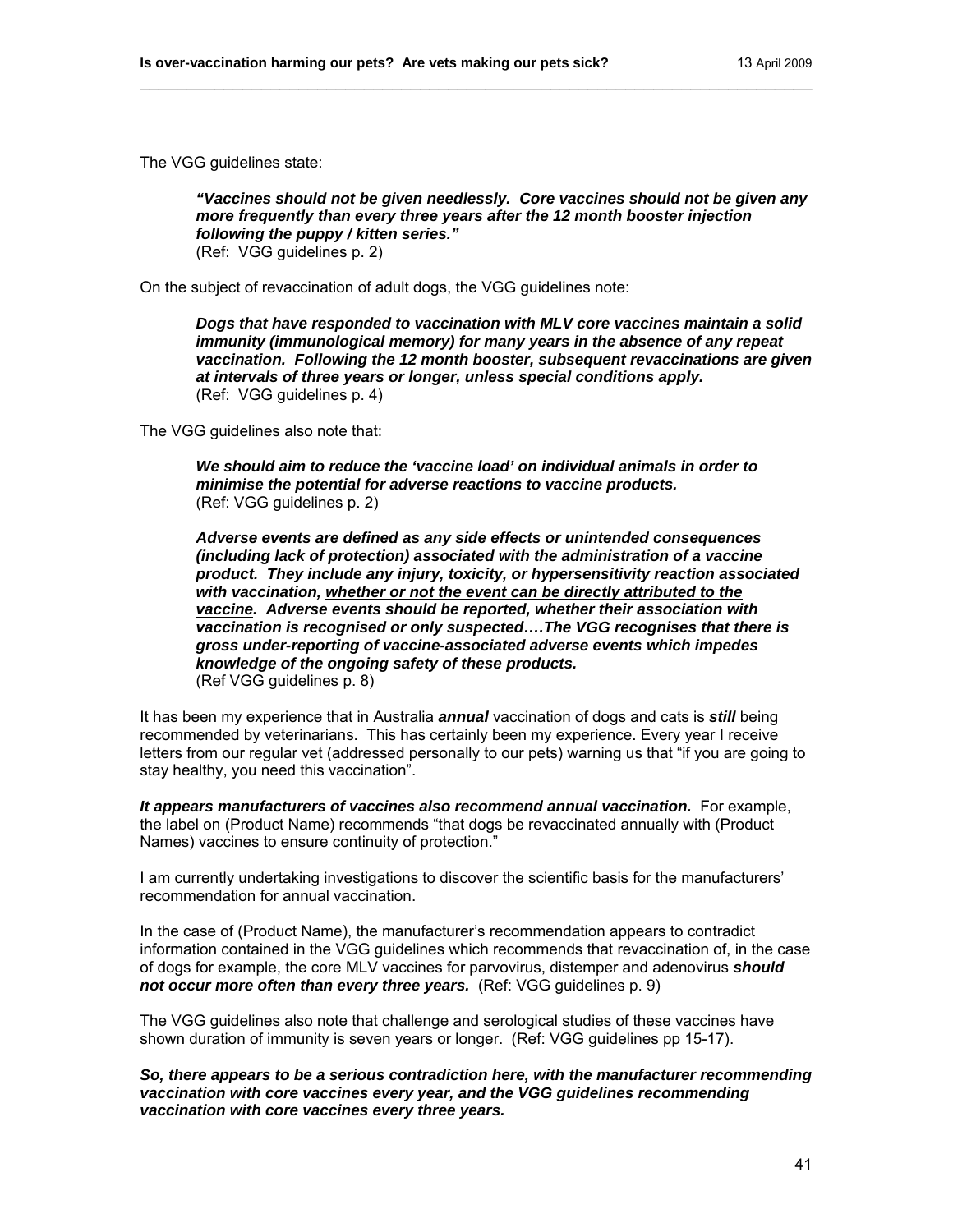The vet I regularly attended with my Maltese x terrier dogs, Sasha (now deceased) and Coco, told us to vaccinate annually, including core vaccines. In his annual reminder letter, personally addressed to our dogs, he insisted: "if you are going to stay healthy, you need this vaccination". He has never provided any information about the AAHA and WSAVA VGG guidelines. At no time have I been offered the option to vaccinate three-yearly with the core vaccines. The vet has not given me the opportunity to consider and decide between the manufacturer's recommendation and the recommendation of the AAHA / VGG guidelines.

\_\_\_\_\_\_\_\_\_\_\_\_\_\_\_\_\_\_\_\_\_\_\_\_\_\_\_\_\_\_\_\_\_\_\_\_\_\_\_\_\_\_\_\_\_\_\_\_\_\_\_\_\_\_\_\_\_\_\_\_\_\_\_\_\_\_\_\_\_\_\_\_

When vaccinating my pets, the vet has not obtained my "informed consent". He has certainly never informed me about the very persuasive arguments supporting three yearly vaccinations. I relied on the vet for his "expertise and professional guidance", but I do not believe this was forthcoming. I believe the vet put the health of my pets at risk by insisting on unnecessary vaccinations, with the possibility of adverse reaction.

#### *Considering my experience, I believe the vet has contravened Australian Veterinary Association policy and professional conduct, in particular:*

## **PART 2 – USE OF VETERINARY MEDICINES**

2.1 – Responsible use of veterinary immunobiologicals in cats and dogs **Policy** 

*The Australian Veterinary Association (AVA) believes that veterinarians must maintain a highly professional approach to all aspects of the use of immunobiologicals (vaccines). This includes ensuring that vaccines are not used unnecessarily, ensuring that the latest techniques are adopted (as appropriate) and appreciating that the profession will be held responsible for the correct use of immunobiologicals. Veterinarians should aim to maintain the profession as the source of informed knowledge on the use of these agents.* 

Link to AVA policy 2.1:

[http://avacms.eseries.hengesystems.com.au/AM/Template.cfm?Section=Policies&Templ](http://avacms.eseries.hengesystems.com.au/AM/Template.cfm?Section=Policies&Template=/CM/HTMLDisplay.cfm&ContentID=2156) [ate=/CM/HTMLDisplay.cfm&ContentID=2156](http://avacms.eseries.hengesystems.com.au/AM/Template.cfm?Section=Policies&Template=/CM/HTMLDisplay.cfm&ContentID=2156) 

## **AVA Code of Professional Conduct**

**3. Strive to provide the best possible veterinary services, and to improve the quality of animal health and welfare.** 

b. Veterinary procedures and recommendations should be based on sound evidencebased science and practice.

**4. Foster and maintain good communications and relationships with your clients, earning their trust and respecting professional confidentiality\*** 

b. Clients should be informed about any available alternative procedures or treatments, in terms they are likely to understand.

c. Prior informed consent of the owner should be obtained for any procedure or treatment, if readily available.

**\* The veterinarian-client relationship is important as the basis for most professional interactions. A** *bona fide* **relationship exists where each of the following occurs:** 

i. The veterinarian has assumed responsibility for making judgments regarding the health and welfare of the animal(s) and the need for treatment, with the owner's (client's agreement).

iii. The veterinarian is available, or has arranged for adequate emergency coverage, for follow-up evaluation in the event of an adverse reaction or failure of the treatment regimen.

Link to AVA Code of Professional Conduct: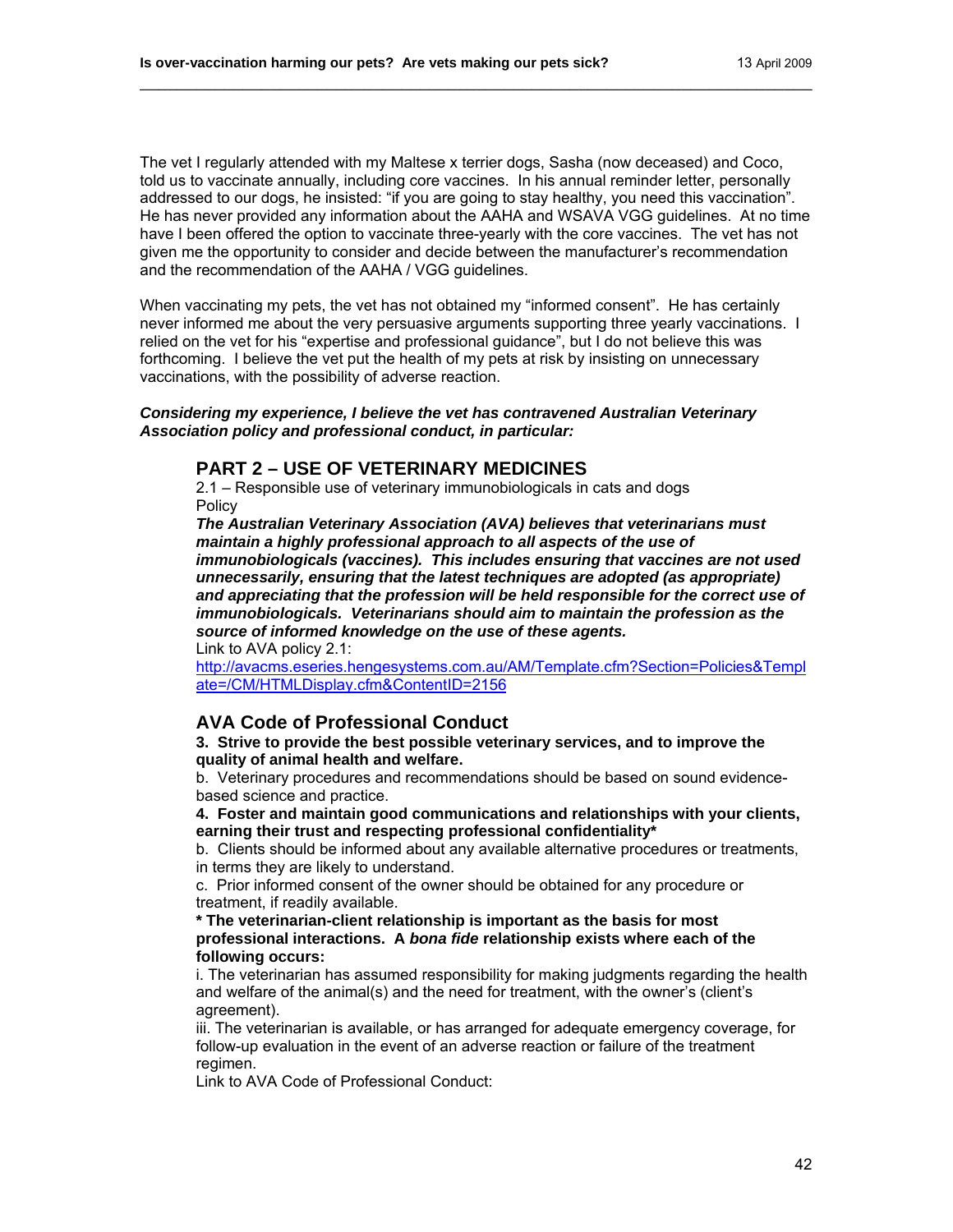[http://avacms.eseries.hengesystems.com.au/AM/Template.cfm?Section=Code\\_of\\_Cond](http://avacms.eseries.hengesystems.com.au/AM/Template.cfm?Section=Code_of_Conduct&Template=/CM/HTMLDisplay.cfm&ContentID=5741) [uct&Template=/CM/HTMLDisplay.cfm&ContentID=5741](http://avacms.eseries.hengesystems.com.au/AM/Template.cfm?Section=Code_of_Conduct&Template=/CM/HTMLDisplay.cfm&ContentID=5741)

Vaccination of pets is not a mandatory requirement in Australia. However, in my experience, vets are pushing their clients to have their pets vaccinated *annually* with core vaccines, and sending their clients unsolicited vaccination reminder letters to enforce this practice*.* 

\_\_\_\_\_\_\_\_\_\_\_\_\_\_\_\_\_\_\_\_\_\_\_\_\_\_\_\_\_\_\_\_\_\_\_\_\_\_\_\_\_\_\_\_\_\_\_\_\_\_\_\_\_\_\_\_\_\_\_\_\_\_\_\_\_\_\_\_\_\_\_\_

*Vets who carry out this practice are using vaccines "unnecessarily". It could also be argued they are not basing their recommendations on "sound-evidence based science and practice".* 

*Also, by not informing their clients of scientific information regarding duration of immunity and the international move towards three yearly vaccinations, such vets are not maintaining "the profession as the source of informed knowledge on the use of these agents". They are also not obtaining "informed consent".* 

*It is a matter of concern to me that AVA policy on vaccination is rather vague. As far as I can tell, there is nothing on the AVA website to inform members of the public about the international move towards three yearly vaccination with core vaccines.* 

## *I am preparing a report on the problem of over-vaccination in Australia which I intend to forward to a wide range of individuals and organisations for comment.*

This report will include discussion on:

- frequency of vaccination and the controversy surrounding frequency of vaccination (including opinion of academic vets and recent guidelines);
- *what vaccination guidelines are currently been taught in Australian veterinary schools;*
- unnecessary vaccination;
- manufacturers' product labelling and recommendations;
- AVA policy on vaccination;
- vets as "a source of informed knowledge";
- ethical issues such as unsolicited annual vaccination reminder letters and informed consent;
- the range of adverse reactions to vaccines;
- under-reporting of adverse reactions particularly reporting of adverse events that can lead to detection of *previously unrecognised reactions*.

*As you will see above, I intend to include a compilation of the responses received to my enquiry to Australian veterinary schools about what vaccination guidelines are currently being taught to students in veterinary schools.* 

*I would appreciate your acknowledgement of my enquiry, and your urgent consideration and response to the issues and questions raised.* 

I look forward to your response.

Yours sincerely Elizabeth Hart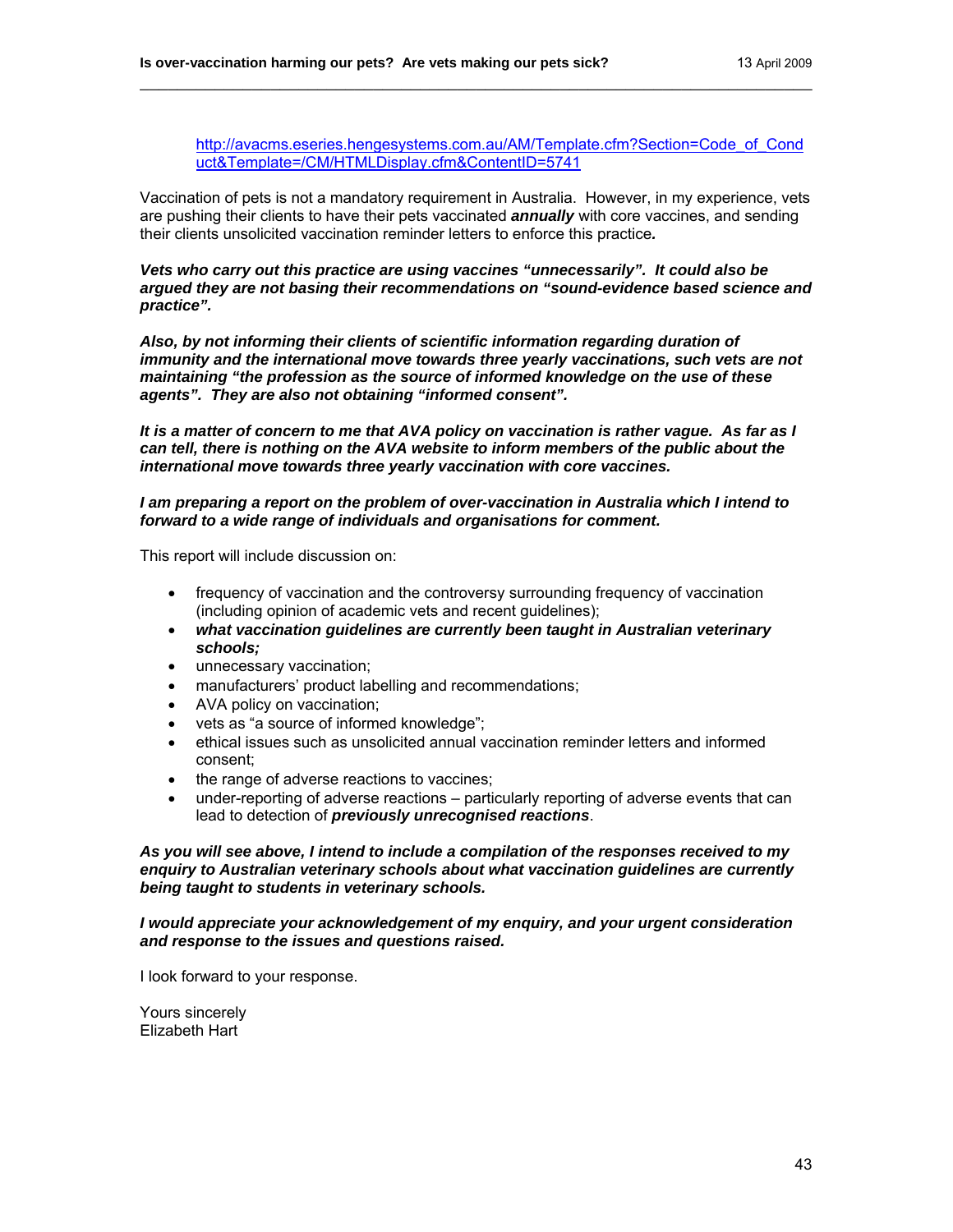*See below part of an email containing questions for the Australian Veterinary Association (AVA), sent to Dr Bruce Twentyman, Deputy Veterinary Director of the AVA on Friday 6 Feburary 2009. This email was also forwarded to Dr Mark Lawrie, President of the AVA, and other key members of the AVA, on Sunday 8 February 2009* 

\_\_\_\_\_\_\_\_\_\_\_\_\_\_\_\_\_\_\_\_\_\_\_\_\_\_\_\_\_\_\_\_\_\_\_\_\_\_\_\_\_\_\_\_\_\_\_\_\_\_\_\_\_\_\_\_\_\_\_\_\_\_\_\_\_\_\_\_\_\_\_\_

As of 13 April, these questions have not yet been answered.

#### **Re Unnecessary Vaccination:**

Regardless of what was responsible for Sasha's illness and subsequent death, I believe she underwent unnecessary risk when she had her last revaccination with core MLV vaccines. According to the WSAVA VGG Guidelines: "Vaccines should not be given needlessly. *Core vaccines should not be given any more frequently than every three years* after the 12 month booster injection following the puppy/kitten series."

Ref: WSAVA VGG Guidelines [http://www.wsava.org/PDF/Misc/VGG\\_09\\_2007.pdf](http://www.wsava.org/PDF/Misc/VGG_09_2007.pdf)

Sasha was eight years old. During her life she had seven annual vaccinations given by the veterinarian, one P+PI2+B Final and six C5 boosters. Most of these revaccinations were unnecessary and put her at unnecessary risk of an adverse reaction.

AVA Policy 2.1 – "Responsible use of veterinary immunobiologicals in cats and dogs" notes that vaccines should not be used "unnecessarily".

## **QUESTION 1:** *Can you please advise what, in the AVA's opinion, constitutes "unnecessary" use of vaccines? Does the AVA support annual revaccination with core MLV vaccines after the puppy/kitten series and 12 month booster?*

## **Re "Source of Informed Knowledge" and "Informed Consent":**

AVA Policy 2.1 also notes that "Veterinarians should aim to maintain the profession as the source of informed knowledge on the use of these agents."

**QUESTION 2:** *Can you please advise what, in the AVA's opinion, constitutes a "source of informed knowledge on the use of these agents"? For example, can a veterinarian who ignores the WSAVA VGG Guidelines, and who refuses to pass the recommendations of these guidelines on to his/her client be regarded as a "source of informed knowledge"?* (Note: I understand the WSAVA VGG guidelines were published in the Journal of Small Animal Practice, 2007; 48(9):528-541) and are available on the WSAVA website. These guidelines were developed for *global* application. While these guidelines "do not represent a standard of care or set of legal parameters"…"they have been drafted with the objective of educating and informing the profession and to recommend rational vaccine use for individual pets and dog/cat populations". I understand these guidelines are "based upon a consensus among experts" and "reflect a combination of opinion, experience, and scientific data, published and unpublished". The WSAVA VGG Guidelines were published in 2007 and built on the 2006 AAHA Canine Vaccine Guidelines and the 2006 American Association of Feline Practitioners Feline Vaccine Advisory Panel Report.)

I have found the AVA Code of Professional Conduct to be quite interesting reading… Take for example **Point 4. Foster and maintain good communications and relationships with your clients, earning their trust and respecting professional confidentiality, c. Prior informed consent of the owner should be obtained for any procedure or treatment, if readily available.**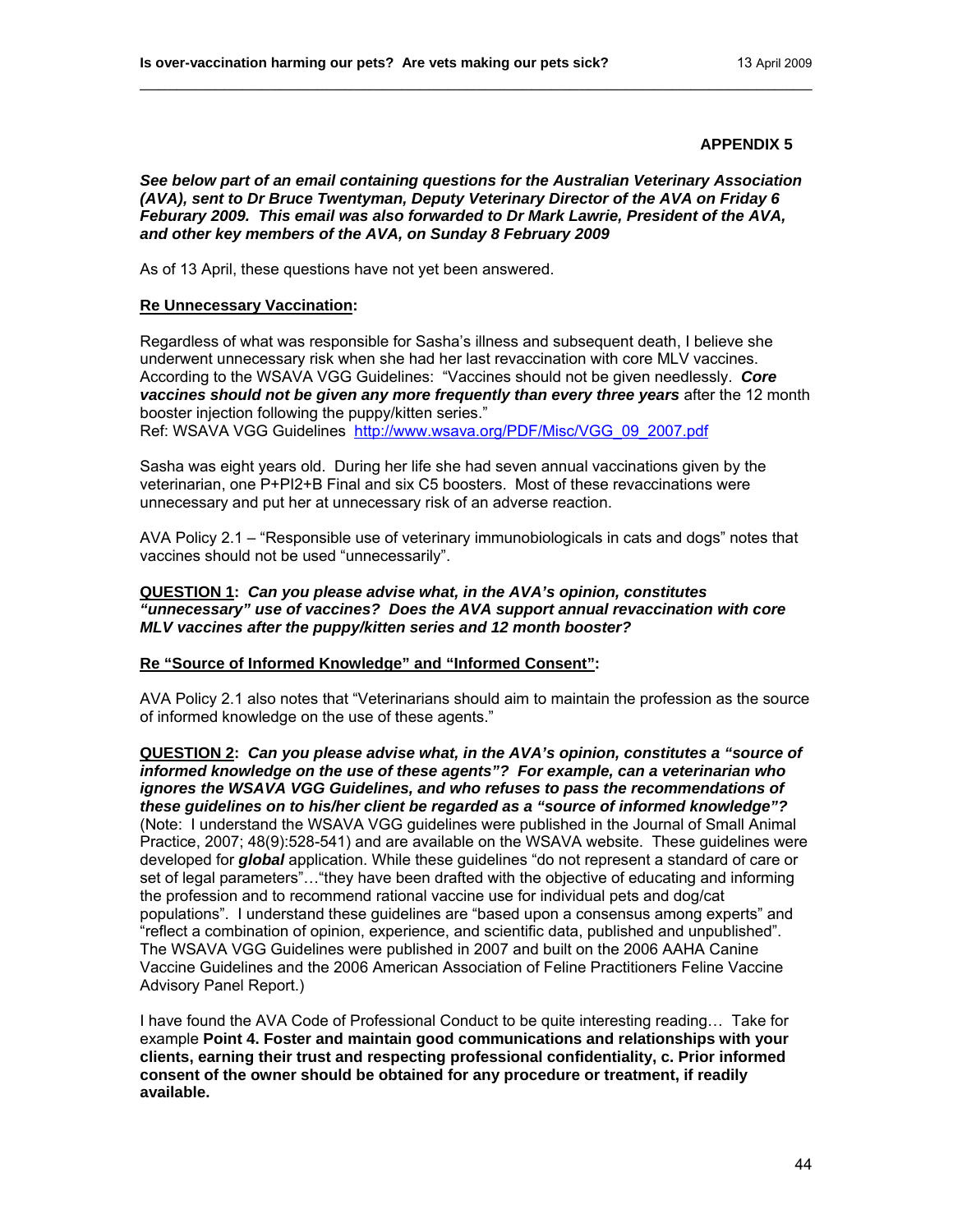In my experience, when my dogs were (over)vaccinated, I was never warned of the types of adverse reactions that could occur, either those noted on the label of (Product Name), or the possible delayed effects which could occur that have been noted in scientific literature (but not on the vaccine label). I was also given to believe that annual revaccination with the core MLV vaccines for **CPV2, CDV and CAV was essential to protect my dogs' health.** The veterinarian I regularly attended for the last seven years (at least annually…) always sent an annual reminder, personally addressed to my dogs, advising them the following:

\_\_\_\_\_\_\_\_\_\_\_\_\_\_\_\_\_\_\_\_\_\_\_\_\_\_\_\_\_\_\_\_\_\_\_\_\_\_\_\_\_\_\_\_\_\_\_\_\_\_\_\_\_\_\_\_\_\_\_\_\_\_\_\_\_\_\_\_\_\_\_\_

"You may not be aware of it, *but if you are going to stay healthy, you need this vaccination*. And if you are going to be boarded out, the people will need an up-to-date vaccination certificate." (My emphasis) (See copy of text of vaccination letter attached).

This annual reminder letter was misleading, in fact it could more accurately be described as an outright lie.

Subsequent to Sasha's death, in email correspondence with the veterinarian who had overvaccinated Sasha for nearly every year of her life, I challenged him about his practice of revaccinating every year. This was his response:

The debate with regards to +/- vaccinate,annual or triennial vaccinations,possible vaccination reactions still rages and will do so for some time to come. As Veterinarians our focus is on preventative health care. To cease vaccinations merely on anecdotal evidence or scare campaign tactics can in my opinion only harm all that has been achieved in the field of Veterinary Medicine over the last decades of research. *Forewarning of 'possible' reactions can only have a negative effect for the same reason.*

So long as the debate still continues and until such time that real evidence is presented to the contrary *I will not be changing my opinion on the need for annual Vaccination and consequently will continue to inform owners of the need to update immumity [sic] levels annually.* 

(My emphasis) (Email correspondence dated 17 October 2008)

This veterinarian is obstinate in his intention to ignore the WSAVA VGG Guidelines (which I had brought to his attention in previous correspondence), and his flagrant intention to continue to ignore the recommendations is totally unacceptable. His negative attitude to "forewarning of 'possible' reactions" is also unacceptable. What would an Ethics Committee make of his intention to deliberately continue to inform owners of the need to update immunity levels annually, which infers that he will not be advising them of the WSAVA VGG Guidelines? What would an Ethics Committee make of his refusal to forewarn his clients about possible adverse reactions?

**QUESTION 3:** *I have personal experience of a vet sending his clients annual reminder letters to have their adult pet dogs (and cats) unnecessarily revaccinated with core MLV vaccines. This unnecessary revaccination is needlessly putting at risk those adult dogs and cats (which have already been vaccinated via the puppy/kitten series and 12 month booster) of adverse reaction to over-vaccination. Is the AVA concerned about this unprofessional and unethical practice?* 

**QUESTION 4:** *I have personal experience of a vet not obtaining "informed consent" from his clients before carrying out revaccination. He is not informing his clients of the recommendations of the WSAVA VGG guidelines. He is not forewarning his clients of the possible adverse reactions that can occur He is not giving his clients the opportunity to make an "informed decision" regarding revaccination. Is the AVA concerned about this unprofessional and unethical practice?*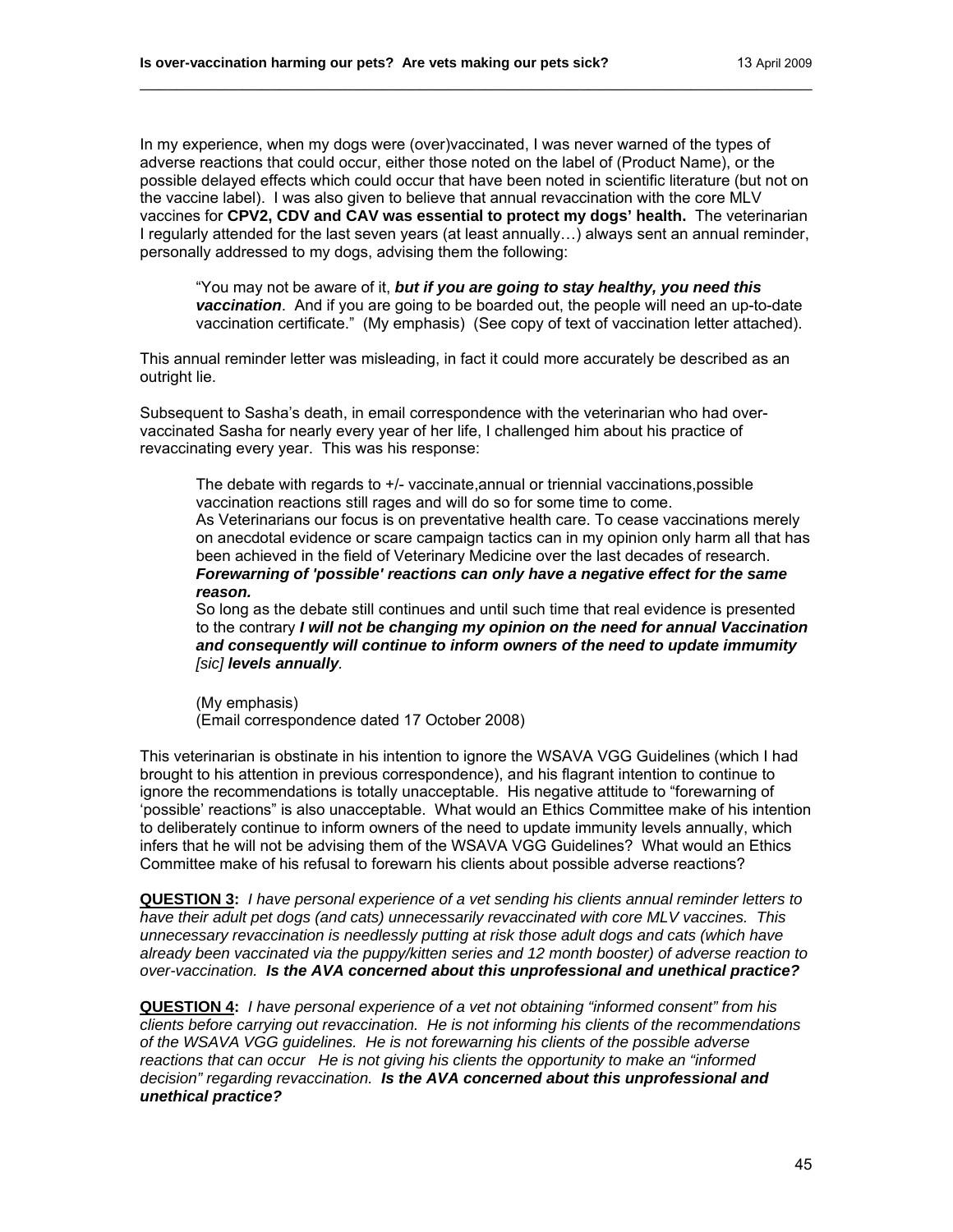## **Re: "Off-label Use" and "Sound evidence-based science and practice":**

In our previous correspondence you also made this point:

As to the frequency of vaccination, our members our advised to follow the manufacturer's recommendations as it is they that have done the scientific work and experimentation to enable the product to be registered in the first place. To go outside these recommendations would be to use the product in an "off-label" situation. *[sic]* 

I assume you are referring to the labelling on products like (Product Name), which recommends annual revaccination to "ensure continuity of protection"?

\_\_\_\_\_\_\_\_\_\_\_\_\_\_\_\_\_\_\_\_\_\_\_\_\_\_\_\_\_\_\_\_\_\_\_\_\_\_\_\_\_\_\_\_\_\_\_\_\_\_\_\_\_\_\_\_\_\_\_\_\_\_\_\_\_\_\_\_\_\_\_\_

I have submitted an enquiry to the APVMA, querying the scientific basis on which this recommendation for annual revaccination to "ensure continuity of protection" is made, and I am still awaiting an answer.

However, it is my understanding from the AAHA and WSAVA guidelines that the core MLV vaccines for CPV2, CDV and CAV provide duration of immunity for 7 years or longer, regardless of brand name etc. In a paper titled "Vaccination guidelines: a bridge between official requirements and the daily use of vaccines", Etienne Thiry and Marian Horzinek note:

It is important to produce guidelines because the time between the initial development of a vaccine and its use in the field can be very long: several different players become involved and scientific knowledge develops, so the initial recommendations for use may no longer be the most appropriate.

*It is of primary importance that the vaccination schedules followed by the veterinary practitioners are the most efficacious ones even if this means that they do not strictly follow the recommendations of the package inserts.* (My emphasis).

Ref:<http://www.vetscite.org/publish/articles/000065/index.html>

I see that the AVA's Code of Professional Conduct notes that veterinarians should **3. Strive to provide the best possible veterinary services, and to improve the quality of animal health and welfare, b. Veterinary procedures and recommendations should be based on sound evidence-based science and practice.** 

**QUESTION 5:** *If there is more recent scientific evidence to suggest that vaccine manufacturers' recommendations for annual revaccination with core MLV vaccines are no longer appropriate, shouldn't veterinarians abandon the label recommendation and base their current vaccination protocol on the most recent revaccination guidelines which are the "most efficacious" and which are based on "sound evidence-based science and practice"? Shouldn't veterinarians, at the very least, give their clients the opportunity to weigh up the recommendations of the latest international revaccination guidelines, i.e. those contained in the WSAVA VGG Guidelines, and ensure that the client makes the final (informed) decision on whether to revaccinate his or her pet?* 

#### **Re Triennial Vaccines**:

Re your comment that:

There are now vaccines available that are registered to last 3 years and these are the ones that should be used in that manner.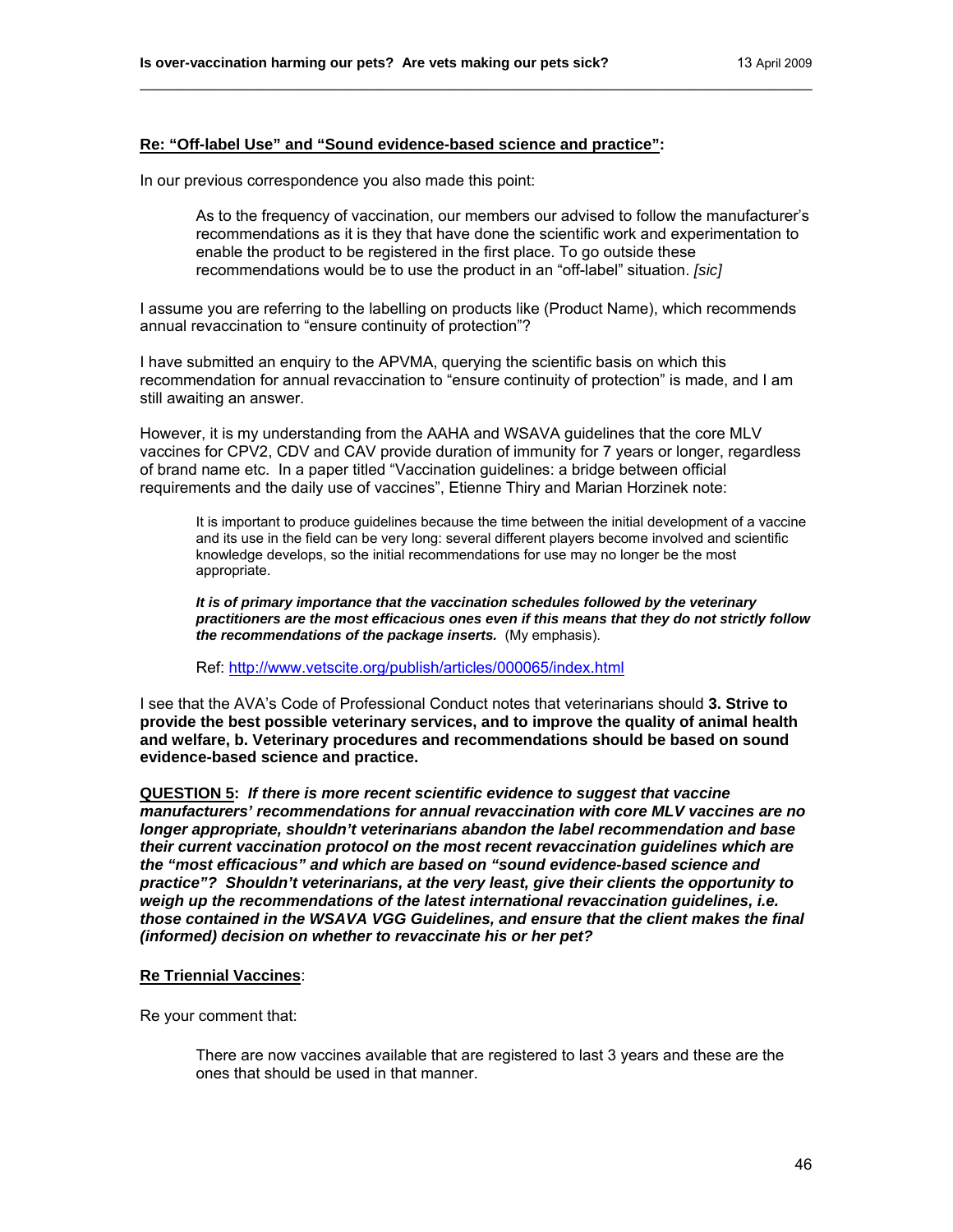**QUESTION 6:** *The WSAVA VGG Guidelines recommend that revaccination with core MLV vaccines shouldn't happen more often than every three years. So why are veterinarians continuing to use core MLV vaccines that have a label recommendation to revaccinate annually? Such "annual" core MLV vaccines should be deemed obsolete. As you say, there are triennial vaccines available now, so annual core MLV vaccines should simply be taken off the market. I will be writing to the APVMA about this issue.* 

\_\_\_\_\_\_\_\_\_\_\_\_\_\_\_\_\_\_\_\_\_\_\_\_\_\_\_\_\_\_\_\_\_\_\_\_\_\_\_\_\_\_\_\_\_\_\_\_\_\_\_\_\_\_\_\_\_\_\_\_\_\_\_\_\_\_\_\_\_\_\_\_

Of course the concept of "triennial" vaccines is also a matter of concern to me. The WSAVA VGG Guidelines note that duration of immunity for the core MLV vaccines is seven years or longer. The Guidelines recommend that "core vaccines should not be given any more frequently than every three years after the 12 month booster injection following the puppy/kitten series". However, it seems to me the vaccine companies are seeing the writing on the wall that their recommendation for annual vaccination is under threat in the future, so they are now trying to protect their future vaccine market and ensure vaccines sales at least every three years by interpreting the WSAVA VGG's recommendation as "revaccinate every three years".

**QUESTION 7:** *If duration of immunity is seven years or longer, why should it be necessary to revaccinate every three years? If this triennial dictum becomes entrenched, I am particularly concerned about the impact this might have on older dogs, particularly as duration of immunity is seven years or longer and so therefore revaccination would be unnecessary for older dogs. In*  fact, Professor Ron Schultz, who is a member of the WSAVA Vaccination Guidelines Group, *suggests the "maximum duration of immunity may be for the life of most (>80%) vaccinated animals". Ref: Considerations in Designing Effective and Safe Vaccination Programs for Dogs: [http://www.ivis.org/advances/Infect\\_Dis\\_Carmichael/schultz/IVIS.pdf](http://www.ivis.org/advances/Infect_Dis_Carmichael/schultz/IVIS.pdf) So revaccination after the initial puppy series and 12 month booster might not be necessary at all…* 

#### **Re Serological Testing to Determine Duration of Immunity:**

The WSAVA VGG Guidelines note:

The VGG recognises that at present such serological testing has limited availability and might be relatively expensive. However, the principles of 'evidence-based veterinary medicine' would dictate that testing for antibody status (for either pups or adult dogs) is better practice than simply administering a vaccine booster on the basis that this should be 'safe and cost less'. In response to these needs, more rapid, cost-effective tests are being developed.

Ref: [http://www.wsava.org/PDF/Misc/VGG\\_09\\_2007.pdf](http://www.wsava.org/PDF/Misc/VGG_09_2007.pdf)

#### **QUESTION 8:** *Is the AVA working to promote serological testing in Australia as a facility for those pet owners who want to accurately determine their dogs' immunity levels? Is the AVA encouraging the development of "more rapid, cost-effective tests"?*

Bruce, I would appreciate your urgent response to the eight questions I have raised in this email. So far, I have been less than impressed by the answers you have given to my previous questions and correspondence.

For your information, I will also be writing to the President of the AVA, Dr Mark Lawrie, (cc Dr Kevin Doyle, Veterinary Director) about the alarming problem of over-vaccination of dogs and cats in Australia, and the AVA's lack of acknowledgement and action on this serious problem.

#### *I look forward to your response to the urgent and important questions I have raised.*

Yours sincerely Elizabeth Hart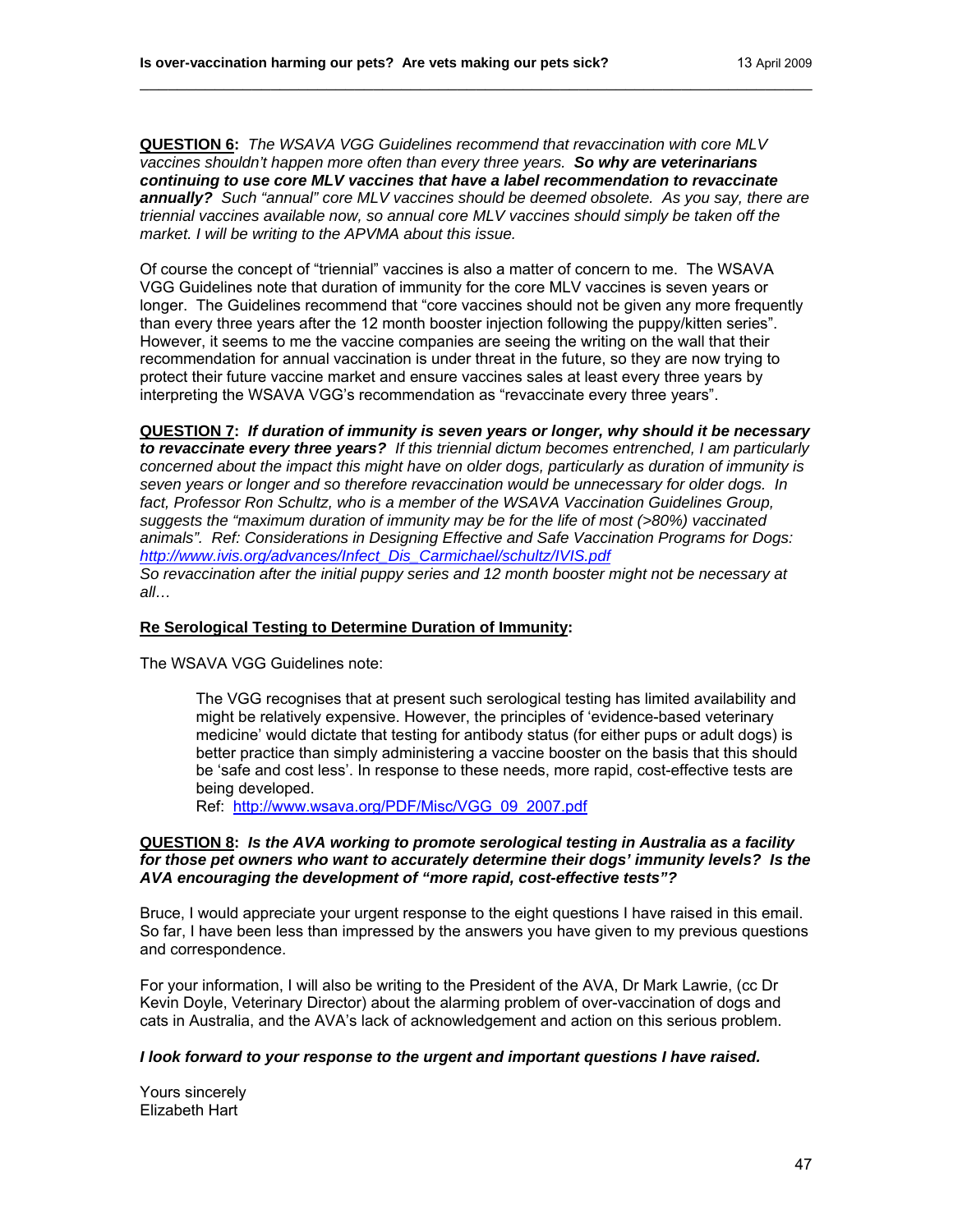#### *See below the text of an email sent to Dr Mark Lawrie, President of the AVA, and other key members of the AVA, on Sunday 8 February 2009*

\_\_\_\_\_\_\_\_\_\_\_\_\_\_\_\_\_\_\_\_\_\_\_\_\_\_\_\_\_\_\_\_\_\_\_\_\_\_\_\_\_\_\_\_\_\_\_\_\_\_\_\_\_\_\_\_\_\_\_\_\_\_\_\_\_\_\_\_\_\_\_\_

## **RE: CONCERN ABOUT OVER-VACCINATION OF DOGS AND CATS IN AUSTRALIA**

Just over three months ago one of my dogs, Sasha, an eight year old Maltese Silky x terrier, became very ill eight days after her last C5 Booster vaccination. Four days later, on 22 September 2008, she was put to sleep.

I now suspect that Sasha's illness and subsequent death was caused or influenced by an adverse reaction to her last revaccination. The veterinarian who revaccinated Sasha refused to consider the possibility that her illness might have been caused or influenced by the revaccination. I am now in the process of preparing my own Adverse Event report for the APVMA, plus a report for the Veterinary Surgeons' Board of South Australia. I also intend to produce a general report on the problem of over-vaccination of dogs and cats in Australia.

I was shocked when Sasha died, and bewildered how this could happen so suddenly. Undertaking research after Sasha's death, I discovered the controversy surrounding overvaccination of dogs and cats. I had no idea of this previously, I had simply trusted my veterinarian's advice to revaccinate my dogs every year. Now I know about the international guidelines that state the duration of immunity for the core MLV vaccines for dogs is seven years or longer, and that dogs and cats should not have core MLV vaccines more often than every three years. But it is absolutely no thanks to the veterinarian in whom I had misplaced my trust for the last seven years, and who I had, unknowingly, taken my dogs to for unnecessary revaccinations every year.

In his annual reminder letters, cutely personally addressed to my dogs he said *"You may not be aware of it, but if you are going to stay healthy, you need this vaccination". That was a lie. My dogs did not need the revaccination, and far from keeping them healthy, it put them needlessly at risk of an adverse reaction. And now one of my dogs is dead.* (Copy of annual reminder letter text attached).

I challenged the veterinarian about his revaccination policy after Sasha's death, but he insisted he was still going to "inform owners of the need to update immunity levels annually". (Ref: Email correspondence dated 17 October 2008).

I understand that published dog and cat vaccination guidelines have been available since at least 2003. For instance, the AAHA Canine Vaccine Guidelines were published in 2003, updated in 2006, revised in 2007, and published for global application by the World Small Animal Veterinary Association (WSAVA) in 2007. The WSAVA VGG Guidelines for the Vaccination of Dogs and Cats recommend that: "Vaccines should not be given needlessly. *Core vaccines should not be given any more frequently than every three years* after the 12 month booster injection following the puppy/kitten series." (My emphasis).

Ref: WSAVA VGG Guidelines [http://www.wsava.org/PDF/Misc/VGG\\_09\\_2007.pdf](http://www.wsava.org/PDF/Misc/VGG_09_2007.pdf) )

Vaccination expert Professor Ron Schultz has been warning against annual revaccination with core MLV vaccines since the late 1970s. Professor Schultz, who is a member of the WSAVA Vaccination Guidelines Group, suggests the "maximum duration of immunity may be for the life of most (>80%) vaccinated animals".

Ref: Considerations in Designing Effective and Safe Vaccination Programs for Dogs: [http://www.ivis.org/advances/Infect\\_Dis\\_Carmichael/schultz/IVIS.pdf](http://www.ivis.org/advances/Infect_Dis_Carmichael/schultz/IVIS.pdf)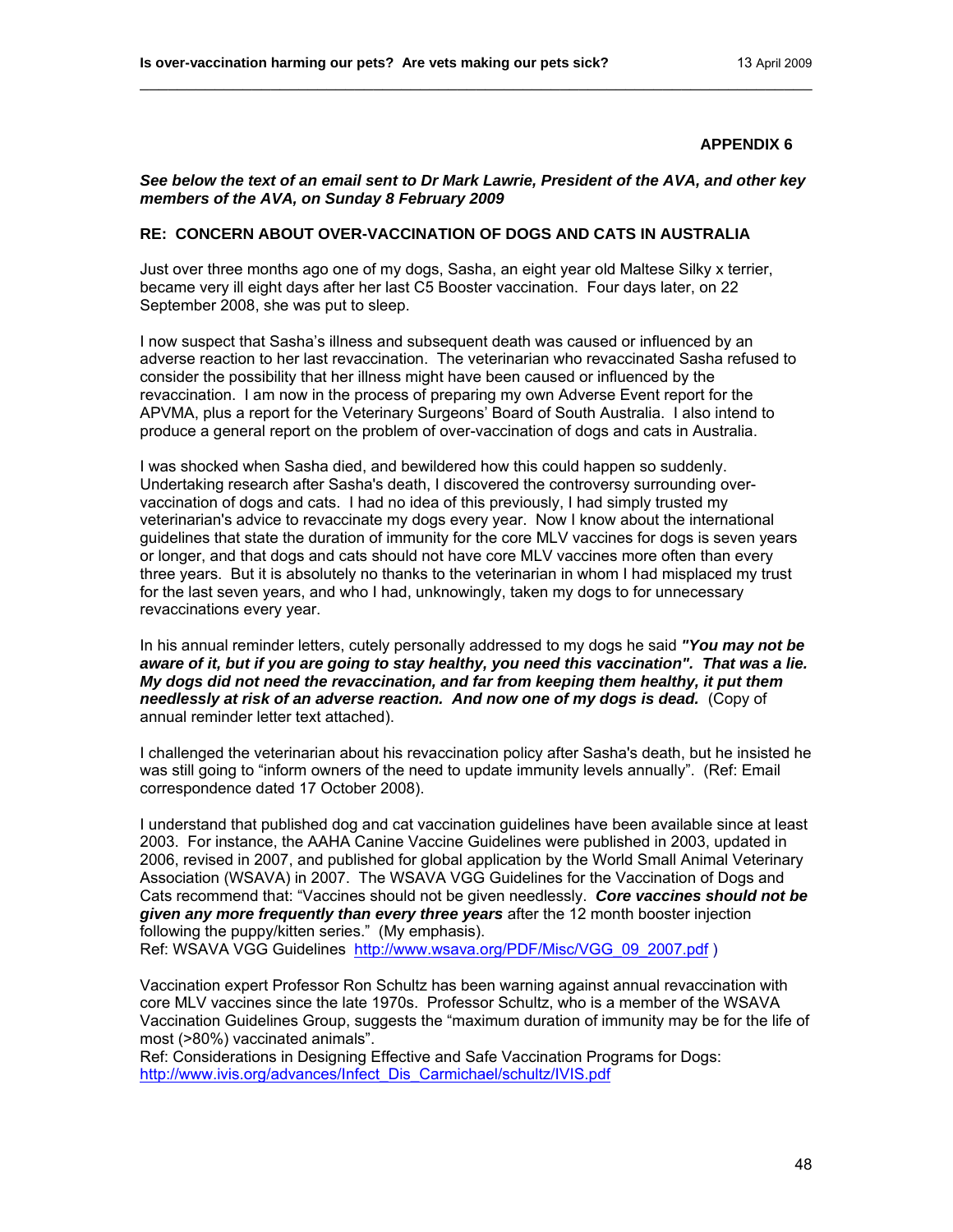## *So revaccination after the initial puppy series and 12 month booster might not be necessary at all…*

During a WSAVA conference in Sydney in August 2007, Australian veterinary expert Dr Steven Holloway, Head of Small Animal Medicine at the University of Melbourne, stated that "it is not possible to defend the practice of annual vaccination for CPV2, CDV, CAV given the volume of data available".

\_\_\_\_\_\_\_\_\_\_\_\_\_\_\_\_\_\_\_\_\_\_\_\_\_\_\_\_\_\_\_\_\_\_\_\_\_\_\_\_\_\_\_\_\_\_\_\_\_\_\_\_\_\_\_\_\_\_\_\_\_\_\_\_\_\_\_\_\_\_\_\_

Ref: Current Issues in Vaccination: [http://www.vin.com/proceedings/Proceedings.plx?CID=WSAVA2007&PID=18190&Print=1&O=Ge](http://www.vin.com/proceedings/Proceedings.plx?CID=WSAVA2007&PID=18190&Print=1&O=Generic) [neric](http://www.vin.com/proceedings/Proceedings.plx?CID=WSAVA2007&PID=18190&Print=1&O=Generic) 

#### *And yet here in Australia in 2009, it appears the indefensible practice of annual vaccination for CPV2, CDV, CAV continues today...*

Recently, as a quick experiment, I randomly selected 10 veterinary surgeries out of the Adelaide telephone book, and rang to enquire about vaccination for my five year old dog and to ask how often vaccination was recommended.I spoke to each receptionist and it appeared clear to me they were relaying the vaccination protocol of the surgery. From their response, it was quite obvious to me that annual revaccination with core MLV vaccines was common practice. I specifically asked if annual revaccination, with core MLV vaccines (i.e. CPV2, CDV, and CAV) was necessary. They all advised it was. There was no mention of triennial vaccination. I conducted this exercise to check my suspicions, and my suspicions were confirmed… (Costs ranged from around \$A76-\$A105 dollars, which I understand generally included a consultation.)

*I am extremely concerned there is a widespread practice of veterinarians in Australia deliberately misleading their clients into believing their adult dogs and cats need to be revaccinated with core MLV vaccines every year, simply to justify an annual health check and a visit to their surgeries.* If veterinarians believe an annual health check is advisable for an animal, the pet owner should be allowed to consider this recommendation on its own merits. Veterinarians must no longer be allowed to deliberately mislead their clients into believing that their adult dogs and cats need to be revaccinated with core MLV vaccines to justify an annual visit to their surgeries, a revaccination that is of no benefit to the adult dog or cat and which can actually cause harm and even death.

What has happened to the ideal of "do no harm"? Why is there no adherence to the concept of "informed consent", i.e. fully informing the client of the recommendations of the latest international vaccination guidelines, and letting the client make the final decision on whether to revaccinate?

It is simply despicable that veterinarians continue to lure clients into their surgeries by sending them reminder letters telling them that annual revaccination with core MLV vaccines is essential if their pets are "going to stay healthy". This is immoral, unethical, unprofessional and I will soon be making enquiries to find out if it is actually illegal. Because if it isn't, it should be.

Can you appreciate just how angry and upset I am to discover that my pet dog Sasha's illness and subsequent death could have been caused by a totally unnecessary intervention? If the veterinarian had been following the WSAVA VGG Guidelines published in 2007 and, more importantly, if he had advised me of the Guidelines and allowed me to make my own informed decision, I simply would not have had my dogs revaccinated on 9 September 2008, because they did not need it. *Sasha would not have been revaccinated, and perhaps her subsequent illness and death might not have happened.* 

*The situation in Australia has been allowed to fester for far too long now. Too many people and organisations are conspiring to maintain the status quo. It is now time for Australian pet owners to be properly informed about the latest international recommendations on vaccination for their pet dogs and cats. The decision to revaccinate should be the*